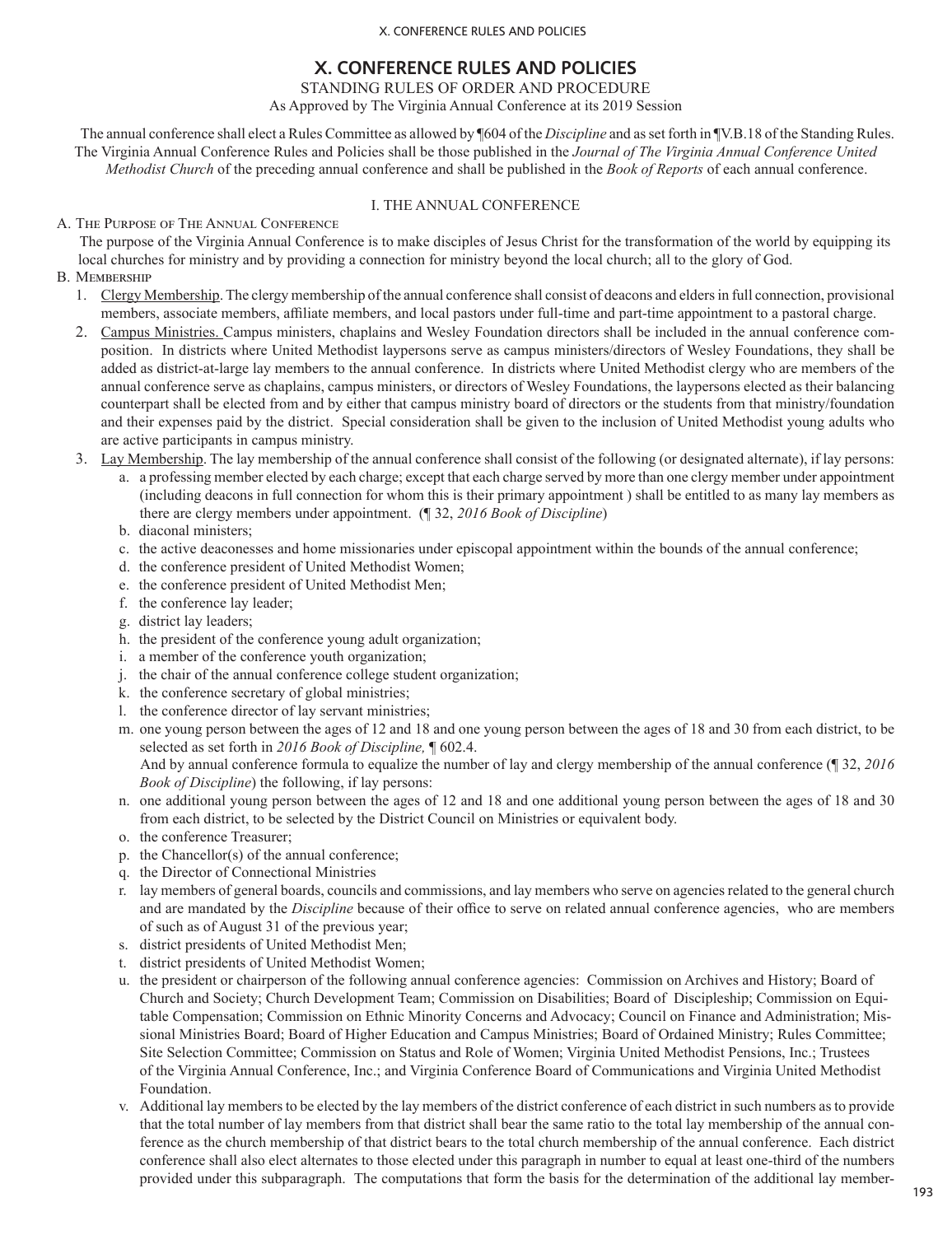ship to be elected by each district hereunder shall be based on the various membership categories as of the adjournment of the preceding annual conference. In making these computations, a lay person shall not be counted in more than one membership position. The Director of Connectional Ministries shall furnish to the Bishop by September 1 of each year the totals of each category of members together with the number of additional lay members to be elected by each district.

- w. Conference scouting coordinator.
- x. All lay members of the annual conference shall conform to the requirements for membership of the *2016 Book of Discipline* in ¶ 602.4.
- 4. Members of Next Succeeding Annual Conference. By the adoption of Paragraphs 3. d-u, all lay persons holding the positions enumerated in those subparagraphs are elected as lay members of the next succeeding annual conference. In the event of a change in the persons holding a position in ¶ I.C.3. between sessions of the annual conference, the person holding the position at the time of the next succeeding annual conference shall be the member of the annual conference.
- 5. Expenses. Unless otherwise covered by a local charge, expenses of attending annual conference shall be born as follows:

## a. By the districts:

- i. two young persons between the ages of 12 and 18;
- ii. two young persons between the ages of 18 and 30;
- iii. the district lay leaders;
- iv. the district president of the United Methodist Men;
- v. the district president of the United Methodist Women;
- vi. additional district members at large;
- b. By the annual conference:
	- i. the Director of Connectional Ministries
	- ii. the Conference Director of Lay Servant Ministries;
	- iii. the president of the conference young adult organization;
	- iv. a member of the conference youth organization;
	- v. the conference Treasurer;
	- vi. the conference Chancellor(s);
	- vii. lay members of general boards, councils and commissions, and lay members who serve on agencies related to the general church and are mandated by the *Discipline* because of their office to serve on related annual conference agencies, who are members of such as of August 31 of the previous year;
	- viii. the chair of the annual conference college student organization;
	- ix. the conference scouting coordinator
- c. By annual conference boards or agencies:
	- i. the Conference Lay Leader
	- ii. the conference president of the United Methodist Men;
	- iii. the conference president of the United Methodist Women;
	- iv. the Conference Secretary of Global Ministries
	- v. the president or chairperson, of the following annual conference agencies: Commission on Archives and History; Board of Church and Society; Church Development Team; Commission on Disabilities; Board of Discipleship, Commission on Equitable Compensation; Commission on Ethnic Minority Concerns and Advocacy; Council on Finance and Administration; United Methodist Foundation; Missional Ministries Board; Board of Higher Education and Campus Ministries; Board of Ordained Ministry; Rules Committee; Site Selection Committee; Commission on Status and Role of Women; Virginia United Methodist Pensions; Inc., Trustees of the Virginia Annual Conference, Inc.; and Virginia Conference Board of Communications.
- 6. Right to Floor and Right to Vote. With the exception of provisional members, associate members, and local pastors serving full-time and part-time appointments, those members of the conference listed in ¶¶ I.C.1.,2., and 3. shall be full members of the conference with the right to the floor and the right to vote. Provisional members, associate members, and local pastors serving full-time and part-time appointments have the right to the floor and the right to vote on all matters except the following:
	- a. Constitutional amendments.
	- b. Matters of ordination, character and conference relations of clergy. These shall be the sole responsibility of clergy members in full connection.

For the election of delegates to the General and the Jurisdictional conference the following clergy are eligible to vote:

- a. Active and retired members (elders and deacons)
- b. Active and retired provisional members
- c. Active and retired associate members
- d. Part-time and full-time local pastors who have completed the educational requirements and have been under uninterrupted appointment for two years (*2016 Book of Discipline* ¶316.6).
- e. Retired local pastors (including those under appointment) are NOT eligible to vote for the election of delegates (2016 *Book of Discipline* ¶ 320.5).
- 7. Roll of Conference. The roll of the conference shall be the official registration signed by the members of the conference.
- 8. Privilege of Floor Without Vote. The following shall be seated in the annual conference and shall be given the privilege of the floor without vote: official representatives from other denominations, especially from member churches of Churches Uniting In Christ, invited by the annual conference; missionaries regularly assigned by the General Board of Global Ministries and serving within the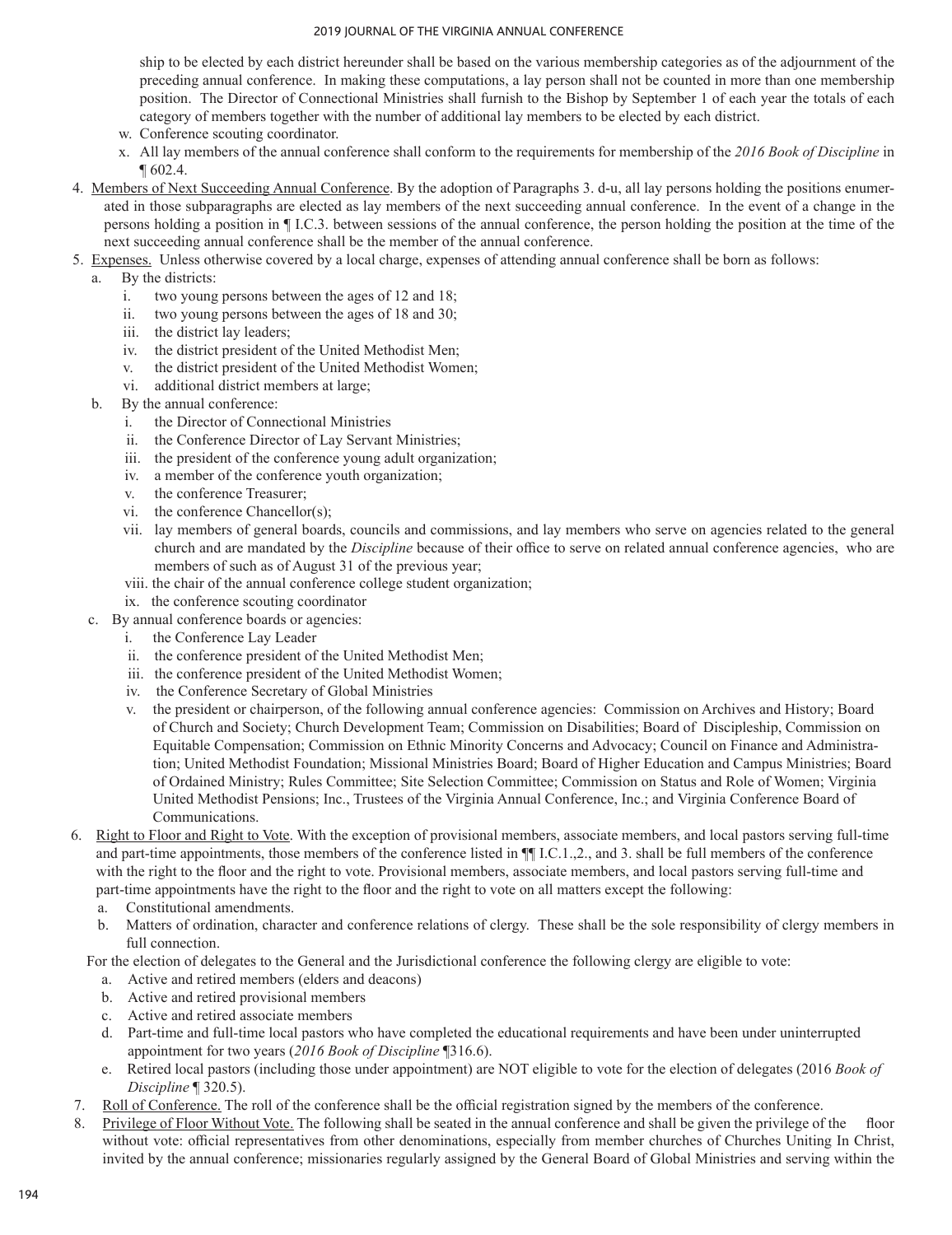bounds of the annual conference; lay missionaries regularly appointed by the General Board of Global Ministries in nations other than the United States and certified lay missionaries from nations other than the United States serving within the bounds of the annual conference (quoting 2016 Book of Discipline ¶ 602.9).

C. Annual Conference Officials

- 1. The Presiding Officer. The resident Bishop of the conference shall preside at all sessions of the conference but shall have the privilege of appointing a presiding officer to preside in his or her stead in the event of illness or temporary absence from the annual conference floor.
- 2. Annual Conference Secretary. The secretary of the annual conference shall be elected quadrennially by the annual conference upon nominations arising from the floor at annual conference following each regular General Conference of The United Methodist Church. In the event a vacancy occurs between sessions of the annual conference, the Bishop, after consultation with the District Superintendents, shall appoint a person to act until the next session.
- 3. Assistant Secretaries. The secretary shall annually nominate a sufficient number of assistant secretaries who shall be elected by the annual conference to handle properly the work of the annual conference.
- 4. Treasurer. The annual conference Treasurer shall be nominated by the Council on Finance and Administration. He or she shall be elected by the annual conference at the first session of the annual conference following the regular General Conference. He or she shall be elected for the quadrennium or until his or her successor has been elected and qualifies. If a vacancy should occur during the quadrennium, the Council on Finance and Administration shall fill the vacancy until the next session of the annual conference.
- 5. Statistician. The annual conference statistician shall be elected by the annual conference on nomination by the Cabinet at the annual conference following each regular General Conference of The United Methodist Church. In the event a vacancy occurs between sessions of the annual conference, the Bishop, after consultation with the District Superintendents, shall appoint a person to act until the next session of the annual conference.
- 6. Assistant Statisticians. The annual conference statistician shall annually nominate a sufficient number of assistant statisticians who shall be elected by the annual conference for the annual conference year.
- 7. Editor of the Annual Conference *Journal*. The annual conference secretary shall nominate annually the editor of the conference *Journal*, who shall be elected by the annual conference for the next calendar year. He or she shall be responsible for editing and printing the *Journal of the Virginia Annual Conference* and shall be amenable to the conference secretary.
- 8. Conference Parliamentarian. The Bishop may appoint a conference parliamentarian whose duty shall be to advise and counsel concerning rules of order and procedure.

D. Nomination and Election of Boards, Councils, Commissions, and Committees

1. The Conference Leadership Discovery and Development Team: There shall be a Conference Leadership Discovery and Development Team. The team shall meet at least quarterly. The Director of Connectional Ministries and the Conference Lay Leader shall serve as co-chairs. The Conference Leadership Discovery and Development Team shall consist of 18 members in addition to the co-chairs. Two members (one clergy, one lay) shall be appointed by the Bishop to ensure appropriate age, ethnic and gender representation on the Conference Leadership Discovery and Development Team. The Bishop will make replacement appointments in a manner that continues to ensure appropriate age, ethnic and gender representation and in a manner that maintains the clergy/laity balance on the Conference Leadership Discovery and Development Team. Of the remaining 16 members, eight shall be clergy and eight shall be lay. Each district of the Virginia Annual Conference shall be represented. Representatives of the Commission on the Status and Role of Women, the Commission on Disabilities, and the Commission on Ethnic Minority Concerns and Advocacy shall monitor and have voice at these meetings.

 All persons shall serve terms of four years, and no person shall serve for more than four consecutive years. As terms of district representatives expire, each District Nominations Facilitation Committee will name one replacement individual to serve on the Conference Leadership Discovery and Development Team, clergy to replace lay, lay to replace clergy. In the event that a member moves from the district, resigns, or dies during his/her term, a replacement shall be selected in the manner which was applicable to the departing member, with the replacement only serving until the end of the original term.

 Each District Nominations Facilitation Committee shall designate one of its members as an alternate to its District Representative on the Conference Leadership Discovery and Development Team.

- 2. District Nominations Facilitation Committee. There shall be on each district a Nominations Facilitation Committee composed of the District Superintendent as chair; the district lay leader; president of United Methodist Men; president of United Methodist Women; a representative of United Methodist Youth; a college chaplain or a campus minister (applies only to districts with Wesley Foundation or ecumenical campus ministry programs), the district representative to the Conference Leadership Discovery and Development Team, plus one to three persons (lay and clergy) elected by the district council on ministries. The committee shall meet on the call of the chair at least twice a year between annual conference and March 1. The committee shall develop and maintain a talent bank of lay and clergy persons from the district who could be qualified nominees for the various boards and agencies of the annual conference. The committee shall prepare a profile on each person nominated and upon having a person nominated to a board or agency of the conference, will provide a copy of that profile, including address and phone number, conference boards or agencies the individual is already serving, and the person's willingness to serve, to the co-chairs of the Conference Leadership Discovery and Development Team.
- 3. Information to Be Furnished to Each District Nominations Facilitation Committee. Each board, council, commission and committee of the annual conference shall furnish to the co-chairs of the Conference Leadership Discovery and Development Team on a timely basis for the use of the District Nominations Facilitation Committees:
	- a. A summary of its responsibilities and the specific division/committee for which a vacancy exists;
	- b. A list of the gifts and talents desired;
	- c. Length of service expected;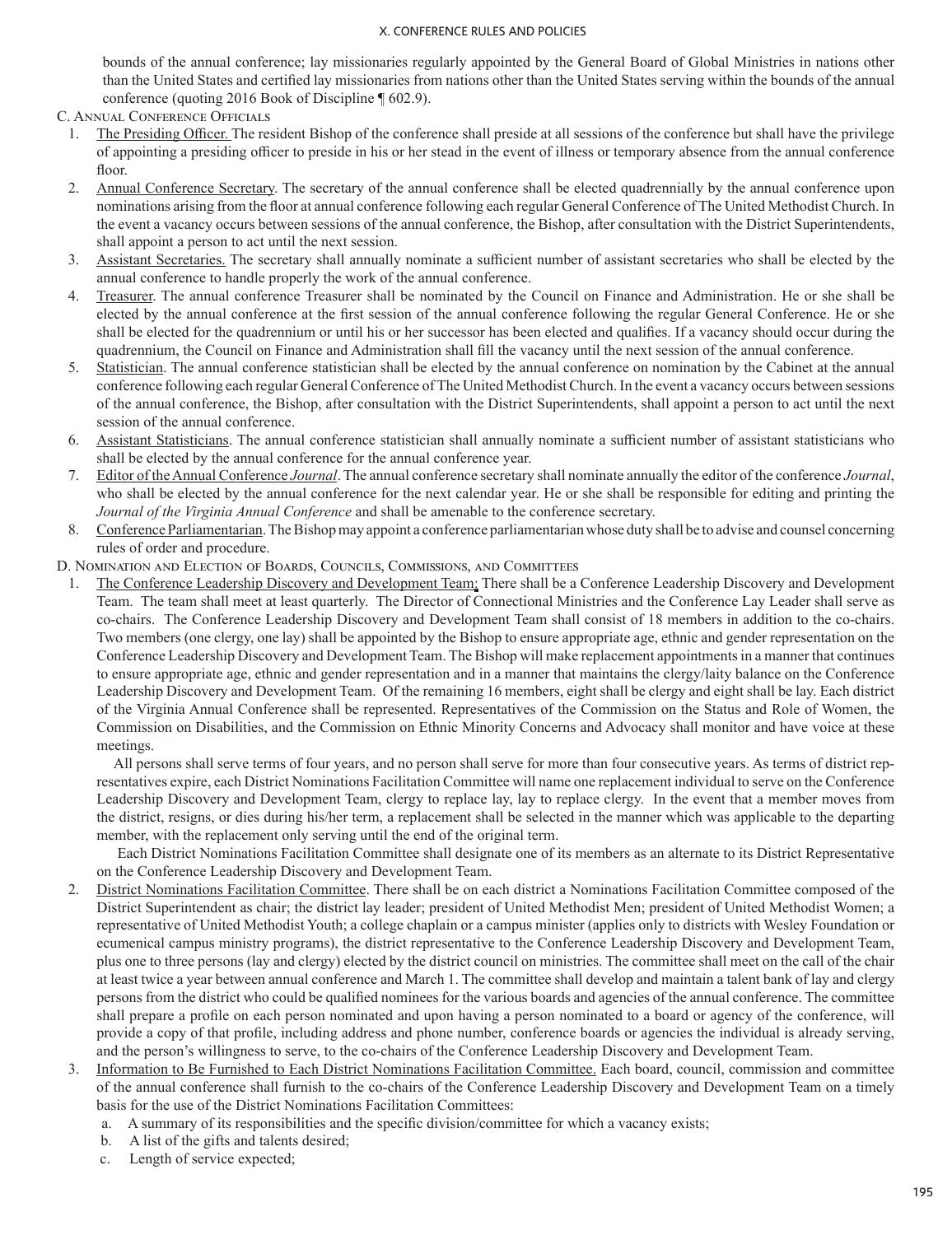- d. Demographic information about its current makeup (e.g., number of men, women, ethnic representation, district representation, etc.); and
- e. Schedule of times and locations of its meetings during the year.

 It may also suggest names and profiles to the Conference Leadership Discovery and Development Team through its co-chairs.

- 4. When Conference Leadership Discovery and Development Team Should Make Nominations. The Conference Leadership Discovery and Development Team shall annually or quadrennially, as set forth by Disciplinary provision or Virginia Annual Conference Rules and Policies, nominate the membership of the boards, councils, commissions, and committees of the annual conference. Nominees for boards and other agencies shall be published in the *Book of Reports*.
- 5. Removal Due to Absences. Any member of any board, council, commission or committee who is absent from two meetings of such board, council, commission or committee without excuse, or from three consecutive agency meetings for any reason, shall automatically cease to be a member of such board, council, commission or committee. The secretary of each board, council, commission or committee shall notify the co-chairs of the Conference Leadership Discovery and Development Team of vacancies. Any vacancy shall be filled by action of the board, council, commission or committee until the next annual conference session, at which time the annual conference shall fill the vacancy.
- 6. Request at Annual Charge Conferences for Names to be Given to District Nominations Facilitation Committee. At each annual charge conference the elder presiding at the charge conference shall ask if the Lay Leadership Committee has any names to recommend for conference boards, councils, commissions or committees. Such names shall be given to the district Nominations Facilitation Committee.
- 7. Multicultural Inclusiveness. The Conference Leadership Discovery and Development Team shall strive to insure multicultural inclusiveness.
- 8. Normal Term Of Service Is Four Years. Unless otherwise specified in these rules or in the *Book of Discipline*, a person elected to a board, council, commission or committee of the annual conference is elected for a four-year term ofservice and is eligible for re-election to an additional four-year term. However, if one is first elected to fill an unexpired term of two years or less, that person is eligible for re-election to two full terms. A person completing two consecutive full terms is eligible for re-election to that agency after an interim of one year. In the case of a board or agency with an eight-year term, members elected to fill unexpired terms of three years or less shall be eligible for re-election to one full term of eight years. Program boards and agencies other than the Board of Ordained Ministry may co-opt specific persons for specific projects for short periods of time as consultants, without vote. Any combination of continuous service as either a regular or co-opted member shall count on the eight-year time limit for consecutive service. The term of office of members of conference boards and agencies shall begin with the adjournment of the Annual Conference at which said members are elected and shall extend until their successors are elected.
- 9. Members of general boards or agencies shall be members ex-officio of the corresponding conference board or agency.
- 10. Nomination or Election to Only One Board, Council, Commission, or Standing Committee with Limited Exceptions. No person is eligible for nomination, election, or interim appointment to more than one board, council, commission, or standing committee, except where permitted by the *Discipline* and/or conference structure.
- 11. District Superintendent Not Eligible to be Chairperson or President of Board, Council, Commission, or Standing Committee. N District Superintendent shall be eligible to serve as a chairperson or president of any board, council, commission, or committee of the annual conference. The Bishop may appoint a representative of the Cabinet to any board, council, commission, or committee which is not program‑related of which a member of the Cabinet is not already an elected member. The appointment of District Superintendents to boards, councils, commissions, or committees which are program related shall be made annually.
- 12. Officers of Quadrennially Elected Boards, Councils, Commissions or Committees. Officers of boards, councils, commissions, and committees whose members are required to be elected quadrennially shall be elected by the representative agency at the session of the annual conference at which new members are elected or within ninety days after adjournment. Nominations shall come from a nominating committee appointed by the outgoing president of the agency and/or from the floor. The organizational or first meeting of each agency shall be convened by a person designated by the Bishop.
- 13. Officers of Other Boards, Councils, Commissions and Committees. Officers of other boards, councils, commissions and committees shall be elected by the representative agency at the agency's last regular meeting prior to each annual conference. Nominations shall come from a nominating committee appointed by the outgoing president of the agency and/or from the floor.
- 14. Tellers. For those sessions of the annual conference where there is no election of delegates to General Conference and the jurisdictional conference, the Conference Leadership Discovery and Development Team shall appoint a chief teller, who shall be ineligible to serve again for a quadrennium. It shall additionally appoint a team of tellers composed of two persons, one clergy and one lay, from each district. Each time a count vote is called for in the annual conference session, the chief teller shall have the tellers ready to count the vote, having previously trained them to accurately and efficiently perform their duties.

## II. REPORTS, PRESENTATIONS, PETITIONS, PROPOSALS AND CONSENT AGENDA

## A. Reports

- 1. Submission of Annual Reports and Mailing of Book of Reports. Agencies shall submit annual reports to the designated person before the date set annually by the Common Table for Church Vitality. The Director of Connectional Ministries shall mail the *Book of Reports*  to each clergy and lay member of annual conference at least 30 days before the opening session of annual conference, printing and mailing at conference expense.
- 2. Reporting At Annual Conference. For reports printed in the *Book of Reports*, verbal introductions shall not exceed five minutes, and there shall be no further reading of recommendations or resolutions, unless requested for clarification or requested by a majority vote of the annual conference. The presiding Bishop shall amend the Annual Conference schedule as needed.
- 3. Amendments to be Submitted in Writing. Persons proposing amendments to any report must submit them in writing to the secretary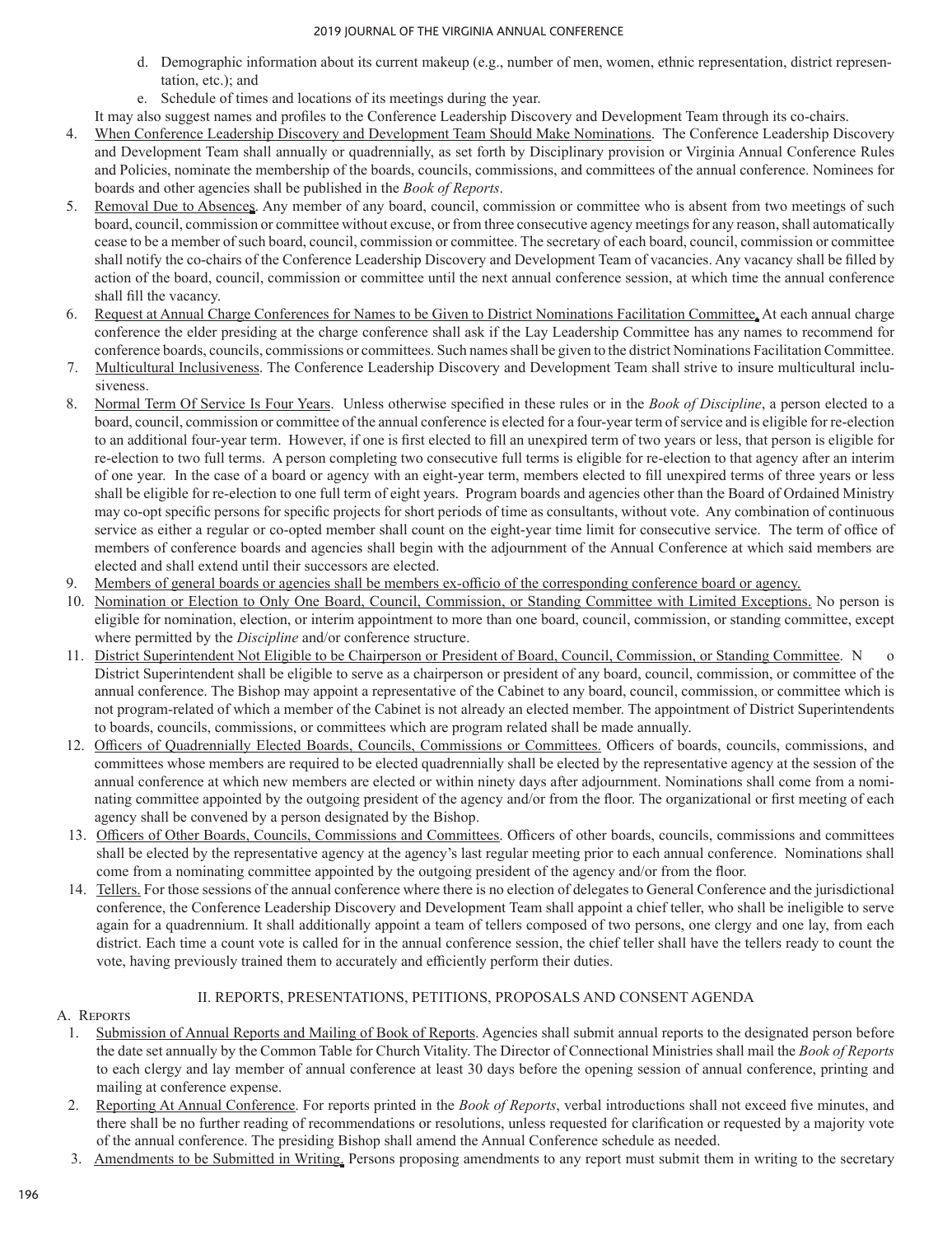upon presentation to the annual conference.

- 4. Submission of New Reports, Changes, or Additions to Printed Report. Persons proposing new reports, changes or additions to the printed report of an agency in the *Book of Reports* must submit them in writing for delivery to members of the annual conference at the opening session, but not to be considered by the annual conference before the morning session of the second day of annual conference.
- 5. Presiding Officer of Agency giving Report has Privilege of Floor, without Vote, for that Report. When the annual conference has before it the report of any agency, or a matter concerning any agency, the presiding officer of that group, if not a member of the conference, shall have the privilege of the floor, without vote, for that report.
- B. Presentations

Requests for inclusion of presentations for the annual conference agenda shall be submitted to the Director of Connectional Ministries by the due date for the publication of the Book of Reports. The author or originating agency must be identified if other than the submitter(s) of the proposal."

- C. PETITIONS
	- An area designated by the annual conference planning committee shall be determined for receiving signatures for petitions.
- D. PROPOSALS
	- 1. Proposals Requiring Publication of Materials. Proposed annual conference action that includes publication or dissemination of information shall be referred to the Print Media Committee of Virginia Conference Board of Communications for its consideration and report on the proposed action, including the financial consequences, prior to conference action. The committee may act through its chairperson, the Virginia Conference Director of Communications, or other representatives to make its report and recommendation.
	- 2. Proposals Requiring Funding. Proposals or amendments which may require expenditure of funds, which have not been considered by the Council on Finance and Administration (CFA), must be submitted by the conclusion of the afternoon session preceding the concluding day of annual conference. Such proposals of amendments which may require expenditure of funds shall be referred to CFA for its consideration and recommendation prior to final annual conference action.
	- 3. Proposals Requiring Addition to Agenda. During the first business session of annual conference, the agenda shall include time to introduce items in addition to the printed agenda. Any such items not referred to conference agencies under the preceding paragraphs shall be referred to the Rules Committee for its consideration and recommendation prior to adjournment of annual conference.
	- 4. Proposals from the Floor. A motion is a formal proposal. Anytime the Annual Conference is in session and there is no business on the floor of the Annual Conference, a proposal from the floor may be made. This proposal will need to be placed in writing and in conjunction with the rules as stated in VII.J.
- E. Consent Agenda

Agenda items and reports not requiring action by the Annual Conference other than a vote to receive said items for publication in the Journal shall be placed on a Consent Agenda. For any item or report to be eligible for placement on the Consent Agenda, it must have been distributed in the pre-Conference materials. Determination of items to be placed on the Consent Agenda shall be made annually by the Bishop in consultation with the Consent Agenda Committee. This committee shall be composed of the Conference Secretary, the Conference Lay Leader, the Chair of the Conference Rules Committee, and the Director of Connectional Ministries. An individual item may be removed from the Consent Agenda at the request of no less than 30 members of the annual conference. The process for making that request will be determined by the Consent Agenda Committee, and the deadline for such requests will not be prior to ten minutes after the call to order of the annual conference session. The Consent Agenda will be made available electronically one week prior to the annual conference. When an individual item has been removed from the Consent Agenda, it shall be placed into the regular agenda.

## III. ELECTION OF DELEGATES TO GENERAL CONFERENCE AND THE JURISDICTIONAL CONFERENCE

A. AN INCLUSIVE CHURCH

We are an inclusive church. We desire to have a delegation that will capably represent the annual conference. The delegation should be representative of the annual conference considering such factors as sex, age, race, disability, ethnic background, economic conditions and geographical locations.

**B. ELECTION PROCEDURES** 

Clergy and lay delegates to General Conference and the jurisdictional conference shall be elected in a fair and open process at the session of the annual conference held not more than two years preceding the session of General Conference.

- 1. Special Sessions. Clergy and lay delegates elected to the preceding General Conference and the jurisdictional conference shall be the delegates to special sessions of the respective conferences.
- 2. Number of Delegates. The number of clergy and lay delegates to the General Conference and the jurisdictional conference shall be that number of delegates to such conferences respectively as furnished by the secretary of the General Conference.
- 3. Election of General Conference and jurisdictional conference Delegates. The number of General Conference delegates authorized by the secretary of the General Conference shall be first elected, followed by balloting on the authorized number of the jurisdictional conference delegates who shall be reserves to General Conference in the order of their election. After the authorized numbers of the jurisdictional conference delegates have been elected, 10 clergy and 10 lay reserve delegates to the jurisdictional conference shall be elected on a single ballot with the 10 persons receiving the greatest number of votes in each category being elected in the order of the number of votes received.
- 4. Speeches/Printed Materials. No speeches may be made or printed materials distributed at the site of the Annual Conference on behalf of any nominee.
- 5. Nominee Participation. Nothing herein shall prevent any nominee from
- a. appearing at the podium or floor microphone for the purpose of conducting Conference business.
- b. fully participating in activities of the Conference including the debate over budgets or proposals pending before the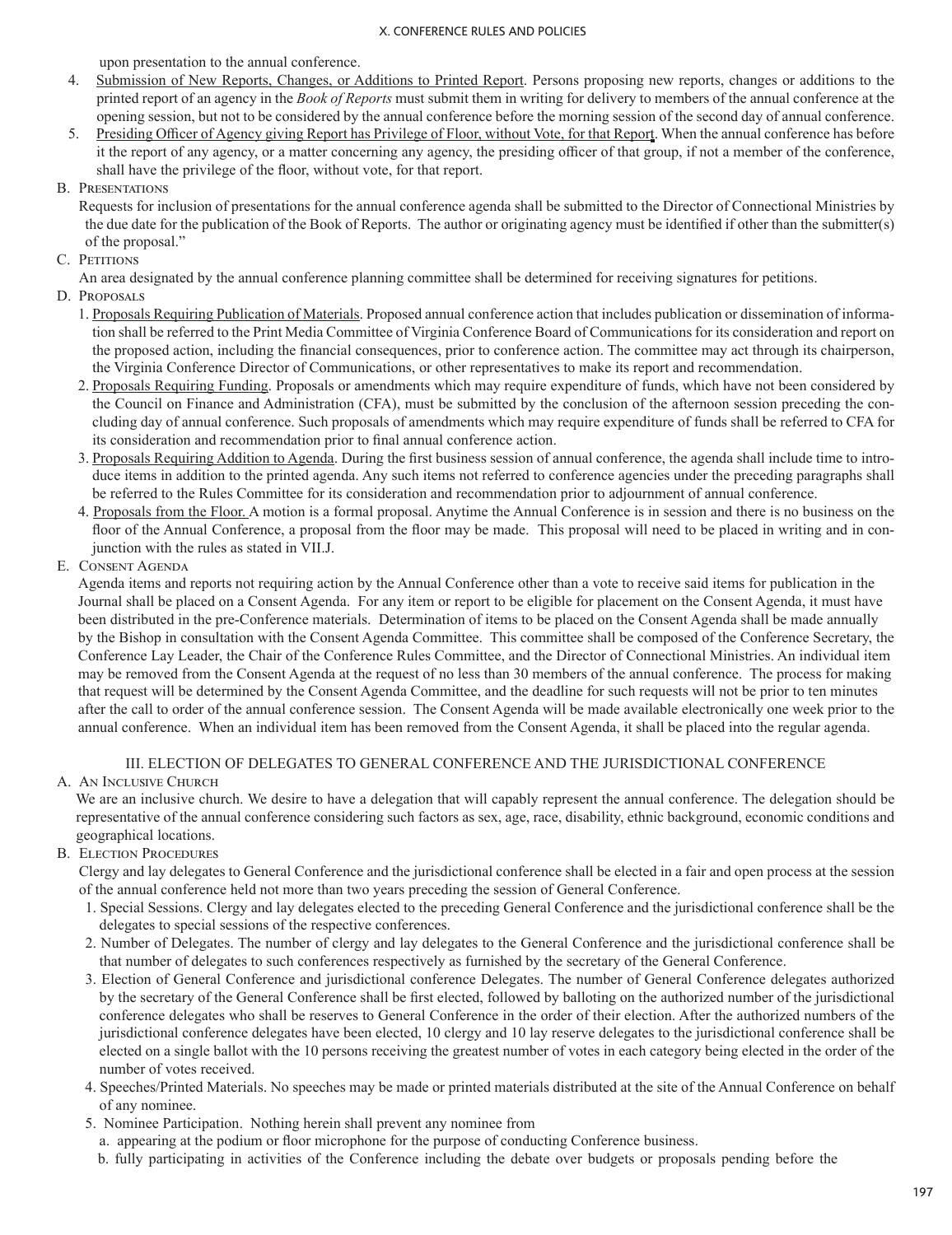Conference. This shall include the right to bring petitions or amendments to the Conference and encourage votes for or against the same.

- c. conducting one-on-one conversations about the election of delegates to the General Conference and the jurisdictional conference including how that nominee proposes to represent the Conference at such events. Nominees are reminded to respect the need of the Conference to conduct business and are asked to take such conversations off the floor of the Conference.
- C. Clergy Nominations
	- 1. Eligibility
		- a. To be nominated. All clergy members in full connection are eligible to be nominated (*2016 Book of Discipline* ¶35), except as provided in *2016 Book of Discipline* ¶354.8.
		- b. To vote
			- i. The following clergy are eligible to vote:
			- a) Active and retired members (elders and deacons)
			- b) Active and retired provisional members
			- c) Active and retired associate members
			- d) Part time and full time local pastors who
				- Part-time and full-time local pastors who have completed the educational requirements and have been under uninterrupted appointment for two years (*2016 Book of Discipline* ¶316.6)
		- ii. Retired local pastors (including those under appointment) are NOT eligible to vote (*2016 Book of Discipline*, ¶320.5). 2. Nomination Process.
			- a. All eligible clergy have the opportunity to serve as delegates to General Conference and jurisdictional conference. Clergy persons desiring nomination/election as delegates to General and jurisdictional must follow the process outlined below. No exceptions to the process, including deadline dates, will be granted except as mandated by changes in *The Book of Discipline* of The United Methodist Church and/or the Annual Conference in changing these rules.

Those who consent to or desire nomination are asked to commit to the following expectations:

- 1) Pray for God's guidance in decision-making;
- 2) Commit the time needed to read and study the issues;
- 3) Attend the meetings of the Virginia Conference delegations;
- 4) Attend both General Conference and jurisdictional conference.

Each clergy nomination shall be submitted on a clergy nomination form. Clergy nomination forms will be posted on the conference web site in January preceding the Annual Conference session of delegate elections. The form shall include the names one clergy who is eligible to vote who is making the nomination. Alternatively, any clergy who desires nomination must complete a clergy nomination form. All nominations shall include the nominee's name, picture not to exceed 1 1/2" by 2 1/2" unless nominated from the floor of the Annual Conference, address, phone number, e-mail address if available, church, district, and should include a personal statement no to exceed 150 words in which may be indicated the nominee's experience, qualifications, and reasons for wanting to serve. There shall be a box to be checked stating: "Nominee is aware of nomination and agrees to serve if elected.", and a line for the signature of the nominee. The completed nomination form or facsimile thereof must be returned to the Director of Connectional Ministries no later than March 1 preceding the Annual Conference session of delegate elections. The deadline is non-negotiable.

- b. Clergy Nominations from the Floor. After the convening of the Annual Conference session, prior to entering block voting, the presiding Bishop will ask for any nominations from the floor. Any nominations made from the floor must be made by eligible clergy (III.C.1.b.i) and the nominee must be present to accept or decline the nomination. Nominations from the floor shall be closed by the presiding Bishop.
- c. Clergy Nomination Review Committee. The committee shall be composed of two persons appointed by the bishop plus one clergy member of the Rules Committee designated by that committee. The Director of Clergy Excellence shall serve as an ex-officio member. The committee shall review and compile all nomination forms alphabetically according to the last name of the nominee. This clergy nomination booklet will be available on the conference web site. Printed copies will be available at cost from the office of the Director of Connectional Ministries. An alphabetical listing will be included in the clergy *Book of Reports* packet. This committee will also be responsible for reviewing and validating any nominations made from the floor of the Annual Conference..
- D. Lay Nominations
	- 1. Lay Nominations from Districts. Nominations for lay delegates to General Conference and the jurisdictional conference shall be made by the lay members of the district conference of each district from names submitted by the District Council on Ministries and/or from names of all persons given by any member of The United Methodist Churches of the district to the District Superintendent. These names shall be submitted by the superintendent to the District Conference. Additional nominations at the district conference may be made from the floor, provided that no nomination may be made without the agreement of the nominee to serve if elected. In the event of a tie for the final nominee(s), the nominee(s) shall be selected by lot.

 Each district may nominate up to one person for each 2,000 members of The United Methodist Church or major fraction thereof in that district, based upon figures reported at the preceding annual conference. District nominees need not be from the district which nominates them.

2. Agency Nominations. The lay members of the following agencies of the annual conference may also nominate one additional lay delegate: Board of Church and Society; Commission on Disabilities; Board of Discipleship; Commission on Ethnic Minority Concerns and Advocacy; Council on Finance and Administration; Missional Ministries Board; Board of Higher Education and Campus Ministries; Board of Laity; Commission on the Status and Role of Women; United Methodist Men; United Methodist Women; Virginia Conference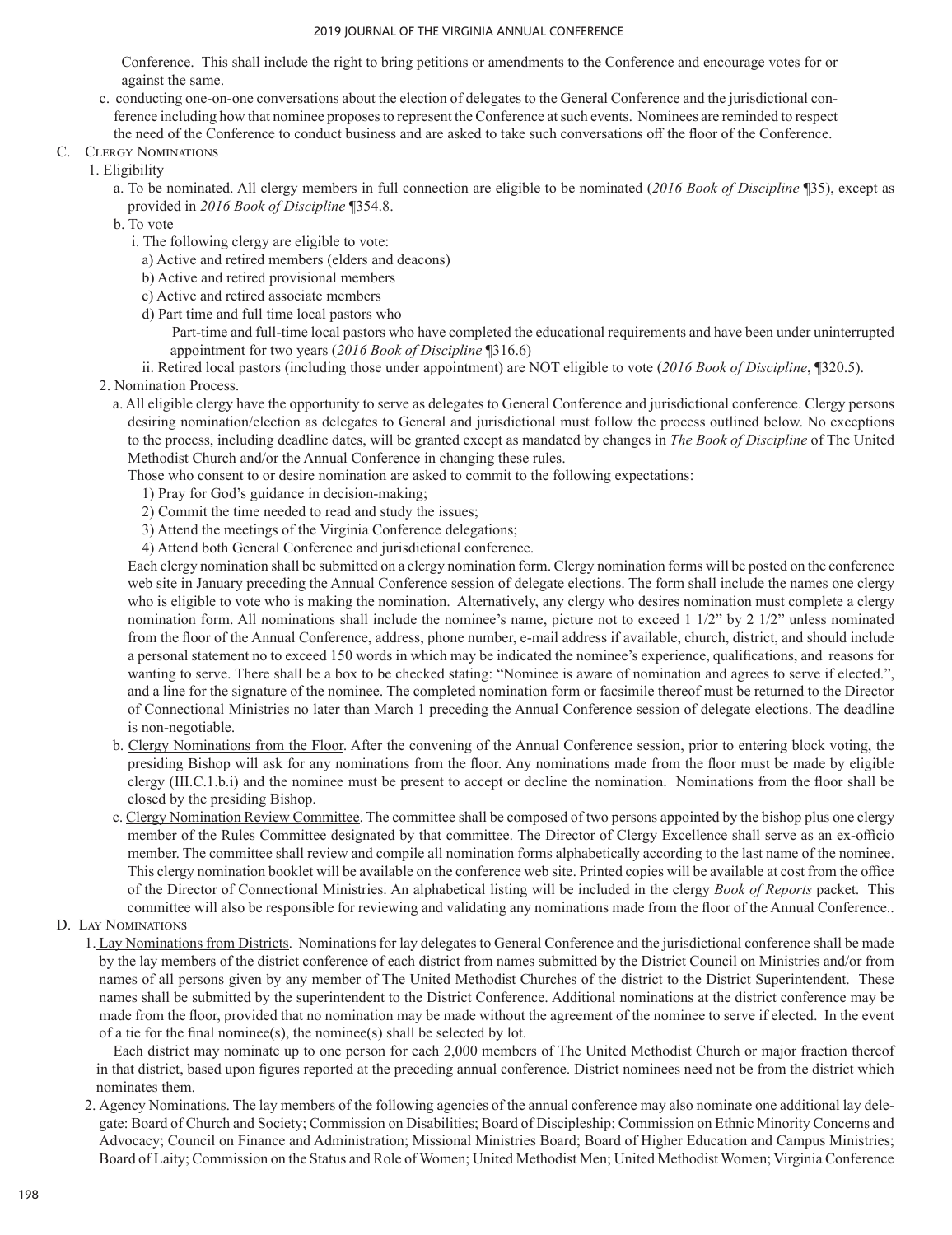Board of Communications; and Virginia United Methodist Pensions, Inc. In addition to the aforementioned nominees, the Conference Council on Youth Ministries, and the Virginia United Methodist Student Movement each may nominate one delegate.

- 3. Church Membership. All nominees shall have been professing members of The United Methodist Church for at least two years preceding their nomination and must be members of churches in the Virginia Annual Conference and shall have been active participants in The United Methodist Church for at least four years preceding their election. They also must be active members within The United Methodist Church at the time of holding General Conference and jurisdictional conference. The four-year participation and two-year membership requirements may be waived for young persons under twenty-five years of age. Such persons must be members of The United Methodist Church and active participants at the time of election.
- 4. Nomination Forms. All nominations shall include the nominee's name, picture not to exceed  $1\frac{1}{2}$ " x  $2\frac{1}{2}$ " (unless nominated from, the floor of the Annual Conference), address, phone number, e-mail address if available, church, district, and should include a personal statement not to exceed 150 words in which the nominee may indicate his or her experience, qualifications and reasons for wanting to serve. There shall be a box to be checked stating: "Nominee is aware of nomination and agrees to serve if elected.", and a line for the signature of the nominee. The nominations shall be on a form or facsimile thereof furnished by the Director of Connectional Ministries. It is recommended that the nomination forms for persons to be voted upon by the district conference be circulated to the members of the district conference in advance of the district conference at which voting is to take place.
- 5. Lay Nominations from the Floor. After the convening of the Annual Conference session, prior to entering block voting, the presiding Bishop will ask for any nominations from the floor. Any nominations made from the floor must be made by lay members (III.D.3.) and the nominee must be present to accept or decline the nomination. Nominations from the floor shall be closed by the presiding Bishop.
- 6. Conference committee on lay delegate nominations
	- a. Membership. The committee shall be composed of two persons appointed by the Bishop plus one member of the Rules Committee designated by that committee.
	- b. Function. Each District Superintendent shall by January 15 of the year of election submit to this committee in care of the Director of Connectional Ministries completed forms for all nominees from the district. The committee shall then forward a list of all nominees to the agencies named in  $\P$  III.D.2. Each agency of the annual conference shall be responsible for forwarding to the committee any completed nomination form no later than March 1. The committee shall review and compile all nomination forms alphabetically according to the last name of the nominee. This lay nomination booklet will be made available on the conference website. Printed copies will be available at cost from the office of the Director of Connectional Ministries. An alphabetical listing will be included in the Book of Reports. This committee will also be responsible for reviewing and validating any nomination forms made from the floor of the Annual Conference.
	- c. List of Nominees. The lay nominees shall be those persons named on the nomination forms.

### E. Balloting Procedures

- 1. Separate Voting Areas. Following the convening of Annual Conference, clergy and laity will separate to elect General and jurisdictional delegates and alternates, allowing five (5) hours to complete the process.
- 2. Ballots Shall Be Counted Electronically. The Rules Committee shall determine the electronic equipment and procedures to be used and shall do so in consultation with the chief lay and clergy tellers.
- 3. Valid Ballots. To be valid, a ballot:
	- (a) must be cast on the ballot bearing the number designated by the presiding officer for that particular ballot; and
	- (b) must be voted for the number of delegates and/or alternates to be elected on that ballot, no more and no less.
- 4. Voting Area. The presiding officer shall designate the areas of the Lay and Clergy Sessions where members shall be seated during balloting. Ballots shall be cast from only those present and seated within the voting areas of the annual conference and displaying the proper credentials.
- 5. Ballot Reporting. After a ballot has been counted, the chief teller, either clergy or lay, shall furnish a written report to the Bishop which shall contain (a) number of ballots cast; (b) number of ballots not valid; (c) number of ballots counted; (d) number of ballots necessary to elect; and (e) list of names of persons voted for, including the number of votes received by each, beginning with the largest number of votes.
- 6. Majority Required for Election. On every ballot, a majority of the valid votes cast shall be necessary for the election of a delegate, except on the ballot to elect reserve delegates to the jurisdictional conference.
- 7. Reading or Distributing Names. On the first ballot for General Conference, the presiding officer shall read or display all names receiving votes with the number of votes cast for each. After the first ballot, the 25 nominees receiving the highest number of votes shall be read or displayed, according to the highest number of votes received. In the event of a tie between two or more nominees for the last available position on the General or jurisdictional delegation, a run-off election will be ordered by the bishop to select the person to fill that position. Only the names of those in the run-off are open for votes. The names will be read in order of their election. The person with the highest number of votes cast will be seated with the appropriate delegation.
- When all General Conference delegates have been elected, the same procedure shall be followed for jurisdictional conference delegates. 8. Handling of Ballots after Counting and Recording. Upon completion of the counting and recording of a ballot, the chief teller shall seal the ballot results and deliver them to the annual conference secretary. The annual conference secretary shall retain all ballot results
	- until the adjournment of the annual conference after which they shall be destroyed.
- F. Tellers
	- 1. Appointment of Chief Tellers, Assistant Chief Tellers, and Tellers. The Conference Leadership Discovery and Development Team shall appoint a chief teller and an assistant chief teller for the clergy tellers and a chief teller and an assistant chief teller for the lay tellers. The chief tellers shall not be eligible to serve in the year of the next election of delegates to General Conference and jurisdictional conference. The Conference Leadership Discovery and Development Team shall additionally appoint four (4) clergy and four (4) lay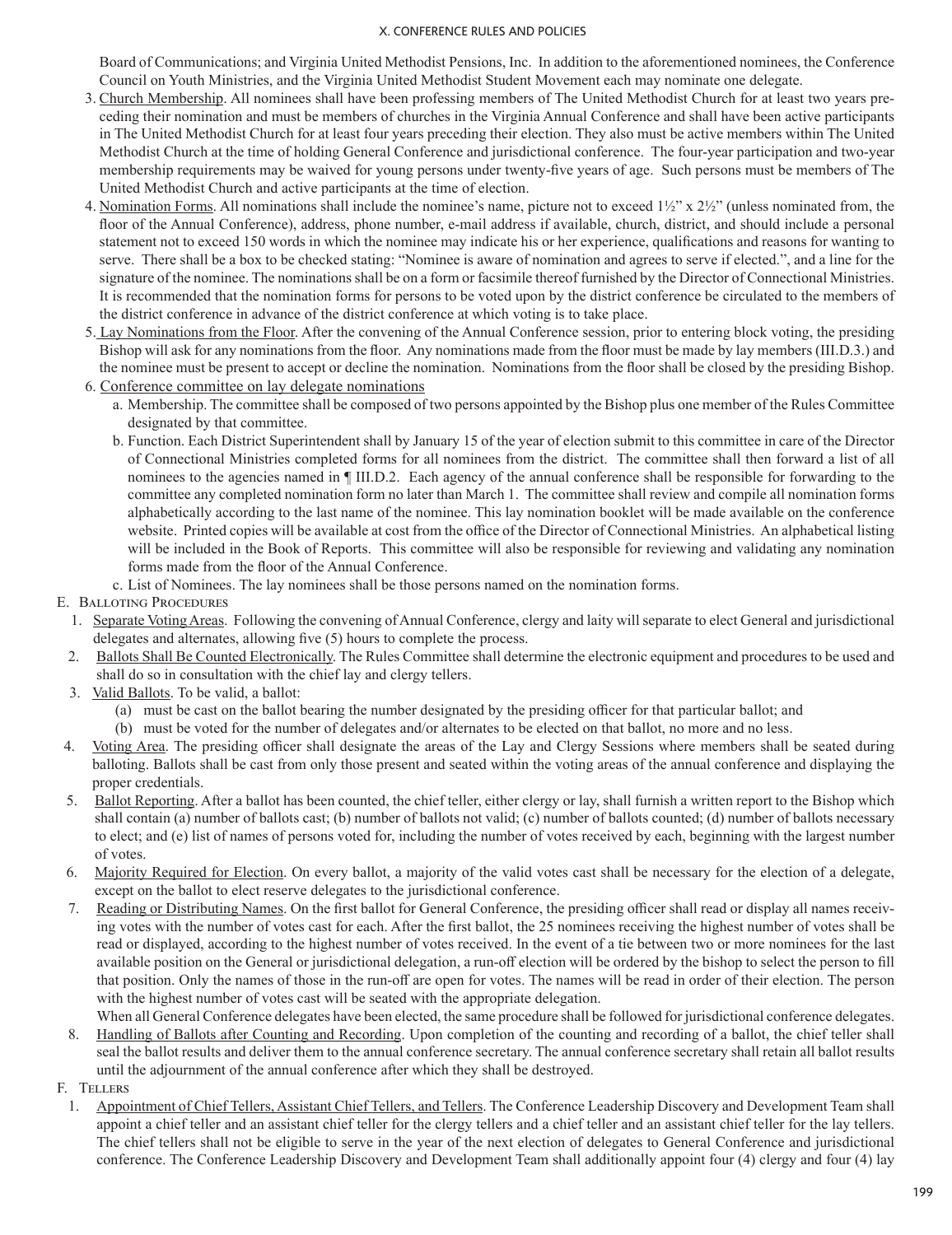members of the annual conference from each district to form a pool of tellers from which as many teams shall be formed as the chief tellers deem advisable. One member of each team shall be designated as the captain for that team.

- 2. Expenses for Balloting. All expenses incident to the balloting for and election of delegates to General Conference and the jurisdictional conference shall be borne by the annual conference.
- G. EXPENSES OF CLERGY AND LAY ALTERNATES

The expenses of two clergy and two lay alternates to General Conference and to the jurisdictional conference shall be borne by the annual conference. Such expense allowances shall not exceed the expense allowances, per diem and travel, as are paid to the regular delegates.

### H. Delegates Under the Age of 18

When a General Conference or jurisdictional conference delegate will be under the age of 18 at the time of General Conference and/or jurisdictional conference, the Virginia Conference Child Protection Policy will be observed for this person. The leader of the General Conference Delegation will be responsible for implementation of the Child Protection Policy.

## IV. NOMINATIONS FOR EPISCOPAL ELECTION

 At the annual conference immediately preceding the jurisdictional conference, nominations for the office of Bishop may be made by submitting the name of an elder and a biographical sketch of not more than 100 words to the secretary of the conference signed by not fewer than 50 members of the annual conference. To be eligible for nomination the person must not have attained his or her 68th birthday prior to the first day of the month in which the jurisdictional conference is held. Nominations shall cease at the close of the afternoon session of the first day of the annual conference.

 The conference secretary shall cause copies of each sketch to be prepared and distributed to the members of the annual conference. Ballots shall be prepared containing the name of each nominee and, beside each name, a square followed by the word "yes." The ballots shall be distributed to the members of the annual conference immediately before they are to be cast. A member of the annual conference may vote for one or more nominees, but not more than the number of episcopal vacancies to be filled, or may choose not to vote for any of the nominees. To be nominated to the jurisdictional conference, a nominee must receive an affirmative vote of not less than 60 percent of the total ballots cast.

### V. ANNUAL CONFERENCE PROGRAM BOARDS AND AGENCIES

### A. ANNUAL CONFERENCE PROGRAM BOARDS AND AGENCIES

The following are defined as program boards and agencies: The Board of Church and Society, the Church Development Team, the Board of Discipleship, the Missional Ministries Board, the Board of Higher Education and Campus Ministries, and the Board of Laity. Each board and agency shall meet at least annually.

- 1. Membership. All program board and agency members shall be elected for a four-year term by the annual conference. So far as possible, board membership shall be composed of an equal number of clergy and laity. No elected member may serve more than eight consecutive years except as authorized by the *Discipline* or in ¶ I.E.8 of the Virginia Annual Conference Rules and Policies. The bishop shall annually appoint for one year terms at least one District Superintendent to each board, agency or commission. Except for the Board of Ordained Ministry, the presiding bishop and the Director of Connectional Ministries are members of all boards, agencies and commissions with vote unless otherwise provided for by the *Book of Discipline*.
- 2. Organization. The boards shall organize in the several divisions or equivalent structure listed below to carry out their respective functions. Each member of a board shall serve on one division or equivalent structure. There shall be an executive committee of each board whose duties and responsibilities shall be determined by the board. A board may develop such additional structure, including the election of division members-at-large, as it deems necessary to discharge its assigned responsibilities, provided, however, that where additional funding is required for such structure, prior approval of the Common Table for Church Vitality shall be obtained by the board. Division members-at-large are not members of the board.
- 3. Function. The conference boards will provide consultative services and resources to the local church, the District Councils on Ministries, the annual conference and the Common Table for Church Vitality. Each board will make program recommendations to the Common Table for Church Vitality, will be responsible for the essential functions of the area of concern assigned by the Common Table for Church Vitality, or by the *Book of Discipline,* and will be related to the objectives and scope of work set forth by its General Board. Each board is amenable to the Common Table for Church Vitality.
- 4. Responsibilities.
	- a. Church and Society. The Board of Church and Society, in cooperation with the General Board of Church and Society and the Common Table for Church Vitality, shall develop programs on Christian social concern within the bounds of the annual conference. To discharge its responsibilities it shall divide its membership into committees, which so far as practical shall be patterned after the divisions of the General Board of Church and Society. The total membership shall be 20 (10 lay and 10 clergy).
	- b. Church Development Team. There shall be a Church Development Team dedicated to working on strategies for and implementation of church development and new faith communities in the annual conference. This team/board will consist of a minimum of 12 and up to 16 persons: six nominated by the bishop and Cabinet, six nominated by the Conference Leadership Discovery and Development Team, and up to four additional persons who may be co-opted by the team for expertise and diversity. The membership of this team will be placed in four classes to ensure continuity. The team is amenable to the Common Table for Church Vitality.
	- c. Discipleship. The Board of Discipleship in cooperation with the General Board of Discipleship and the Common Table for Church Vitality shall create partnerships by providing a network of experience, knowledge and coaching through intentional connection to enhance or create effective disciple making processes. These partnerships are created by: (1) coaching at local levels and pulling in identified district and conference resources as needed, (2) training at district or regional levels, (3) drawing on best practices gathered locally, jurisdictionally, nationally and globally, (4) connecting mentor/resource churches with those who request assistance and information, (5) organizing in regional teams, and (6) raising vision, visibility and possibility during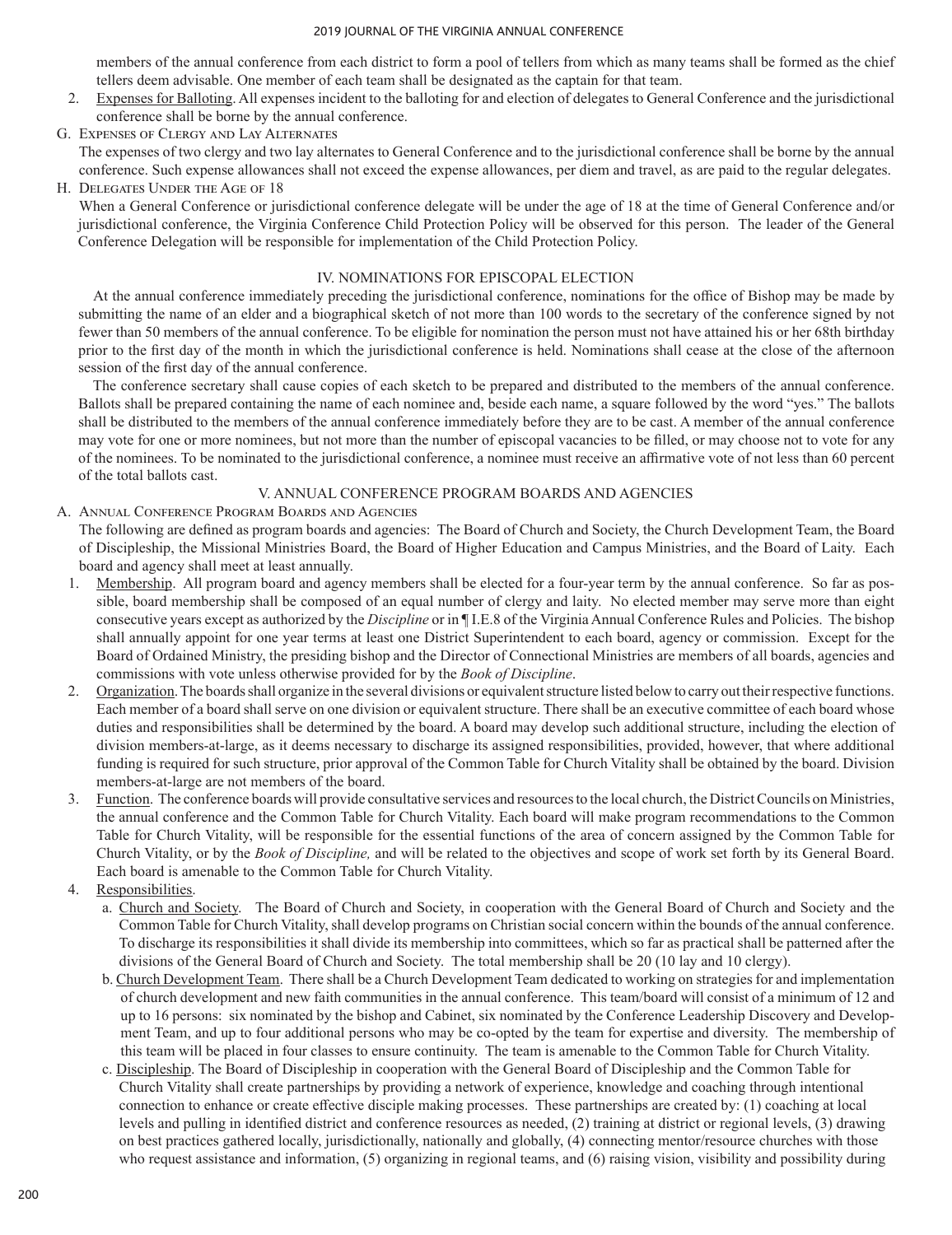Annual Conference sessions and inviting people to connect with a congregational coach. The Board of Discipleship shall consist of a directing board to set the vision for disciple-making ministries in the annual conference and to support research on best practices, gathered and distributed by a Conference Awareness Team at events and through all other forms of communication.

 The Directing Board will consist of the following eight (8) members: three officers (chair, vice-chair, and secretary) to be elected by the Annual Conference, the chair of the Disciple Resource Team, and four (4) Regional Network Leads. In addition, the Bishops' Foundation will be represented by one person with voice but no vote. The Directing Board will select individuals to serve as leads of the Regional Network Teams. The Regional Network Leads will be ex-officio members of the Directing Board with voice and vote.

 The Disciple Resource Team will consist of eight (8) members, Four classes of two, one laity and one clergy per class. Members of the Disciple Resource Team will be nominated from the Conference Leadership Discovery and Development Team (CLDDT) and elected by the Annual Conference.

 Members of the Regional Network Teams will be selected by the Regional Network Leads, in consultation with the Directing Board, based upon best practices research.

 Each age-level council will meet at least annually as the conference council for the respective ministry areas (with additional members as required by conference Rules and the *Book of Discipline*, if any) for: (a) sharing of the best practices in their regions, (b) training which will enhance their service to the faith communities within each region, (c) coordinating of conference programs and initiatives as appropriate, and (d) serving as resources to the Regional Network Teams.

The Youth Council and Young Adult Council (ages  $18 - 35$ ) will consist of members as mandated in the appropriate sections of *The Book of Discipline.*

The Youth Council shall have one youth representative (grade  $7 - 12$ ) elected by each District Youth Council or equivalent. Six adults shall be elected to the Youth Council: three adults elected by the Youth Council or equivalent and three elected by the Annual Conference.

 The Young Adult Council shall have three additional young adult members at-large elected by the Annual Conference. The Older Adult Council shall have six members elected by the Annual Conference.

- d. Missional Ministries. The Missional Ministries Board in cooperation with the General Board of Global Ministries and the Common Table for Church Vitality shall develop programs to assist districts and local churches to carry out all phases of the work of the church in mission and of church extension within the annual conference. The Conference Director of Justice and Missional Excellence shall serve as the Conference Secretary of Global Ministries (CSGM), fulfilling the responsibilities outlined in ¶ 633.3 of the *2016 Book of Discipline*. To discharge its responsibilities it shall divide into two (2) mission teams: (1) Missional Discipleship and Engagement and (2) Missional Connection. The position of Conference Coordinator of Christian Unity and Interreligious Concerns (CUIC) shall be appointed by the Bishop and shall be an ex-officio member of the Mission Connection Team of the Conference Missional Ministries Board, as outlined in ¶ 633.2 of the *2016 Book of Discipline*. The membership of the board shall be 20, with 6 or 4 persons (one-half lay and one-half clergy) elected each year to replace outgoing classes.
- e. Higher Education and Campus Ministries. The Board of Higher Education and Campus Ministries in cooperation with the General Board of Higher Education and Campus Ministries and the Common Table for Church Vitality, shall develop programs to provide for higher education and ministry objectives as set forth in ¶ 1405 of the *2016 Book of Discipline*, and to perform the responsibilities in regard to education and professional campus ministries as set forth in ¶ 634 of the *2016 Book of Discipline*. Membership: With an effort to maintain a balance of clergy and laity, the Board of Higher Education and Campus Ministries shall have 12 Conference elected members (placed in four classes): a current campus minister, a current Campus Ministry Local Board Chairperson, a current local church pastor with passion for campus ministry, a current United Methodist College or University President, a young adult/student, a member with expertise in property management, and six general members (with a preference for expertise in executive leadership, finance, communication, and marketing). The member who has expertise in the area of property management shall also serve as the chairperson of the Conference Board of Property Managers of the Wesley Foundation, Inc. Ex officio members shall be: the Director of Connectional Ministries, a Liaison District Superintendent (liaison between the BHECM and the Cabinet), an additional District Superintendent, the Conference Treasurer, and any Virginia Conference member to the General Board of Higher Education and Campus Ministries. The related conference staff person (the Director of Ministries with Young People) and the Director of the Association of Educational Institutions (AEI) will serve as members with voice but no vote. The term for chairperson shall be four years and terms for members shall also be four years and follow section I.E.8 of the Conference Rules and Policies. Nominations and election of the chairperson shall follow section I.E.11 of the Conference Rules and Policies. The Executive Committee of the BHECM shall consist of the chairperson, the Liaison District Superintendent, the current campus minister, the member with expertise in property management and three general members.

Organization: The BHECM will meet a minimum of every other month. The Executive Committee will meet as needed. The BHECM will also be responsible for a minimum of one annual meeting for the following: Effectiveness Training Forums for Local Campus Ministry Boards, Effectiveness Training Forums for Campus Ministers/Chaplains, and Effectiveness Discussion Forums for District Superintendents. The incorporated entities of the board are the Wesley Foundation, Inc., and Francis Asbury Loan Fund, Inc. The conference board of property managers is a sub-group of the Wesley Foundation, Inc. The Executive Committee of the Board shall function as the board of directors of both the Wesley Foundation, Inc., and Francis Asbury Loan Fund, Inc.

f. Laity. The Board of Laity shall act as an advocate for the Virginia Annual Conference laity in all forums of the annual conference. The purpose of the Board of Laity is to create a culture of call by engaging, equipping, and empowering people so that they might effectively partner with each other and their pastors to live out God's call as they lead the church in transforming the world as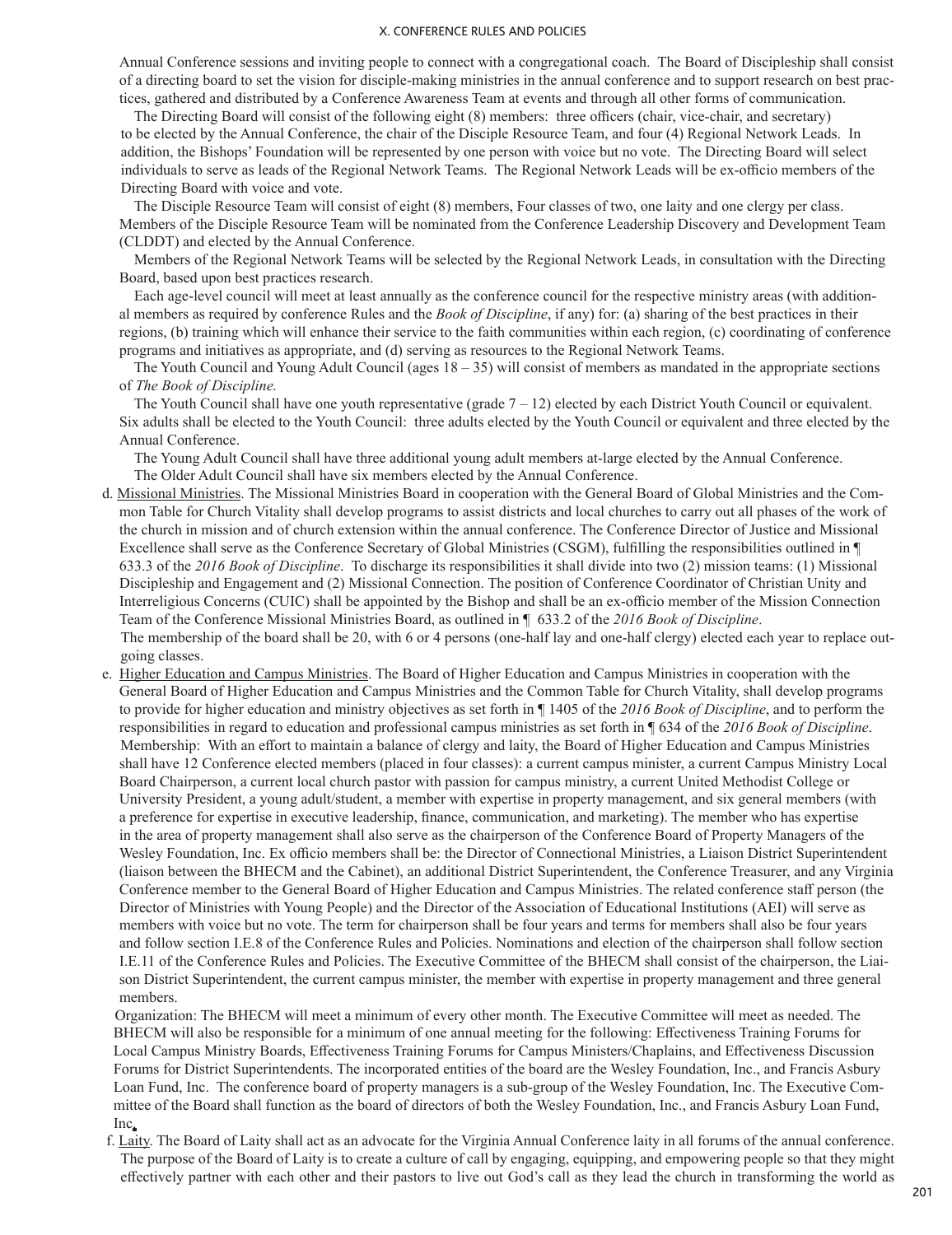disciples of Jesus Christ. Membership of the Board of Laity shall be composed of the conference lay leader, three associate conference lay leaders, the Conference Director(s) of Lay Servant Ministries, the presidents of the conference organizations of United Methodist Men and United Methodist Women or their designees, Young People's Representative selected by the Youthor Young Adult Council, sixteen (16) district lay leaders, one District Superintendent appointed by the Bishop, and the Bishop. Three clergy who model excellence in the lay-clergy partnership for ministry will be appointed by the Executive Committee to serve as ex-officio members. To discharge its responsibilities, the Board of Laity shall divide its membership into three work area teams: (I) Engaging (Holistic Stewardship); (2) Equipping (Leadership Excellence); and (3) Empowering (Shared Ministry). The Board of Laity shall nominate to the annual conference for election a layperson to be the conference lay leader for the ensuing four years. Any person elected to the office of conference lay leader shall not be eligible to serve more than two consecutive terms, or a total of eight (8) years.

## B. Administrative Agencies

The following agencies having administrative responsibilities are grouped together under the general title "Administration" with duties and responsibilities as indicated.

- 1. Archives and History, Commission on. There shall be a Commission on Archives and History and a Virginia Conference Historical Society. The duties and responsibilities of the commission shall be as set forth in the *2016 Book of Discipline* (See ¶ 641*)*. Members of the annual conference shall be members of the Virginia Conference Historical Society, which will elect 48 members to the commission who will also serve as the directors of the Virginia Conference Historical Society. The officers of the commission and the society shall be the same.
- 2. Bishops' Foundation. There shall be a Bishops' Foundation whose purpose is to provide training for leadership development of both lay and clergypersons of the Virginia Conference of The United Methodist Church in the areas of evangelism and preaching in the Wesleyan spirit, and whose Board of Directors shall consist of nine (9) directors nominated by the Cabinet of the Virginia Conference and elected by the Annual Conference: five (5) clergy members and four (4) lay members serving for staggered terms of three (3) years after the initial term of 1, 2, and 3 years. The director of Connectional Ministries of the Virginia Conference or his/her designee will serve as an *ex officio* member of the Board of Directors.
- 3. Communications, Virginia Conference Board of. There shall be a Conference Board of Communications which is to serve all of the agencies of the annual conference in the area of communication. It shall be administratively related to and amenable to the Common Table for Church Vitality. The board and/or its subunits may be incorporated.
	- a*.* Function The mission of Virginia United Methodist Communications is to assist faith communities in communications and related technologies, empowering their mission to make disciples of Jesus Christ.
	- b. Membership Virginia Conference Board of Communications shall consist of 24 persons, 14 of whom (half lay and half clergy) shall be elected by the annual conference. The 14 members thus elected and ex-officio members shall elect 10 additional members–at-large selected with regard to professional expertise, nonprofessional objectivity, and media representation. The ex–officio members shall be the Director of Connectional Ministries, a Cabinet representative, Director of Communications for the Virginia Conference, the Conference Manager of Technology, and any member of United Methodist Communications, the United Methodist Publishing House, and any other general board or agency whose purpose or function is included with the purposes and functions of this organization, or their successors, who is a member of a local charge in the Virginia Annual Conference or a clergy member of the Virginia Annual Conference. There shall be a president, vice president and secretary.
	- c. Organization. There shall be the following committees:
		- i. *Executive Committee* shall consist of the elected officers of the board, the conference Director of Communications and one additional member of the board. The non-officer member of the Executive Committee shall be elected quadrennially by the Board of Directors and shall hold office until the successor is elected and qualified. Vacancies may be filled at any meeting of the Board of Directors. All non-officer members of the Executive Committee shall be chosen from among the directors. The Executive Committee shall include both laypersons and clergypersons. The president shall act as chair of the Executive Committee. The Executive Committee shall also serve as the committee on Nominations, with the board vice president overseeing the business of nominations. The Executive Committee shall review board membership annually and recommend changes in membership to the board.
		- ii. *Project Committees*. As needs arise, project committees may be appointed by the president to function on behalf of specific projects or activities of the board. Any two (2) members of a project committee shall constitute a quorum for the transaction of the committee's business. The president shall be an ex-officio of all such project committees. It is strongly encouraged that all board members serve on a project.
		- iii. *Finance*. The Director of Communications for the Virginia Conference shall be designated as the person who can authorize expenditures on behalf of the corporation under the direction of the Board of Directors.
		- iv. *Budget*. The Director of Communications for the Virginia Conference, working closely with the board president, committee chairs, and communications staff will annually develop the various communication budgets and submit them to the board for approval and will regularly review expenditures to insure compliance with the adopted budgets. The Board of Directors, prior to the budget deadline of the annual conference Connectional Ministries office each year, shall recommend an income and expense budget covering all activities for the next fiscal year, including capital improvements or expenditures.
- 4. Conference Leadership Discovery and Development Team (CLDDT). (See ¶ I.D.1. for composition and function of the Conference Leadership Discovery and Development Team.)
- 5. Disabilities, Commission on. The commission shall consist of 18 members, half clergy and half lay. Membership shall include persons with physical disabilities and persons with intellectual disabilities. The Bishop may appoint to the commission a District Superintendent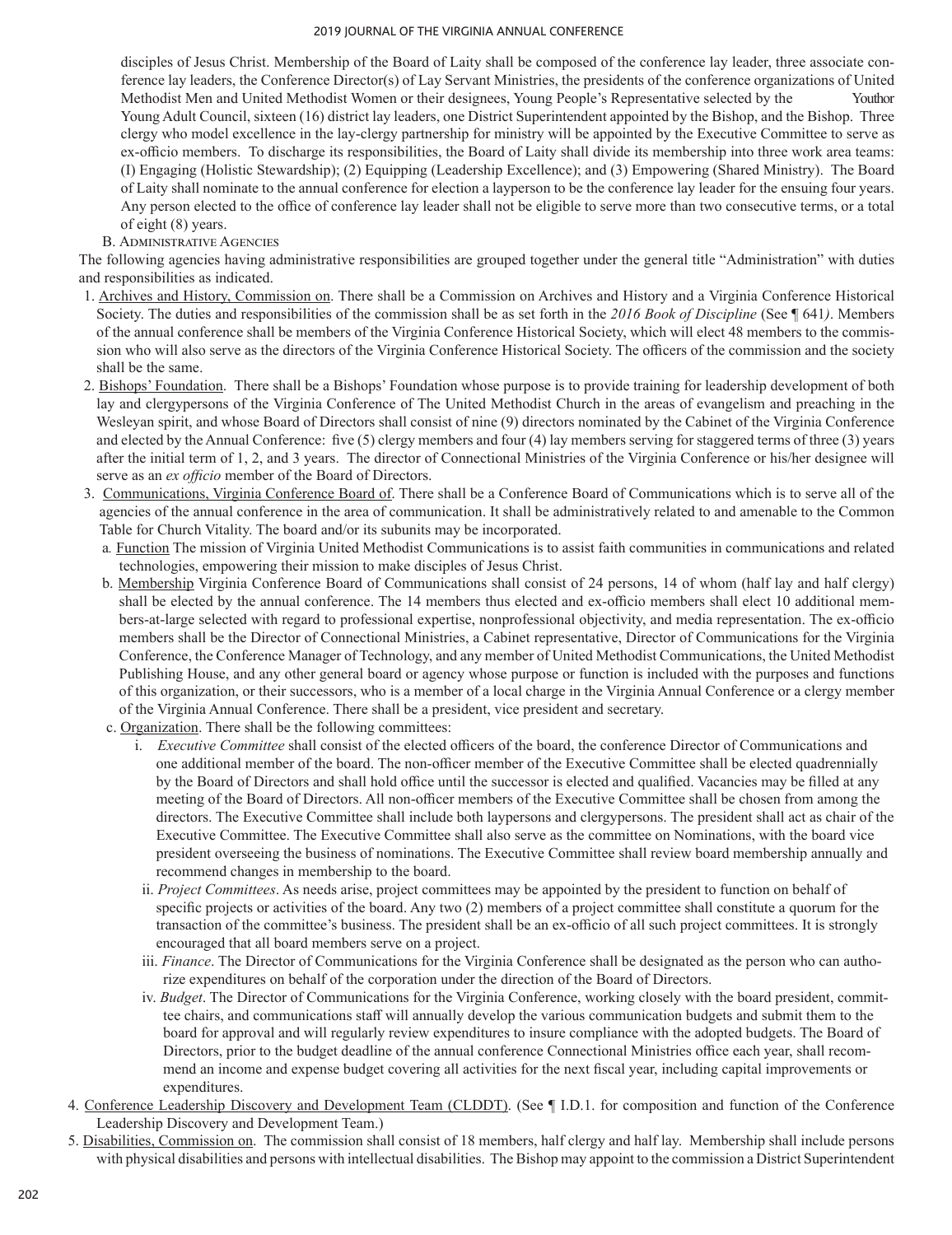to serve as Cabinet representative with voice but not vote.

- 6. Episcopacy, Committee on the. There shall be a Committee on the Episcopacy, the membership and duties of which shall be as prescribed in ¶ 637 of the *2016 Book of Discipline*.
- 7. Equitable Compensation, Commission on. The Commission on Equitable Compensation shall be composed of an equal number of lay and clergy persons including at least one lay and one clergy from churches of fewer than 200 members who are nominated by the Conference Leadership Discovery and Development Team and elected by the annual conference. In addition, one District Superintendent named by the Cabinet shall be a member. It shall perform the duties assigned to it by the *2016 Book of Discipline* (See ¶ 625). It shall receive all requests from or on behalf of all pastoral charges for aid to be used solely for clergy support. It shall administer the Equitable Compensation Fund and may employ money from other agencies, including those which may be granted by the Missional Ministries Board, as appropriate in each case, to meet these requests.
- 8. Ethnic Minority Concerns and Advocacy, Commission on. There shall be a Virginia Conference Commission on Minority Concerns and Advocacy amenable to the Common Table for Church Vitality. The commission will provide for the functions as outlined in the current *Book of Discipline* for the Committee on Ethnic Local Church Concerns and Commission on Religion and Race. The basic membership of the commission shall consist of 10 clergy, 10 laypersons, and five members at-large elected upon nomination of the Conference Leadership Discovery and Development Team. A minimum of two members shall be youth and young adults between the ages of 12 - 35. The commission will be constituted so that two-thirds of the membership be representative of people from diverse racial and ethnic backgrounds. The district coordinatorsfor Religion and Race shall be ex-officio members of the commission with both voice and vote. The presidents or chairs of conference caucuses, fellowships, or associations for racial and ethnic constituencies shall be ex-officio members of the commission with voice but not vote. The bishop may appoint to the commission a district superintendent to serve as Cabinet representative with voice but not vote.
- 9. Finance and Administration, Conference Council on. There shall be a Conference Council on Finance and Administration elected and organized with responsibilities as set forth in the *2016 Book of Discipline* (See ¶¶ 611-619), provided that membership of the council shall be composed of five clergy, five lay women, and five lay men nominated by the Conference Leadership Discovery and Development Team.
- 10. Foundation, United Methodist. There shall be a United Methodist Foundation organized with responsibilities as set forth in the *2016 Book of Discipline* ¶2513 and pursuant to the charter heretofore approved by the Annual Conference in 2016; fourteen (14) of the twenty-three (23) trustees shall be elected by the Annual Conference.
- 11. Incapacity, Joint Committee on. There shall be a Joint Committee on Incapacity consisting of two representatives from the Board of Ordained Ministry, two representatives from the Virginia United Methodist Pensions, Inc., one representative from the Cabinet and one representative of the General Board of Pension and Health Benefits. Their duties shall be as prescribed by the *2016 Book of Discipline* (See ¶ 652).
- 12. Investigation, Committee on. There shall be a Committee on Investigation nominated, elected, and with duties as set forth in the *2016 Book of Discipline* (See ¶ 2703.2).
- 13. Minutes, Committee on. There shall be a Committee on Minutes consisting of seven members nominated by the Cabinet for a term of eight years, provided that the terms of four members shall expire at the end of one quadrennium and terms of the other three shall expire at the end of the next quadrennium. At least three members shall be lay persons and at least three shall be clergy. The chair shall be designated by the Cabinet. The committee shall review the daily minutes of the annual conference proceedings and report at the next session. Within three weeks of the close of the annual conference session, the committee will meet with the conference secretary to review and correct the minutes of proceedings before submitting the same for printing in the conference *Journal*.
- 14. Ordained Ministry. The Board of Ordained Ministry in cooperation with the General Board of Higher Education and Campus Ministries and the Common Table for Church Vitality, shall develop programs to assist districts and local churches in preparing and aiding persons to fulfill their ministry in Christ as this has been historically understood by United Methodism. The Board of Ordained Ministry shall perform all the duties and functions as set forth in the Book of Discipline and shall be directly amenable to the annual conference. The Board of Ordained Ministry shall have sixty-seven (67) persons nominated by the bishop (*2016 Book of Discipline* ¶ 635.1) and elected by the annual conference at the beginning of each quadrennium. The annual conference registrar and at least one District Superintendent appointed by the bishop shall also serve on the Board of Ordained Ministry. At least one person from each district shall be included on the board. If during the course of the quadrennium a district should lose its representation on the board, an additional person shall be elected to the board to ensure representation from each district.
- 15. Pensions and Related Benefits, Virginia United Methodist, Inc. This agency, which is incorporated as Virginia United Methodist Pensions, Inc., shall be composed of twenty-four (24) members in two classes serving eight-year terms. It is recommended that all classes consist of one-third laywomen, one-third laymen, and one-third clergy. Any clergy member of the conference or lay member of a church within the conference who is a member of the General Board of Pension and Health Benefits shall also be a member of the agency (2016 *Book of Discipline* ¶639.2a) If no District Superintendent is a member of this agency the Bishop may name one to represent the Cabinet. He or she shall have voice but not vote.

 This agency shall perform the duties set forth in the *2016 Book of Discipline* (see ¶ 639). In addition, it shall administer the conference program for participant supplemental benefits including the various insurance programs, shall study on a continuing basis the problems of participant disability, making recommendations relative to these problems as needed, and shall provide for a continuing pastoral ministry to disabled participants.

- 16. Preachers' Relief Society. This is an incorporated body with invested trust funds, the income from which is used from time to time for the relief of needy members of the clergy and their families.
- 17. Professional Association of United Methodist Secretaries. There shall be a Chapter of the Professional Association of United Methodist Secretaries (VAPAUMCS), which is to provide church secretaries and other administrative professionals a supportive base for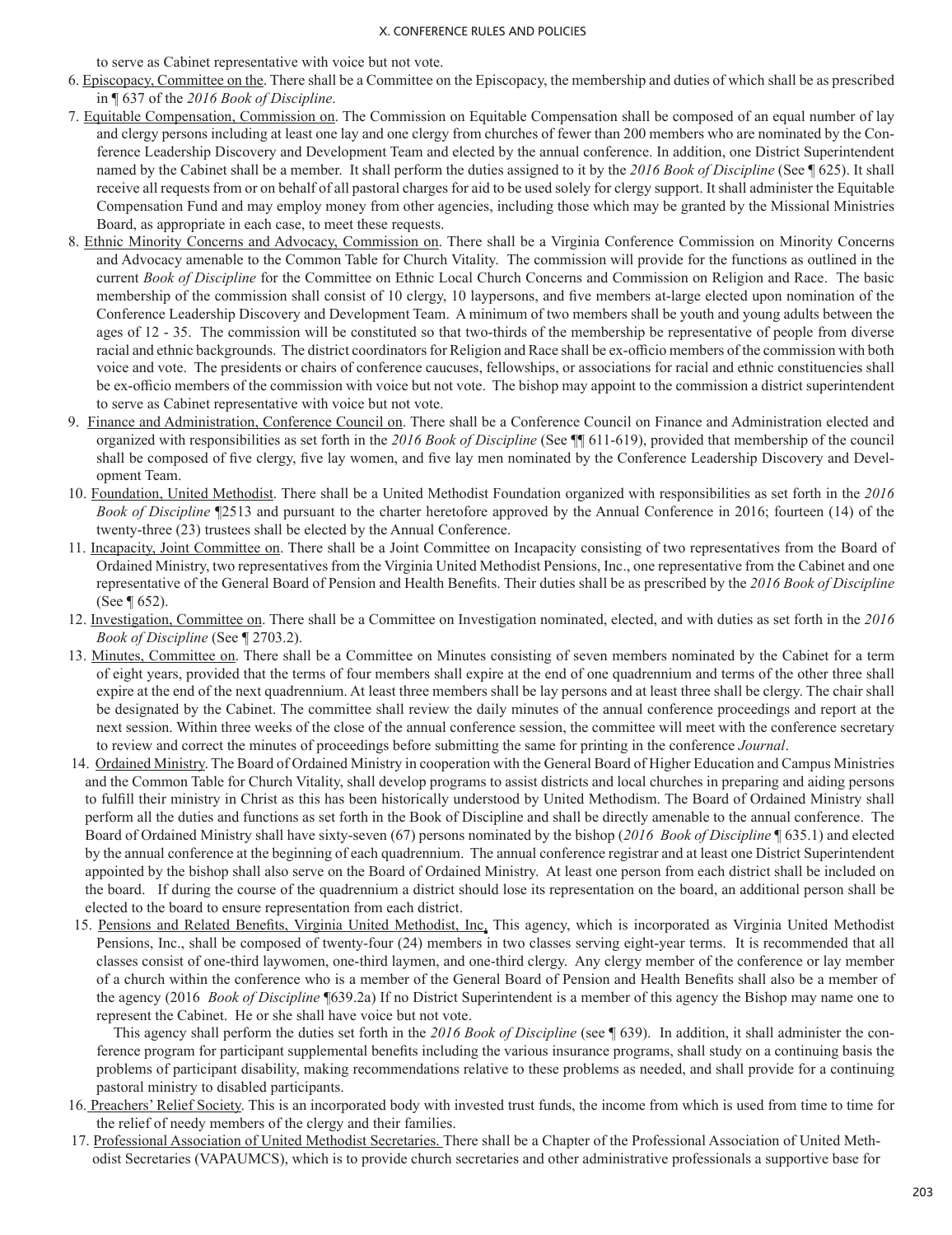unity and fellowship so as to promote individual growth, professional development, continuing education, and spiritual enrichment. There shall be an Executive Committee consisting of a President, 1st Vice President, 2nd Vice President, Secretary, Membership Secretary, Treasurer and the Standing Committees Chairs. There shall be standing committees: Communications composed of five members; Finance composed of four members (the President, 1st Vice President, 2nd Vice President and Treasurer); and Nominating composed of six members in classes of two for three-year terms.

- 18. Rules Committee. There shall be a Rules Committee consisting of nine members elected by the annual conference on nomination of the Conference Leadership Discovery and Development Team or from the floor for a term of eight years. The terms of four members shall expire at the end of one quadrennium and the terms of the other five members shall expire at the end of the next quadrennium. Five members of the committee shall be lay and four members shall be clergy. The chancellor(s) of the annual conference shall be *ex officio* members of the Rules Committee. The Rules Committee shall review the Virginia Annual Conference Rules and Policies between sessions of the annual conference, and make its recommendations to the annual conference. Proposed amendments to the Virginia Annual Conference Rules and Policies and any other matters of parliamentary order or procedure in the business of the annual conference shall be referred to the Rules Committee. All members of the Rules Committee are encouraged to take a basic parliamentary procedure course within 6 months of their election. However, those who wish to be parliamentarians of the Annual Conference must take a more advanced course at the approval of the Rules Committee Chair. The cost of these courses will be reimbursed upon the passing of the class.
- 19. Site Selection, Committee on. There shall be a Committee on Site Selection consisting of four members, one‑half lay and one‑half clergy, elected on nomination of the Conference Leadership Discovery and Development Team for a term of eight years. The committee shall be divided into two classes with the terms of one class to expire at the end of one quadrennium and the terms of the other class to expire at the end of the next quadrennium. This committee shall make arrangements for the meeting of the annual conference and shall recommend a location for the meeting of the annual conference a minimum of five years in advance.
- 20. Status and Role of Women in the Church, Commission on the. There shall be a Virginia Annual Conference Commission on the Status and Role of Women in The United Methodist Church amenable to the Common Table for Church Vitality. The membership shall consist of one representative from each district plus six persons at large elected by the annual conference. In addition, the conference United Methodist Women shall name one member. The Bishop may appoint to the commission a District Superintendent to serve as Cabinet representative with voice but not vote. The majority of the commission, including both lay and clergy, shall be women. The chairperson shall be a woman.
- 21. Trustees, Board of. There shall be a Board of Trustees consisting of 12 members, elected by the annual conference, organized and with responsibilities as set forth in the *2016 Book of Discipline* (¶¶ 2512‑2517).
- C. Task Forces

A task force may be established to accomplish a specific objective. If it is organized by direction of the annual conference, the authorizing legislation shall contain a termination date for the task force. Such task force desiring continuation beyond its termination date shall seek and receive their established termination dates (June or December). Task forces should not as a general rule exist beyond a four-year term. Task forces may request funding for conference projects, but no task force shall disburse funds unless so directed by its parent board or requested to do so by the Common Table for Church Vitality and approved by the Council on Finance and Administration in its report to annual conference. A conference-organized task force continuing beyond its first year shall annually request, in its report to annual conference, funding to cover operational costs in the succeeding year.

D. CHANGING STRUCTURE OF PROGRAM BOARD OR AGENCY

Any proposal to the annual conference to amend or change the structure of any program board or agency at the division level or above may originate (1) upon recommendation of the board or agency itself and shall be submitted to the Common Table for Church Vitality for its recommendation; (2) upon recommendation of the Common Table for Church Vitality, provided such proposal shall have been submitted to the board itself for its recommendation; or (3) on petition of a member or members of the annual conference if such a petition has been previously submitted to the Common Table for Church Vitality and the board or agency for their recommendations, or if not previously so submitted in time for consideration by these organizations, such petition shall be referred to the Common Table for Church Vitality and the board or agency for their recommendations prior to action by the annual conference. Internal change below the division level shall be the responsibility of each board.

## VI. THE DISTRICT CONFERENCE

## A. DISTRICT CONFERENCE SHALL MEET AT LEAST ONCE A YEAR Each district within the Virginia Conference shall hold a session of the district conference at least once during the annual conference year (in accordance with the *2016 Book of Discipline*, ¶658).

B. AGENDA

The district superintendent, in consultation with the district lay leader, shall set the agenda for the district conference. The agenda shall include a report from the district committee on ordained ministry.

Members of the district conference shall elect the district lay leader (¶660.2) for a term of not less than four years and not more than six years. The district conference shall also elect the committee on the district superintendency (¶669.1,2), the district trustees (¶2518.2) and such other officers as it deems appropriate. The district committee on ordained ministry (¶666.1) and the district board of church location and building (¶2519) are approved or elected by the annual conference.

C. MEMBERSHIP

The membership of each district conference shall be composed of the following: all ordained and commissioned clergy, licensed local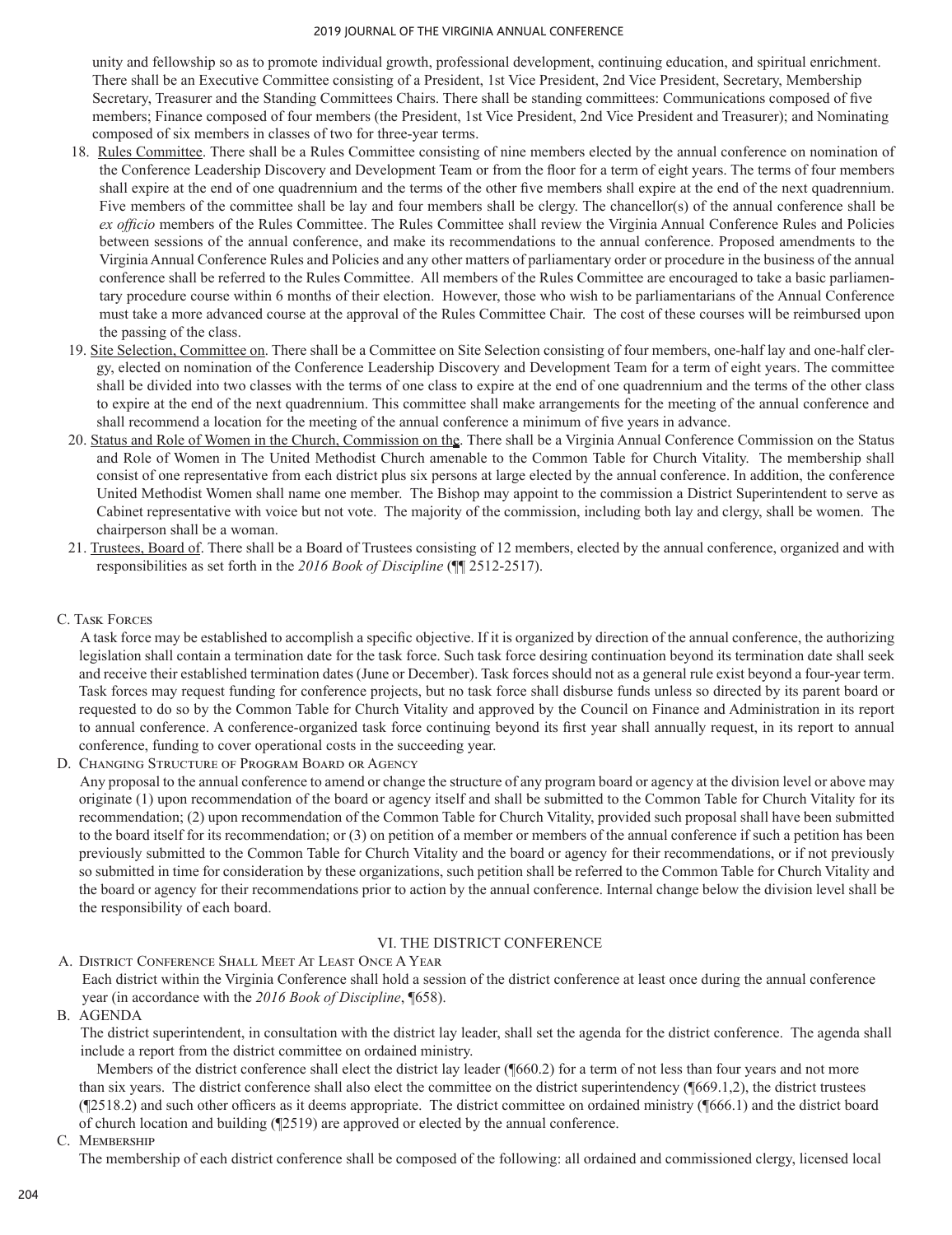pastors, lay supply pastors, certified lay ministers, diaconal ministers, and deaconesses and home missioners related to that district; a church lay leader, chairperson of the church council\*, church school superintendent, president of the United Methodist Women, and president of the chartered United Methodist Men from each local church in the district; the district steward from each charge; the lay member of the annual conference from each charge; and three members at large, one of whom shall be a youth, elected by each charge conference;.

 District officers who are members of the district conference include\*: the chairperson of the district Council on Ministries\*, the district trustees, the district treasurer, the district lay leader and associate lay leaders, the president of the district United Methodist Women, the president of the district United Methodist Men, a representative of the district youth council\*, the president of the district United Methodist Young Adults\*, the district coordinators of children, youth, young adult, adult, and family ministries, other district coordinators and directors, five youth members elected by the district youth council and five young adult members\* elected by the District Council on Ministries\*. Special attention shall be given to inclusiveness. \*Designates or equivalent body

D. ELECTION OF DISTRICT LAY MEMBERS AT LARGE OF ANNUAL CONFERENCE

District members at large of the annual conference shall be elected by the lay members of the district conference. Nominations may be made in whatever manner the district determines, but provision shall always be made for nomination from the floor. Districts are encouraged to include members-at-large from non-chartered faith communities being served by clergy with voting rights at Annual Conference, provided that they meet the provisions of *2016 Book of Discipline* ¶602.4. Election shall be by written ballot, and those nominees receiving the most votes shall be the members at large, and the rest shall be alternates in order of the votes received up to the number of members at large and alternates allotted to each district by the annual conference.

### E. RECORD OF DISTRICT CONFERENCE

The secretary of the district conference shall keep an accurate record of the proceedings and send a copy to the secretary of the annual conference within 30 days following the district conference.

### VII. RULES OF ORDER AND PARLIAMENTARY PROCEDURE

A. Rules That Apply When The Chairperson Stands

When the chairperson stands and calls the conference to order, no member shall speak, address the chair, or stand while the chairperson stands.

B. Voting Area

The annual conference shall fix the voting area of the conference at the opening business session and voting on all annual conference matters must take place within the prescribed area. The voting area of the conference shall be separated from other areas at the meeting site. All entrances to the voting area shall be staffed by ushers and admission shall be by official badge only. All members of the conference within the voting area when the vote is taken shall be entitled to vote except such persons as otherwise are ineligible to vote.

C. Sufficient Seats Shall Be Provided

Sufficient seats shall be provided for all lay, clergy, provisional, and associate members and all youth members, members on special assignment, and all other persons entitled by the Virginia Annual Conference Rules and Policies to be within the voting area of the conference.

D. Voters To Display Proper Credentials

Members of the conference and others entitled to be seated within the voting area of the conference shall be furnished proper credentials as set forth in Appendix "A" (attached). During balloting, ballots will be distributed to and collected from only those persons displaying the proper credentials.

E. Method Of Voting

Method of voting shall be determined by the presiding officer. A count vote may be ordered on call of any member supported by one‑third of the members present and voting, in which case the members shall arise as they are able from their seats and stand until counted.

F. Exceptions To The No Interruption Rule

No member who has the floor may be interrupted except for a question on the matter under consideration, a breach of order, a misrepresentation, to direct the attention of the conference to the fact that the time has arrived for a special order, or to raise a very urgent question of high privilege.

G. Limits On Speaking

No member shall speak: 1. more than once on the same question if any member who has not spoken desires the floor; 2. more than twice on the same subject under the same motion; 3. any longer than two minutes, unless this two-minute period may be limited or extended by a two-thirds vote of the conference.

H. High Privilege

A member claiming the floor for a very urgent question of high privilege shall be allowed to indicate briefly the nature of the question, and if it be adjudged by the chair to be such, he or she may proceed until the chairperson judges that he or she has exhausted the privilege.

I. Call For Division Of Any Question

Before a vote is taken any member shall have the right to call for a division of any question, if it is subject to such division as he or she indicates. If no member objects, the division shall be made; but if there is objection, the chair shall put the question of division to vote, not waiting for a second.

J. Motions To Be Presented In Writing

For the benefit of the secretary, and for the sake of clarification, motions, including amendments, shall be presented in writing. If an approved motion is requested to be sent to entities, the maker of the motion shall provide names and addresses to the Secretary of the Virginia Annual Conference.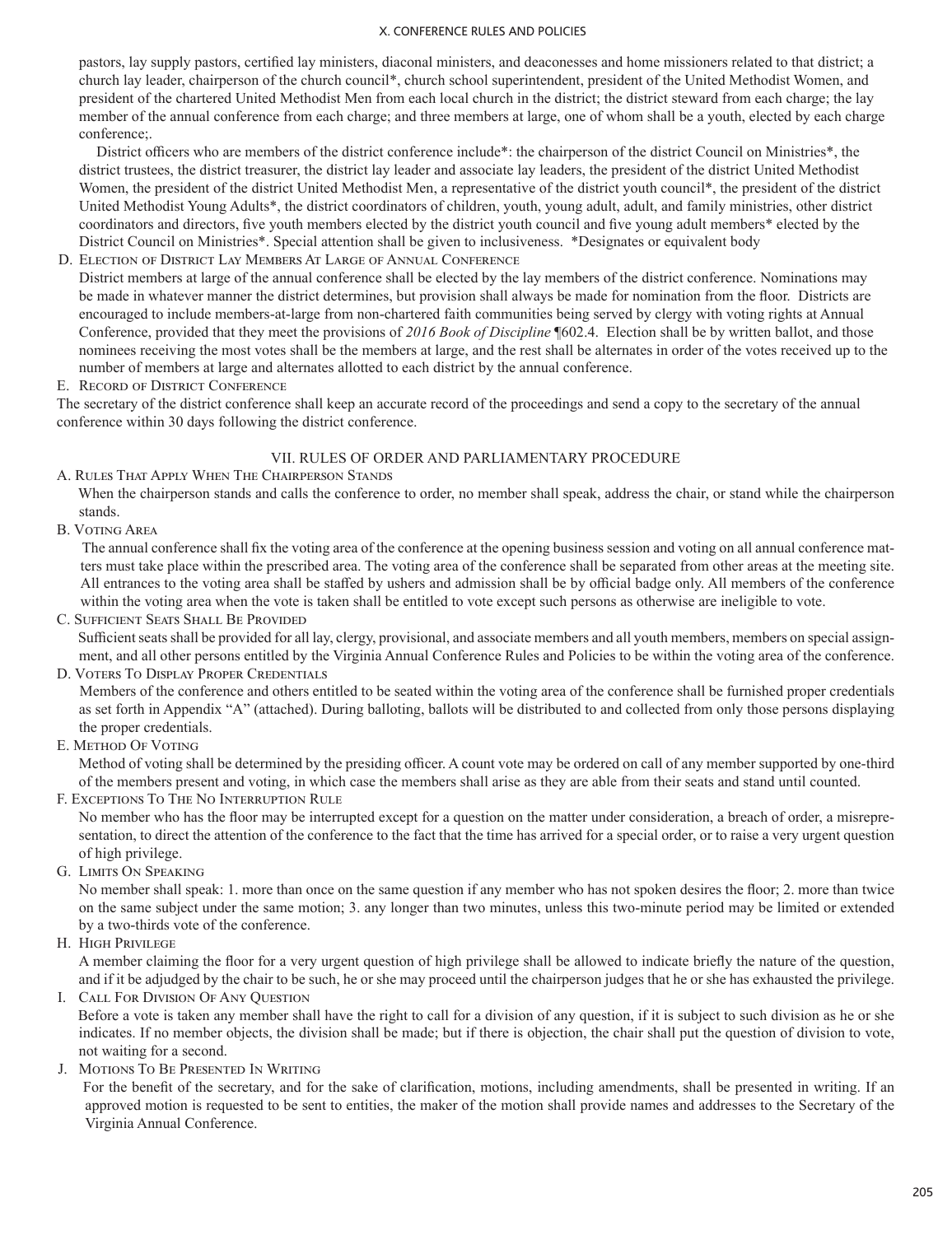## K. Suspension Of The Rules

The operation of any of the provisions of the Virginia Annual Conference Rules and Policies or of these Rules of Order and Procedure may be suspended at any time by a two-thirds vote of the conference.

L. Change Or Amendment Of The Rules The Virginia Annual Conference Rules and Policies and these Rules of Order and Procedure may be amended or changed by a two-thirds vote of the conference; provided the proposed change or amendment has originated in the Rules Committee, or has been presented to the conference in writing and referred to this committee, which committee shall report thereon not later than the following day.

### M. Roberts Rules Of Order Applies

The current edition of *Robert's Rules of Order Newly Revised* shall apply to any and all situations not covered elsewhere by these rules.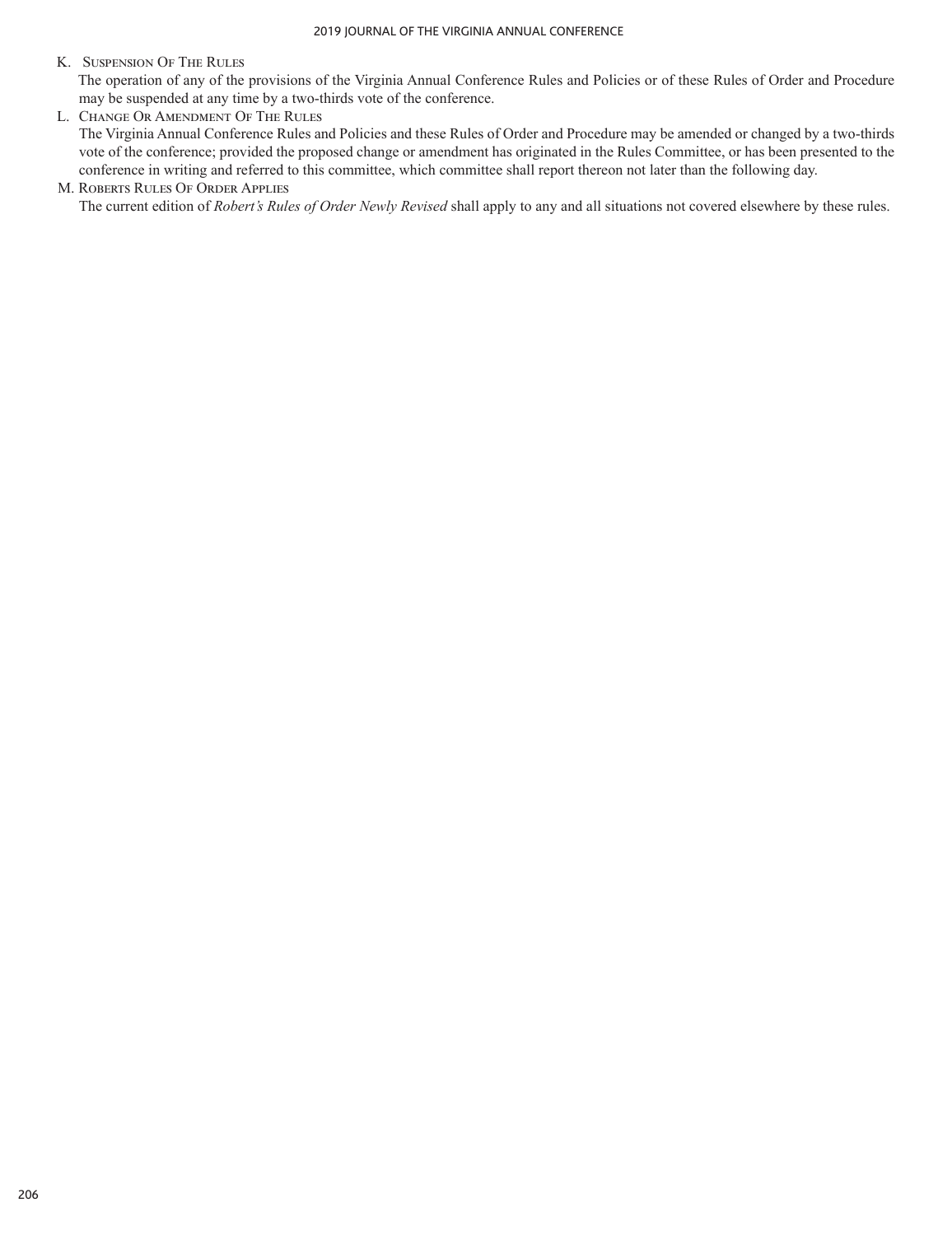#### Name Badge Colors

Green (lay vote with full lay voting rights, ¶602.4)

Lay Members

At-Large District Lay Members District and Conference Lay Leaders

Conference President of United Methodist Men

Conference President of United Methodist Women

Conference Director of Lay Servant Ministries

Conference Scouting Coordinator

President or equivalent of Conference Young Adult Organization

President of Conference Youth Organization

Chair, Conference College Student Organization

District Youth and Young Adult Members (one of each from each district)

Diaconal Ministers

Retired Diaconal Ministers

Deaconesses (see also ¶1314.5)

Home Missioners

White (ordained deacons and elders in full connection with full voting rights, ¶602.1a)

FE Elder in Full Connection (¶334.1)<br>FD Deacon in Full Connection (¶329.

Deacon in Full Connection (¶329.2)

Note: Clergy on voluntary leaves of absence (personal, family, transitional) may vote for other clergy delegates to general or jurisdictional conferences and may be elected to serve as delegates themselves (¶354.7). Clergy on involuntary leave of absence may not vote on or be elected as delegates to general or jurisdictional conference (¶355.7).

RM & RD Retired Full Member (¶602.1a)

White (May vote on all matters except constitutional amendments and clergy matters)

AM Associate Members (¶35 and ¶602.1c)

PM Probationary Member under 1992 Discipline (¶413.2, *1992 Discipline)*

PD Provisional Deacon (¶35, ¶327.2 and ¶602.1b)

PE Provisional Elder (¶35, ¶327.2 and ¶602.1b)

EP Full member other denomination serving as a UM Provisional Elder (¶35, ¶347.3b, ¶327.2)

DP Deacon recognized from other denomination serving as a UM Provisional Deacon (¶35, ¶347.3b and ¶327.2)

RA Retired Associate Member (¶35, ¶602.1c)

RP Retired Probationary/Provisional Member (¶35, ¶327.2)

And the following who have completed the educational requirements (Five Year Course of Study, equivalency for the Five Year Course of Study based on approval of GBHEM and VA Conference BOM, or an M.Div. from an approved seminary) and have been under uninterrupted appointment for two years at the time of voting (see ¶35 and Judicial Council ruling 1181):

FL Full time Local Pastor (¶316.6 and ¶602.1d)

PL Part time Local Pastor (¶316.6 and ¶602.1d)

White (May vote on all matters except constitutional amendments, delegates to General and Jurisdictional Conference, and clergy matters)

OF Full member of another denomination (¶346.2)

And the following who have not met the requirements in the section above:

- FL Full time Local Pastor (¶316.6 and ¶602.1d)
- PL Part time Local Pastor (¶316.6 and ¶602.1d)

White (voice but no vote)

- AF Affiliate Member, non-voting (¶334.5)
- RL Retired Local Pastor (¶320.5)

OE Elder Member of other Annual Conference (¶346.1)

- OD Deacon Member of other Annual Conference (¶346.1)
- OA Associate Member of other Annual Conference (¶346.1)
- OP Provisional Member of other Annual Conference (¶346.1)
- RAF Retired Affiliate Member, non-voting (¶334.5)

Red (no voice or vote)

SY Lay Supply

- LM Certified Lay Minister
- HL Honorable Location (¶359)
- RHL Retired Honorable Location (¶359.3)
- MOD Minister of Another Denomination Serving an Ecumenical Parish in VA
- G Official Guest
- ROC Retired full member, other annual conference

Brown (not official)

All others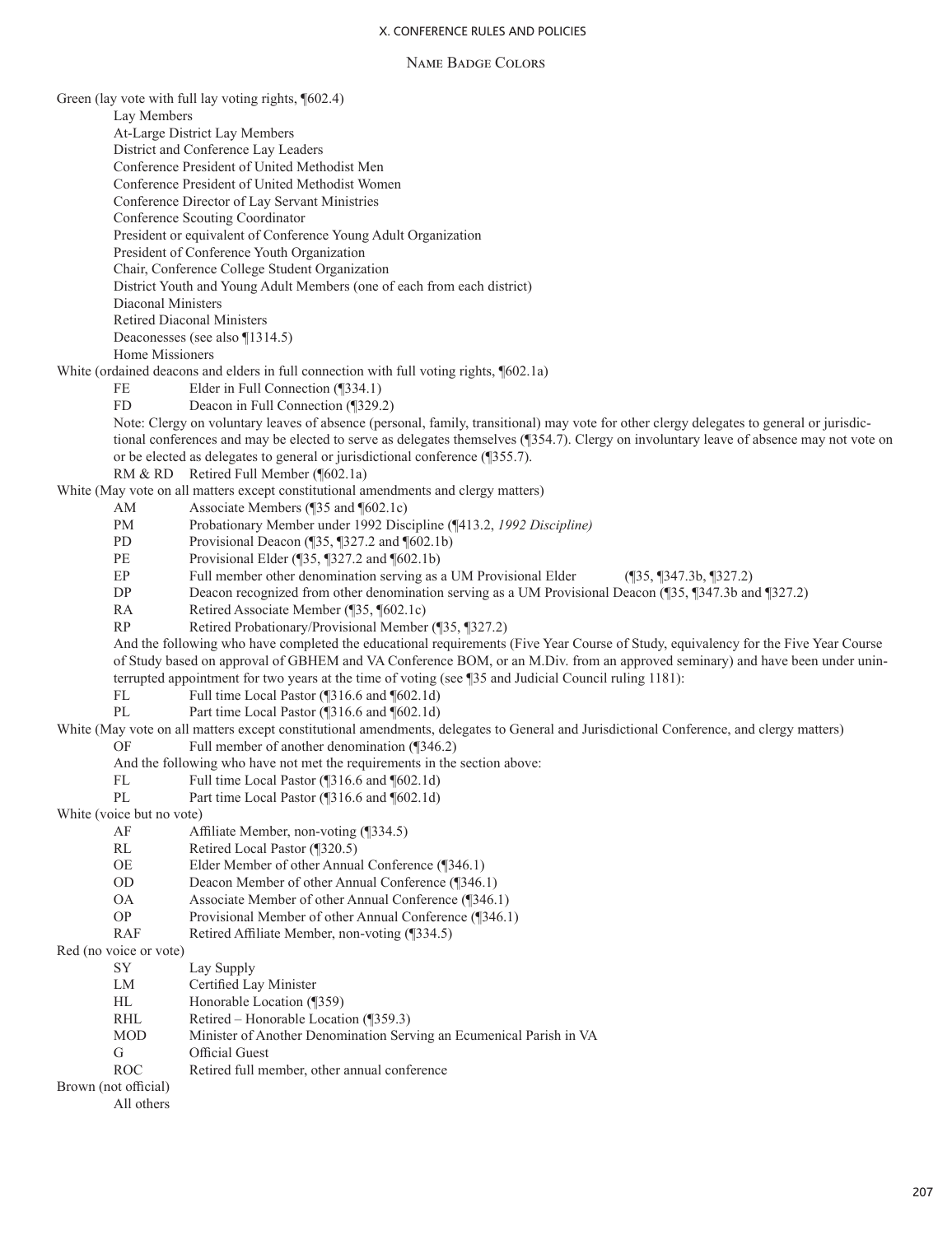## **CHARTER FOR THE COMMON TABLE FOR CHURCH VITALITY**

#### **Effective January 1, 2006**

#### **PURPOSE**

The Common Table for Church Vitality ("Common Table") serves to coordinate and prioritize the ministries and resources of the Virginia Conference. It nurtures, interprets and promotes the vision of the Conference, as well as the mandates of *The Book of Discipline* which relate to Conference work. The Common Table lives out the values of the Conference (stated below in **I.B.**) in its own work, and advocates for the presence and observance of those values in the work and ministry of the Conference.

#### **A. MISSION**

The mission of the Virginia Annual Conference is to make disciples of Jesus Christ for the transformation of the world by equipping its local churches for ministry and by providing a connection for ministry beyond the local church; all to the glory of God.

#### **VALUES**

The Conference shall embody the following values as it endeavors to assist all churches in the task of *making disciples*:

Be led by the Holy Spirit.

Grow spiritually and numerically.

Serve the local church.

Connect with and equip the local church for ministries of welcome, nurture and transformation.

Develop and live out ministries to the poor.

Strive for excellence.

Model servant-leadership at all levels.

Honor diversity and teach inclusivity.

Practice simplicity.

Communicate effectively, that others might also.

Focus on ministry.

#### **MEMBERSHIP**

The Common Table provides spiritual leadership for the Conference to carry out the Purpose of this Charter. The Common Table includes the following 14 voting positions and 2 non-voting positions:

A. Voting Members

- 1. Presiding Bishop
- 2. Conference Lay Leader
- 3. Director of Connectional Ministries
- 4. Cabinet representative assigned by the bishop
- 5. Commission on Ethnic Minority Concerns and Advocacy representative (in accordance with ¶643.5)
- 6. Chair of Board of Higher Education and Campus Ministries (in accordance with ¶634.3)

7. Eight at-large members equally divided between clergy and laity in annual classes, including two young adult/youth representatives, as elected in III

B. Non-voting Members

1. Representative from Council on Finance and Administration assigned by the Council on Finance and Administration The elected Secretary of the Annual Conference shall serve as Secretary for the Common Table without vote.

It is both desirable and consistent with our Conference values that the members of the Common Table represent the diversity of our Conference.

### **SELECTION OF AT-LARGE COMMON TABLE MEMBERS**

1. Four of the Common Table at-large members (2 clergy and 2 laity) are nominated by the Conference Leadership Discovery and Development Team and elected by the annual conference. Two of these t at-large members must be young adult/youth representatives.

2. Four of the Common Table at-large members (2 clergy and 2 laity) are nominated by the Bishop and elected by the annual conference.

### **TERMS OF SERVICE FOR AT-LARGE MEMBERS**

At-large members serve four year terms and are placed in annual classes. If a person is elected to fill an unexpired term of two years or less, that person is eligible for reelection to a full four year term. In the event that a member resigns or dies during his/her term, a replacement shall be nominated by the Conference Leadership Discovery and Development Team or the Bishop, according to method of nomination, and elected by the Annual Conference with the replacement serving until the end of the original term. Any at-large member of the Common Table who is absent from two meetings without excuse or from three consecutive meetings for any reason shall automatically cease to be a member of the Common Table.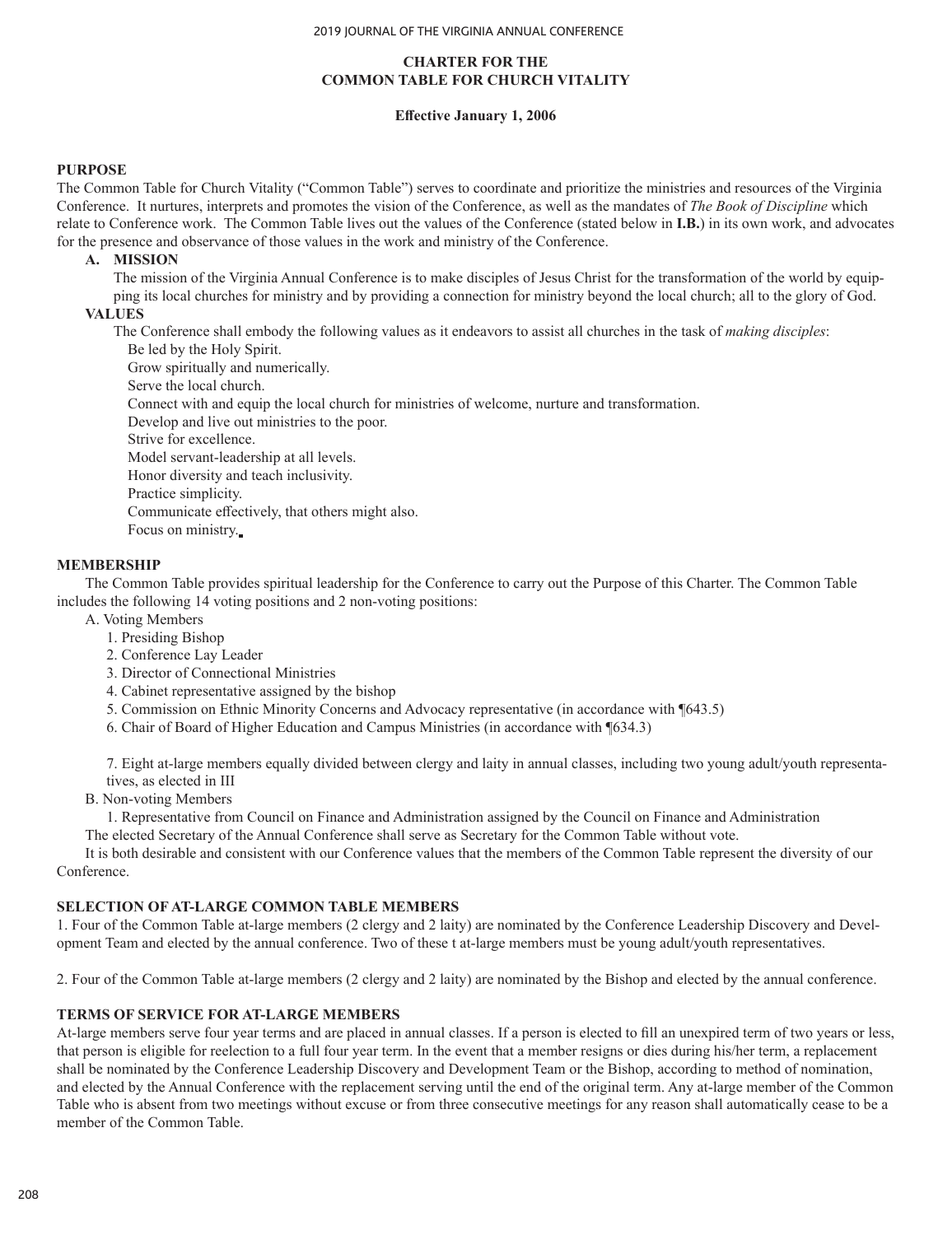#### **MEETINGS**

The Common Table will meet at least quarterly, often in extended day format, to enhance the depth of its work and its own spiritual formation as a faith community. By invitation of the Common Table, others may meet with the Common Table to enhance its knowledge and understanding. Meetings shall be open, consistent with the provisions of *The Book of Discipline.* 

#### **OFFICERS**

The Bishop, Conference Lay Leader and Director of Connectional Ministries will lead the Common Table in interpreting the Conference vision. The Director of Connectional Ministries is the Chairperson. The Conference Lay Leader is the Vice Chairperson. The Secretary of the Annual Conference is the Secretary of the Common Table, without vote.

#### **COMMITTEES**

### **A. PERSONNEL COMMITTEE**

The Common Table shall appoint a Personnel Committee annually from within its members to assist with the selection and employment of all Conference program staff, both lay and clergy**.** The Common Table shall appoint the chair of the Personnel Committee. The Director of Connectional Ministries shall serve as an ex officio member of this committee without vote.

## **B. GRANTS COMMITTEE**

The Common Table may appoint a Grants Committee annually from among the members of the Conference to advise the Common Table on the following:

Grants for connectional ministries beyond the local level, funded through the Conference Benevolence apportionment, and Program grants for local ministry projects funded through the Conference Benevolence apportionment, the United Methodist Women, and the Church Extension Fund.

#### **C. OTHER COMMITTEES**

The Common Table may designate such other committees as are necessary for its functioning.

#### **SELECTION OF DIRECTOR OF CONNECTIONAL MINISTRIES AND STAFF**

- The Annual Conference shall elect annually upon nomination of the Bishop, and in consultation with the Common Table's Personnel Committee and the Cabinet, an executive officer to be known as the Director of Connectional Ministries. The responsibilities of the Director of Connectional Ministries shall be but are not limited to the following:
	- To serve as the Chairperson of the Common Table and Co-chairperson, with the Conference Lay Leader, of the Conference Leadership Development and Discovery Team.
	- To be a communication link between the Conference program agencies and Jurisdictional and General Conference program agencies.
	- To facilitate communication among the Conference program agencies and the local churches.
	- To serve as a resource person for district programs and the Common Table in the program planning, implementation and evaluation process.
	- To supervise the Conference program staff persons.
	- To serve on other Conference agencies as determined by the Annual Conference, and/or by the Common Table.
- Each clergy staff person shall be nominated annually by the Personnel Committee of the Common Table with the request that the Bishop would appoint him or her. Each lay staff person shall be nominated annually by the Personnel Committee of Common Table and employed by the Common Table.Nominations for staff members shall be presented to the Common Table after consultation with the appropriate boards and agencies.
- The Director of United Methodist Communications shall carry out the policies and program of Virginia Conference Board of Communications. and shall cooperate with all agencies of the Conference in the use of the media to disseminate news that promotes the diverse work of the Church's life.
- The Business Manager/Treasurer of the Annual Conference shall serve the Common Table and all of the boards and agencies in direct support of their work and shall oversee the financial operations of the Common Table. In that capacity, the Business Manager/Treasurer shall coordinate this work with the Director of Connectional Ministries.
- All Conference program staff shall be employed by and amenable to the Common Table. The Director of Connectional Ministries shall be responsible for the administration and direction of the program staff.
- Administrative/Technical/Professional Staff of the Common Table shall be employed by the Director of Connectional Ministries in consultation with the appropriate elected staff member as may be requested and as provision for same is made by the Common Table.

## **FINANCES**

The Common Table shall present a budget to the Council on Finance and Administration to cover the expenses for the work of the Common Table and the boards and agencies, committees, commissions, task forces and other groups for which it is responsible. The right of the Annual Conference boards and agencies to be heard by the Council on Finance and Administration shall not be denied, as provided by ¶614 the *2016 Book of Discipline*.

### **MEETINGS OF BOARD AND COMMISSION CHAIRS**

Semi-annual (or as often as necessary) meetings of Chairs (or designated representatives) of Conference Program Boards and Commissions that are under the oversight of Common Table will be held for the purpose of aligning conference program and mission with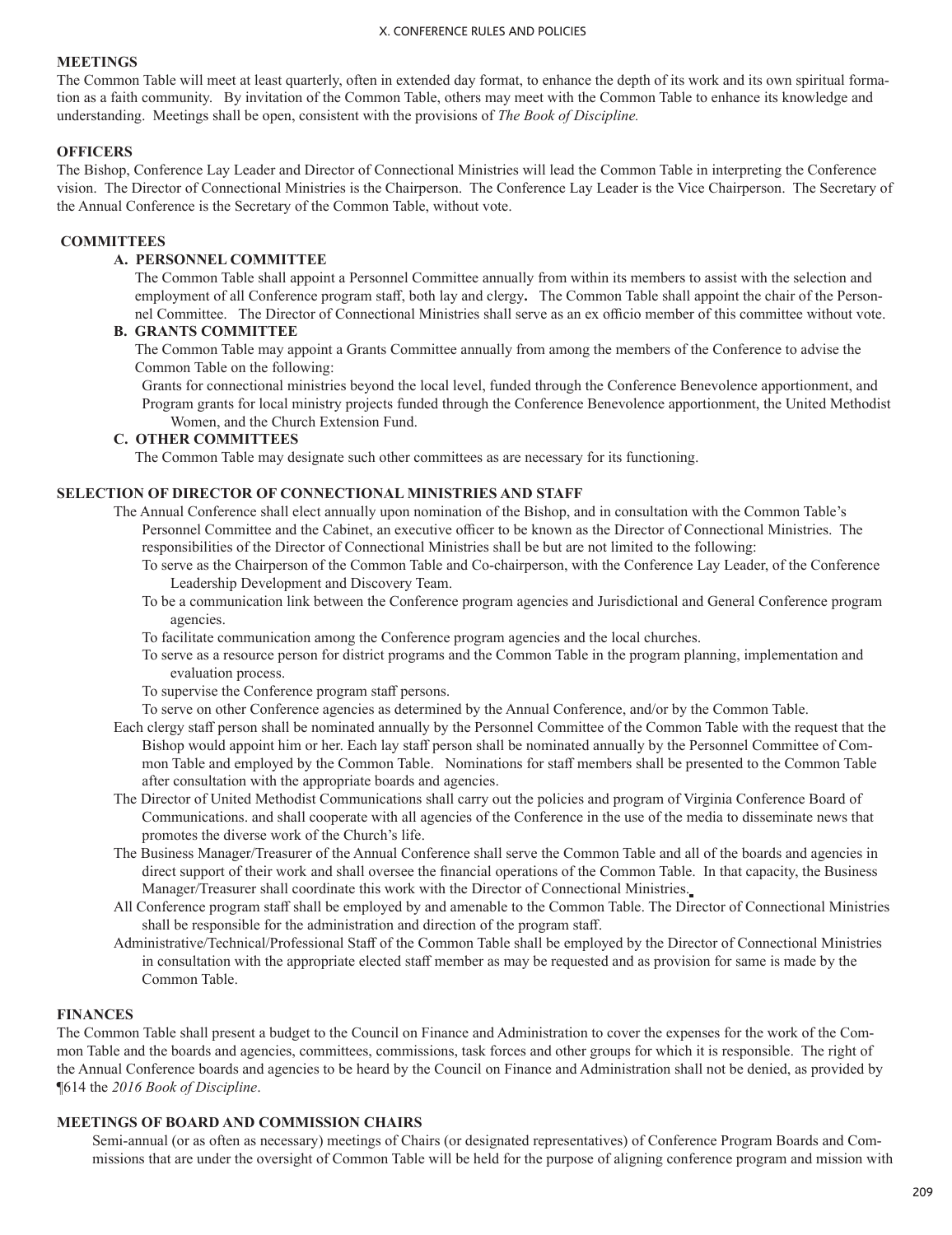the vision of the Conference. A report of the Chairs' meetings will be provided to Common Table to assist in its responsibilities for its purpose of coordinating and prioritizing the ministries and resources of the Virginia Conference. The boards and commissions that are amenable to Common Table are:

- Board of Church and Society
- Board of Communications
- Board of Discipleship
- Missional Ministries Board
- Board of Higher Education and Campus Ministries
- Board of Laity
- Church Development Team
- Commission on Disabilities
- Commission on Ethnic Minority Concerns and Advocacy
- Commission on Status and Role of Women

Other Attendees

- a. Conference Staff serving as primary staff resource to these boards and commissions will attend these meetings with voice but without vote.
- b. The Presidents (or designated representatives) of the Conference United Methodist Men and United Methodist Women will be encouraged to participate in these meetings.
- c. Chairs (or designated representatives) of Conference Administrative Boards that are not under the purview of Common Table will be encouraged to participate in these meetings.

The Director of Connectional Ministries shall chair these meetings.

## **AMENDMENTS**

Amendments to the charter not in conflict with *The Book of Discipline* may be made by a majority vote of the Annual Conference and originate as follows:

upon recommendation of the Common Table, or

upon petition of a member of the Annual Conference at least 60 days prior to the next annual conference session.

The Common Table shall review the petition(s) and submit its recommendations to the Annual Conference together with the proposed amendment.

## **EFFECTIVE DATE OF CHARTER**

The Charter for the Common Table for Church Vitality shall become effective January 1, 2006.

## **VIRGINIA CONFERENCE GUIDELINES FOR MOVING EXPENSES**

A charge, district, or conference agency receiving a new clergy shall be responsible for all his/her moving expenses under the following provisions:

- 1. A maximum weight limit as weighed in the van of 16,000 lbs. Charges for moving goods over 16,000 lbs. shall be the responsibility of the clergy.
- 2. A maximum allowance of \$500 for packing materials, cartons (and any packing not performed by the Pastor).
- 3. A limit of \$125 for piano handling.
- 4. Where there is a pastor's study at the church and extra stops must be made by the mover for loading and unloading books or office equipment, a maximum allowance of not more than \$165.
- 5. Seminarians entering the Virginia Conference from outside the conference shall be entitled to the moving expenses listed above, with the limitation that the maximum total reimbursement shall be \$4000.
- 6. Clergy other than seminarians entering the Virginia Conference from outside the Conference shall be entitled to the moving expenses listed above with the limitation that mileage-based moving expenses shall be based on the distance from the appropriate boundary of the Conference to the place of appointment.
- 7. Insurance (replacement value equivalency) shall be provided by the receiving church/charge for personal injury or damage to clergy family property during the move. The matter of additional insurance on furnishings above that provided by the hauler shall be the responsibility of the persons moving.
- 8. If more economical, moves of less than 30 miles shall be arranged at the hourly rate.
- 9. The Cabinet will review annually the costs of moving and update the moving allowances as necessary.
- 10. All churches/charges should build a moving-expense fund by annual appropriations for moving expenses, regardless of which year a move may be expected to occur. The Cabinet strongly urges churches/charges to budget each year an amount equal to 1/6 of the most recent move.
- 11. All moving of clergy will be done professionally and in a responsible manner.
- 12. Clergy are expected to secure at least two estimates for comparison. Moving estimates must be submitted to the S/PPRC of the receiving church in a prompt manner. Clergy are expected to exercise reasonable standards of stewardship when determining what items to keep/move or dispose. Unless there are physical limitations, all clergy are responsible for the packing of books, linens and general household effects. The new relationship between clergy and receiving congregations has a much better chance of success if the clergy family avoids the appearance of imposition or entitlement.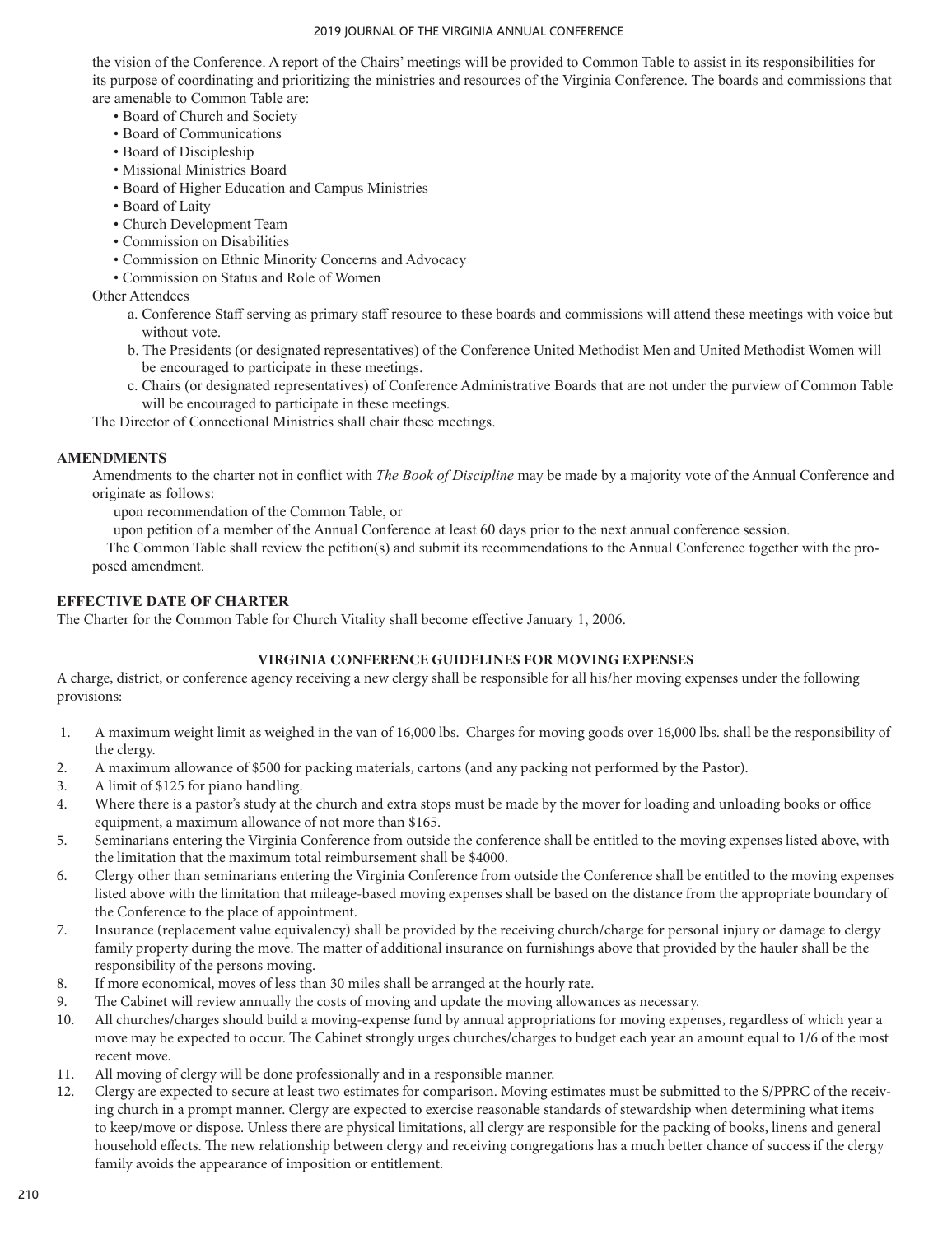13. Additional information on "moving tips" is posted on the Conference web site. *Reviewed and updated by Cabinet, 02/17*

#### **COMMISSION ON EQUITABLE COMPENSATION POLICIES AND PROCEDURES**

1. The Philosophy of and the Purpose for the Equitable Compensation Program.

a. "Ordained ministers are called by God to a lifetime of servant leadership in specialized ministries among the people of God. Ordained ministers are called to interpret to the Church the needs, concerns, and hopes of the world and the promise of God for creation. Within these specialized ministries, deacons are called to ministries of Word, Service (¶328), Compassion, and Justice and elders are called to ministries of Service, Word, Sacrament, and Order (¶332). Through these distinctive functions, ordained ministers devote themselves wholly to the work of the Church and to the up building of the ministry of all Christians. They do this through the careful study of Scripture and its faithful interpretation; througheffective proclamation of the gospel and responsible administration of the sacraments; through diligent pastoral leadership of their congregations for fruitful discipleship; and by following the guidance of the Holy Spirit in witnessing beyond the congregation in the local community and to the ends of the earth. The ordained ministry is defined by its faithful commitment to servant leadership following the example of Jesus Christ, by its passion for the hallowing of life, and by its concern to link all local ministries with the widest boundaries of the Christian community." The *Book of Discipline* 2016 (¶139)

b. "It is the purpose of the commission on equitable compensation to support full-time clergy serving as pastors in the charges of the annual conference by: (a) recommending conference standards for pastoral support; (b) administering funds to be used in base compensation supplementation; and (c) providing counsel and advisory material on pastoral support to district superintendents and committees on pastor-parish relations; (d) submitting an arrearage policy to be adopted by the annual conference. For pastors receiving equitable compensation, once the base compensation supplementation has been paid by the annual conference, and the minimum base compensation and base compensation supplementation has been received by the pastor, the annual conference shall have no further financial obligation or responsibility to the pastor, the charge or anyone else regarding the pastor's compensation." *The Book of Discipline* 2016  $($ **(** $625.2)$ )

c. Assumption of the obligations of the itinerancy, required to be made at the time of admission into the Conference, put the church under the counter obligation of providing support for the entire ministry of the church. In view of the expectation which the church holds for its clergy in the area of professional separation and competence, it is incumbent upon the church to see that compensation is adequate for the professional and personal requirements of its clergy, and that they are determined and administered in a manner appropriate to a professional understanding of the ministerial vocation.

2. Types of Equitable Compensation Support.

a. *Minimum Compensation Support:* The commission annually proposes to the Annual Conference a schedule of minimum compensation for ministers by the various statuses of conference relationship and floor schedule to be met by the charge. In approving this schedule, the Conference guarantees each of its ministers a certain minimum compensation. Unless a minister voluntarily waives this right, he/she is entitled to an appointment where the compensation, including supplements from the conference, district, and other sources will be at least the minimum for his/her category.

b. *Compensation supplementation* is support provided to charges which require support in addition to that called for by the Minimum Compensation program. Such charges fall into two groups:

(1) Charges with part–time or retired pastors.

- (2) Charges where there is a need for compensation higher than the minimum.
- 3. Money for the Equitable Compensation Fund.
	- a. The grants and administrative expenses of the commission are borne by the Equitable Compensation Fund.

b. Annually the commission estimates the amount needed for Equitable Compensation grants, and with the concurrence of the Council on Finance and Administration, recommends an amount to the Annual Conference to be apportioned to the districts and charges of the conference.

c. As set forth in *The Book of Discipline* 2016 (¶622) "When the apportionments for bishops, district superintendents, conference claimants, and the Equitable Compensation Fund for the several districts and charges have been determined, payments made to the same in each pastoral charge shall be exactly proportional to the amount paid on the clergy base compensation. ( $$818.3$ ) The treasurer or treasurers of each pastoral charge shall accordingly make proportional distribution of the funds raised in that charge for the support of the ordained ministry and shall remit monthly if practicable and quarterly at the latest the items for bishops, district superintendents, conference claimants, and the Equitable Compensation Fund to the proper treasurer or treasurers."

- 4. For Equitable Compensation purposes, the term "compensation" includes the amounts of ministerial support designated as salary and accountable reimbursement.
- 5. The Minimum Compensation Schedule, including the Floor, shall be recommended by the commission and the schedule, as approved by the Annual Conference, shall be published in the conference *Journal*.
- 6. Eligibility for Minimum Compensation Support.

a. The clergy must be rendering full-time service, that is their efforts must fully satisfy the Disciplinary description of the office of the minister and they must, in the judgment of his\her district superintendent, be rendering full-time service to the charge to which they have been appointed as pastor or associate pastor.

b. The "floor" is the minimum the charge must pay (obtained from sources other than Equitable Compensation Fund) in order to be eligible to receive minimum salary support.

7. Eligibility for Salary Supplementation.

a. All charges are eligible with special considerations made for ethnic pastors serving ethnic ministries.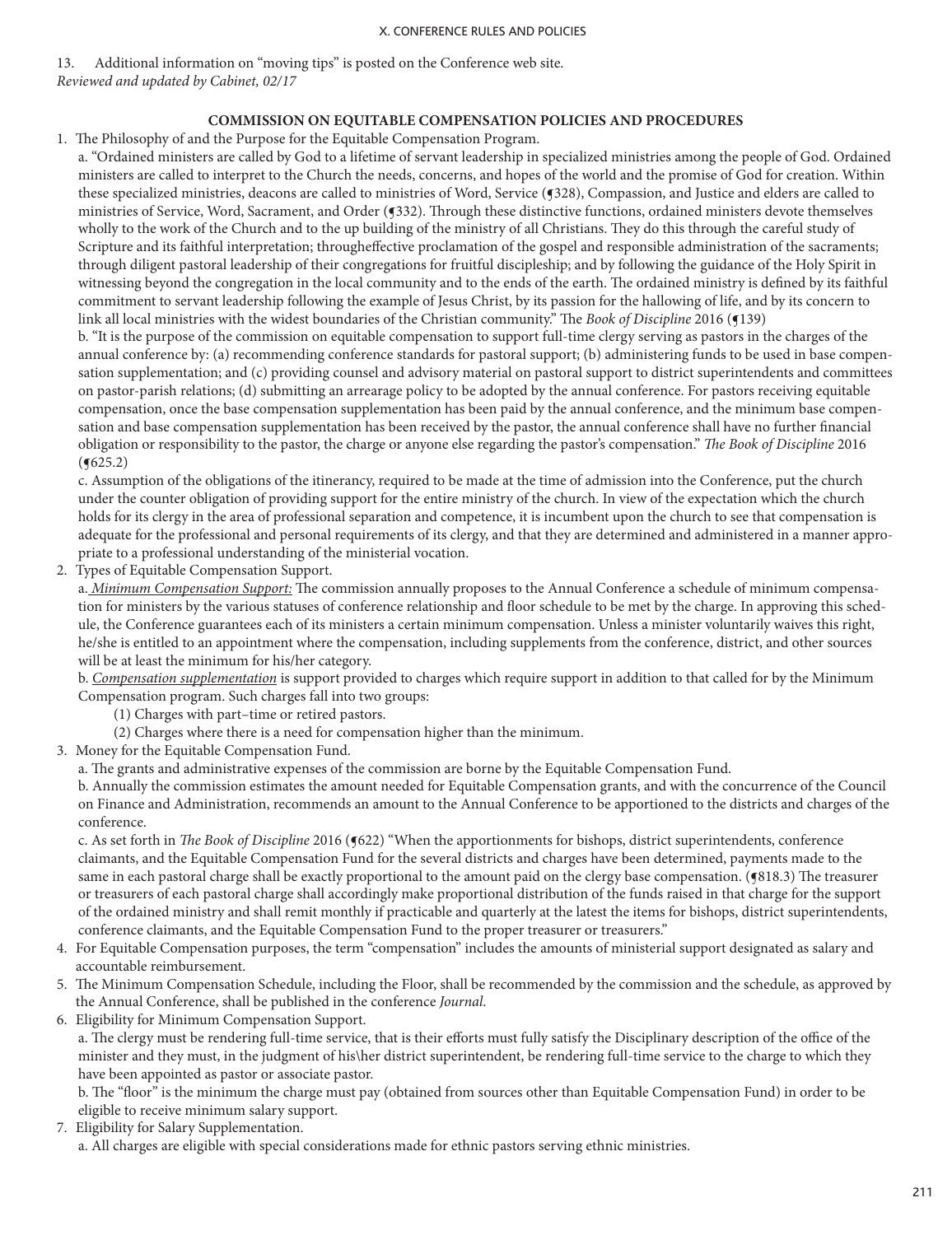b. The application must be supported by a recommendation of the district superintendent.

c. The commission strongly discourages applications from charges whose compensation is above the Conference Average Compensation (CAC).

8. Charges receiving support from the Equitable Compensation Commission are encouraged to take steps regularly toward becoming self-supporting and toward the increasing of the total level of support of their ministers. The following actions should encourage these steps:

a. The district superintendents will annually review each application for Equitable Compensation aid with the appropriate charge conference.

b. Equitable Compensation aid to each full-time pastor will be reduced \$1 for each \$2 increase established and paid by the charge. When salary paid by the church exceeds the minimum applicable level the Equitable Compensation support will cease, unless the Equitable Compensation Commission waives this requirement under special circumstances.

9. How applications for aid are submitted.

a. All applications shall be submitted on forms provided by the commission.

b. Applications shall include the name and district of the charge, the number of churches on the charge, the name and ministerial category of the minister, a statement of whether the minister is serving full or part time, together with all amounts of ministerial support listed by source both for the period ending and the period beginning. The application shall state the total salary needed for the minister and the amount of aid necessary to obtain that total.

c. Applications shall be prepared, signed by the chair of the staff-parish relationship committee of the charge and the district superintendent.

d. A copy of the current church/charge budget must be submitted with the application along with a copy of the most recent audited financial statements.

e. Applications shall be submitted to the conference treasurer who shall provide each member of the commission with a copy of each application at least one week before the meeting at which the application will be considered.

f. Applications are generally submitted in February and May for support to begin on July 1st. Mid-appointment year requests are submitted by October 31st. The deadline for such applications is listed each year in the Conference Calendar.

10. How appropriations are made.

a. The Commission meets twice during the appointment-making process in conjunction with the Cabinet's schedule to review applications for Equitable Compensation Grants. The Commission also meets in November to review any mid-appointment year requests. b. Requirements which a charge must meet in order to receive Minimum Compensation Support may be waived by a two-thirds vote of the commission.

c. Compensation Supplementation will be granted by action of the commission on recommendations of the district superintendent in the categories described in

Paragraph 7.

## 11. Methods of Payment.

a. Minimum compensation support and supplementation will be paid through Electronic Funds Transfer (EFT) by the conference treasurer to the charge receiving aid by the 10th day of each month.

b. If a charge fails to maintain a current status on Pension payments to VUMPI, the Conference Treasurer's Office shall send the Equitable Compensation Support directly to VUMPI until such arrearages are satisfied.

c. The commission chairperson shall keep the conference treasurer regularly informed as to the appropriations made by the commission and any changes in payments which may be necessary because of appointments or changes in ministerial status.

*Updated 7/1/2016*

## **EQUITABLE COMPENSATION GUIDELINES**

The commission, at the request of the Bishop and the Cabinet, developed guidelines for requests, approval and time periods for supplementation provided by conference funds. It is felt that these guidelines will provide a uniform standard across the conference in support of the various charges that may require funds.

I. New Requests

A. New Growth Situation Request/New Churches

1. Request must be approved by the District Board of Church Location and Building.

 2. Request with the written District Board of Church Location approval giving rational for the request should be received by the November Equitable

Compensation meeting in order to be approved for the following appointment year.

3. Will be funded according to the following formula:

- -100% for first 18 months (e.g., July 2006 through Dec. 2007)
- -80% second full calendar year
- -60% third full calendar year

-continued reduction at 20% per year

B. New Mission/Ethnic Churches

1. Request must be approved by the District Board of Church Location and Building.

 2. Request with the written District Board of Church Location approval giving rationale for the request should be received by the November Equitable Compensation meeting in order to be approved for the following appointment year.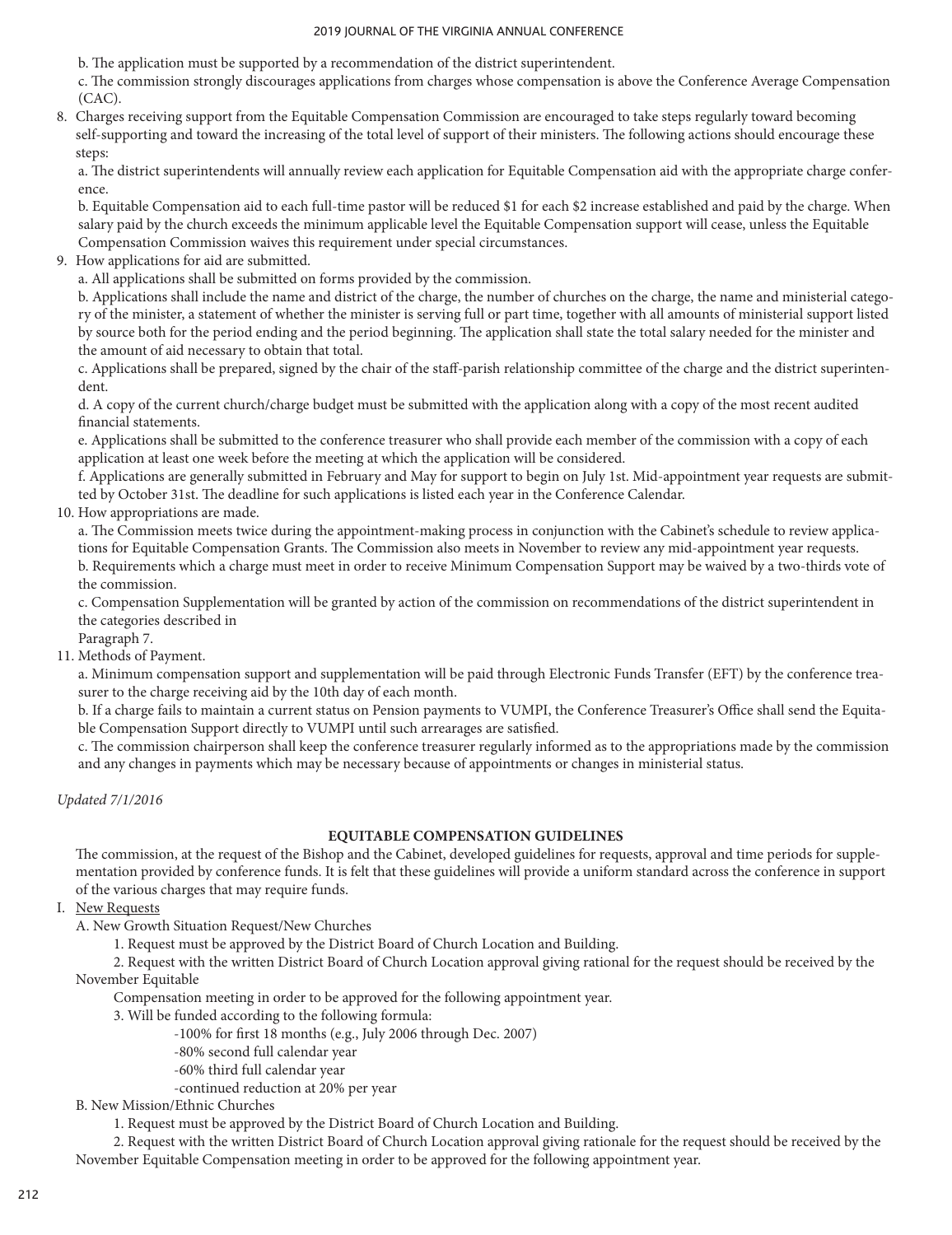3. Will be funded according to the following formula:

- -100% for first 30 months (e.g., July 2006 through Dec. 2008)
- -85% third full calendar year
- -70% fourth full calendar year
- -continued reduction at 15% per year

It is suggested that if a new church or mission is not expected to be self-sufficient at the end of this time, that alternate funding sources be identified (i.e. district or sponsoring churches) while a new church is in the planning stages.

II. Ongoing Requests

All churches requesting Equitable Compensation assistance, *who are presently receiving Equitable Compensation assistance,* must have a yearly stewardship campaign, and submit Table I and II of the Year-End Reports, the Dec. 31 year-end treasurer's report and are asked to adhere to the following schedules:

### A. Ongoing "Maintenance" churches

All churches in the "Maintenance Category" should make every attempt to be off Equitable Compensation at the end of five years. In order to do this, the commission asks that any request be reduced at least 20% from the present year's request as follows:

-100% (present year)

-80% second year

- -60% third year
- -40% fourth year
- -20% fifth year

If a church cannot adhere to this schedule, letters detailing the reasons must be submitted each year by the District Superintendent and the Church Council of the church/charge receiving Equitable Compensation assistance.

B. Ongoing Ethnic Minority/Mission Churches

All churches in the "Ethnic Minority/Mission Categories" should make every attempt to be off Equitable Compensation at the rate of 10% a year, whether by becoming self-sufficient or by developing new forms of funding. The suggested schedule is as follows:

-100% (present year)

-90% second year

-80% third year

-Continued reduction at 10% per year

If a church cannot adhere to this schedule, letters detailing the reasons must be submitted each year by the District Superintendent and the Church Council of the church/charge receiving Equitable Compensation assistance.

### **MINIMUM STANDARDS FOR THE PARSONAGE**

The *2016 Book of Discipline* of the United Methodist Church states that the Church Council shall "review the recommendation of the committee on pastor-parish relations regarding provision of adequate housing for the pastor(s), and report the same to the charge conference for approval. Housing provisions shall comply with the annual conference housing policy and parsonage standards. Housing shall not be considered as part of compensation or remuneration." ( $\sqrt{252.4e}$ )

The Pastor/Staff-Parish Relations Committee also has consultative power and responsibilities for the parsonage (¶258.2g(16)). This committee is to consult with the Church Council to provide for "housing (which may be a church-owned parsonage or housing allowance in lieu of parsonage if in compliance with the policy of the annual conference)." This paragraph also includes these words: "The parsonage is to be mutually respected by the pastor's family as the property of the church and by the church as a place of privacy for the pastor's family. The committee will follow up to assure timely resolution of parsonage problems affecting the health of the pastor or pastor's family. The chairperson of the committee on pastor-parish relations, the chairperson of the board of trustees, and the pastor shall make an annual review of the church-owned parsonage to assure proper maintenance."

The Board of Trustees of the local church is charged with supervision, oversight and care of property, including the church-owned parsonage. The Charge Conference may assign some of these duties to the chair of a Parsonage Committee.

I. The House

A. Ownership: The parsonage is acquired and maintained by the charge, subject to the direction of the Charge Conference. The location, purchase, and/or building of a parsonage must be approved by the District Board of Church Location and Building. (¶2544)

B. Title to Property: The parsonage property must be held by the charge Board of Trustees in trust for the use and occupancy of pastors in the United Methodist Church. (§2503.2)

C. Location: The parsonage of a station church should be located within the geographical parish of the church. The parsonage of a charge should be near the center of the charge and accessible to members. It should be convenient to a school, a shopping area, and church of the charge. Preferably parsonages should not be located immediately adjacent to the church, so that the pastor's family will be ensured reasonable privacy. Such location also facilitates resale.

D. Planning and Financing: The purchase or building plan must be approved by the Charge Conference after 10 days' notice of the meeting. The pastor, district superintendent, and the district Board of Church Location and Building must consent to the purchase. Provisions of the *Book of Discipline* must be observed. The sale or relocation must conform to guidelines in the *Discipline*.

E. Administration: The *Discipline* requires the Pastor/Staff-Parish Relations Committee to see that the Trustees provide adequate and comfortable residence for the pastor and maintain its proper upkeep and furnishings. "The chairperson of the Trustees or the chairperson of the parsonage committee if one exists, the chairperson of the committee on pastor-parish relations, and the pastor shall make an annual review of the church-owned parsonage to ensure proper maintenance." ( $q$ 2533.4 and  $q$ 258.2g(16)). The pastor's family should be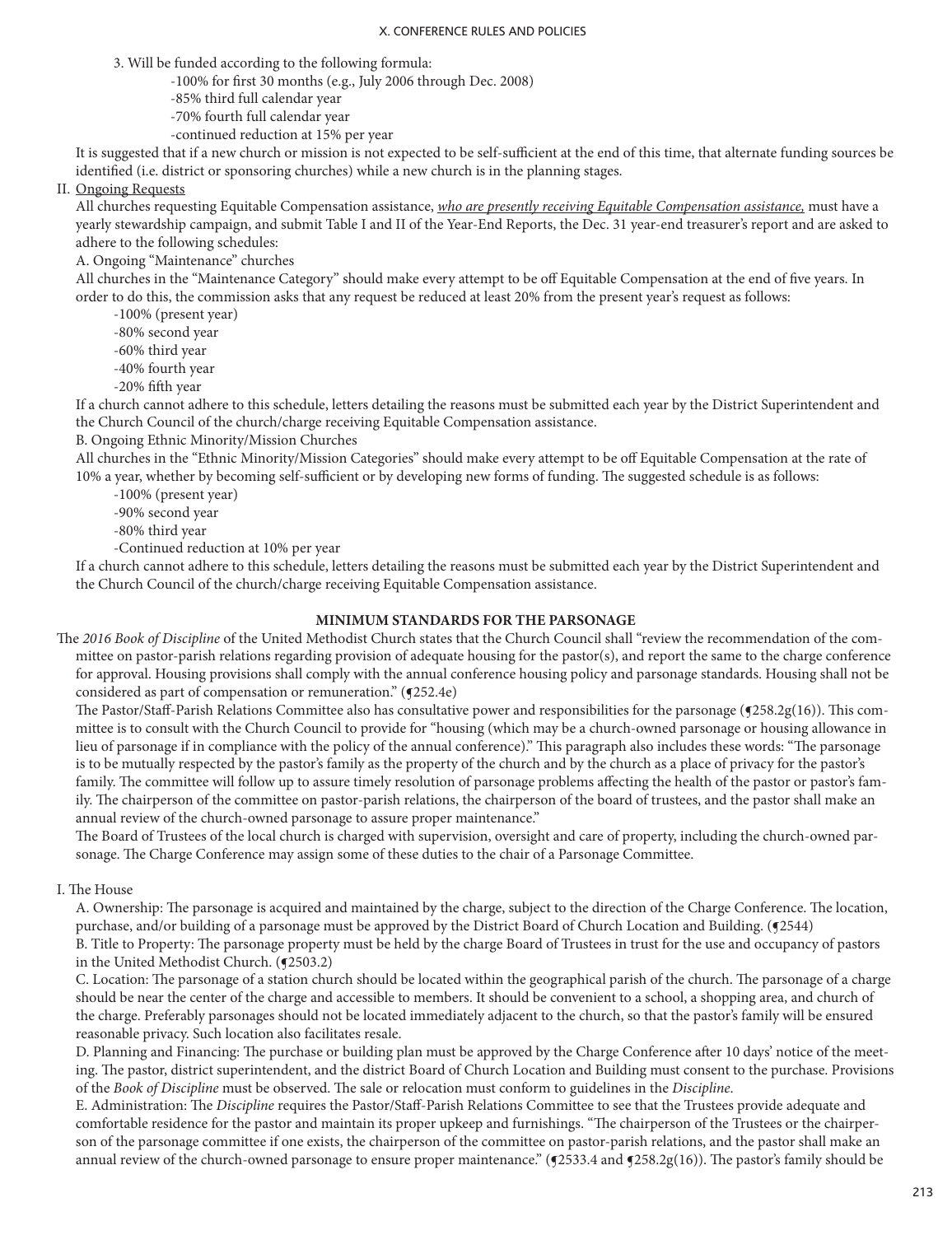consulted in the selection of equipment, fixtures, and color schemes. (See *Annual Review Inventory* form). The Annual Review Inventory Report shall be submitted to the District Superintendent and will be reviewed by the Parsonages' Support Committee.

The Trustees' annual budget should be adequate to provide maintenance of the parsonage and necessary replacement of furnishings for which the Trustees have responsibility.

Since insurance carried by the church will not cover personal effects of the parsonage family, the family is urged to secure a tenant's policy.

F. Inventory: A complete inventory of all furnishings, and equipment shall be maintained, one copy with the Pastor-Staff Parish Relations Committee and/or the Trustees, a second copy with the parsonage family, and a third copy for the district superintendent attached to the *Annual Review Inventory*. This inventory should include the purchase date of items listed, purchase price, and any major repair work done on each. Condition of furnishings at the time of the annual review should be noted. (See Parsonage Inventory Form)

## II. House Arrangement and Equipment

A. Minimum Size: The living room shall measure at least 280 square feet; or living and dining room combination shall be 330 square feet. Bedrooms shall measure no less than 144 square feet each, with one not less than 168 square feet.

B. Rooms: The parsonage should have a minimum of seven rooms: at least three bedrooms with ample closet space in each, living room, dining room, kitchen, study (if not furnished outside the parsonage), at least 1½ baths, and ample dry storage space large enough for major pieces of furniture and large packing boxes. An additional bedroom, a family room, a utility room, and a garage are also desirable. If a pastor's office is included, it should be on the first floor with an outside entrance or entry from front hall or both or on the terrace level with outside entry. Usual office furnishings, telephone, bookshelves, and a storage closet for supplies should be provided. Newly constructed or newly purchased parsonages shall include on the ground floor level one room which could be used as a bedroom by a person with a handicapping condition, a fully accessible bathroom and laundry facilities. (**f**2533.6) C. Housing Necessities:

- Central heating plant
- Complete insulation, including weather stripping, storm windows, ceiling, sidewall and floor insulation. Carpeting is desirable as a further means of insulation.
- Central air conditioning is desirable everywhere, and a necessity in some areas of the conference.
- Annual servicing of all heating and air conditioning equipment.
- At least one telephone jack on each floor.
- Dead bolt locks on all exterior doors.
- Smoke detectors and fire extinguishers.
- Housing must be maintained free of health hazards.
- Exterminator/pest control service and an annual termite inspection.
- All major appliances, including washer, dryer, stove, refrigerator, automatic hot water heater.
- Kitchen: sink, built-in cabinets, a storage or supply closet, counter work surfaces, adequate electrical outlets properly grounded. Where possible, a garbage disposal and dishwasher should be provided.
- At least one telephone permanently in the house.
- D. Furnishings and Maintenance:
- 1. Provided by the Church/Charge:
	- Furniture for the parsonage living room, foyer, dining room, and kitchen shall be provided. If a parsonage has more than three bedrooms, the church/charge shall provide furnishings for all bedrooms over three. All parsonage wall-to-wall floor coverings or rugs shall be furnished by the church/charge. Regular professional cleaning shall be the responsibility of the church/charge for all living spaces furnished by church/charge.
	- Window shades or blinds shall be provided in all rooms. Window treatments, and the responsibility for their maintenance/cleaning, shall be provided for the living room, dining room, and foyer.
	- Adequate light fixtures/lamps shall be provided for all living spaces furnished.
- 2. Provided by the Pastor:
	- Furniture as desired for all rooms except living room, foyer, dining room, kitchen, and bedrooms more than three.
	- Window treatments as desired for rooms other than living room, foyer and dining room, as well as their maintenance/cleaning.
	- Bed, bath, and kitchen linens.
	- Cookware, utensils, and small appliances.
	- China, crystal/glassware, flatware.
	- Additional accessories such as pictures, lamps, family pieces, etc. which personalize a home.
- E. Exterior
	- Trees and shrubbery should be provided where needed.
	- Landscaping and normal fertilization shall be the responsibility of the church/charge.
	- Cutting of the lawn and trimming of the shrubs is the responsibility of the residents.
	- A lawn mover, adequate for the size of the lawn, shall be provided by the church/charge.
	- A TV antenna or cable hook-up should be provided.

## III. General Guidelines

A. Privacy and Care: Since the parsonage is the home of the pastor and his/her family, their rights and privacy should be respected by the congregation. The occupants must ensure that the parsonage receives proper care.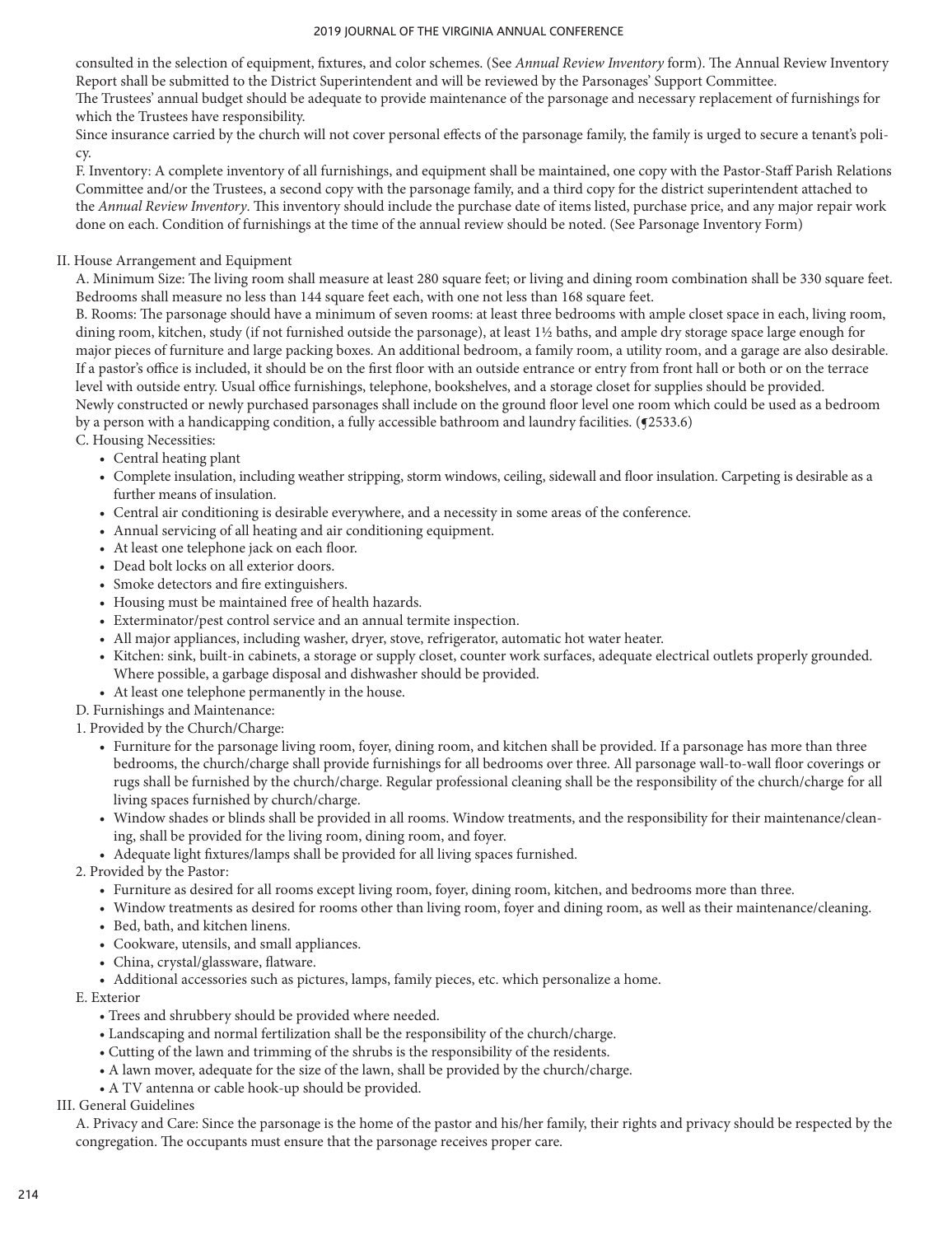B. Gifts: A written statement should accompany any gift of furniture or furnishings, designating whether the gift is to permanently remain at the parsonage or is a personal gift to the pastor's family. Gifts shall be received without conditions and with right of refusal. C. Placement of Furniture: Use and placement of church-owned furnishings within the parsonage shall be at the discretion of the parsonage occupants.

D. When a move occurs, refer to the "*Policy at the Time of Change of Pastors*" below. *Updated by Cabinet, July 2002, revised 12/2009, updated 1/2013*

### **POLICY AT THE TIME OF CHANGE OF PASTORS**

- I. The Pastor/Staff-Parish Relations Committee will supply to the district superintendent the list of people serving on the Local Church Parsonage Committee with the chairperson's address and telephone number.
- II. The district superintendent will contact the chairperson of the Local Church Parsonage Committee asking that the committee meet at the parsonage with the pastor, pastor's spouse (if applicable), and if requested by the district superintendent, a representative from the Parsonages Support Committee to inspect the parsonage, using the following guidelines:
	- A. Check complete inventory (see *Inventory for Leaving the Parsonage*).

B. Inspect each room for needed repairs, refurbishing, paint, etc. with attention to who is accountable beyond normal wear and tear.

- C. Inspect electrical, heating, cooling, and plumbing systems..
- D. Evaluate conditions of structure, inside and outside, including church-owned furnishings, appliances and systems.
- E. Pastor shall provide information about condition of appliances and systems known only to occupant.

III. After parsonage inspection by the Local Church Parsonage Committee and the pastor:

A. The Committee will:

- Work with the Church Council to arrange for needed repairs, refurbishing, painting, etc.
- Floors cleaned and waxed, rugs shampooed.
- Keep the district superintendent informed concerning condition of the parsonage.
- Inspect parsonage again nearer moving time.
- Check the Parsonage Inventory with the parsonage family before their departure, and with the new parsonage family upon their arrival.
- Have a representative of the Committee at the parsonage as the parsonage family moves.
- Make necessary last minute corrections to the parsonage before the new family arrives.
- Make sure that all utilities remain connected, the deposit for public utilities having been made by the church/charge.

B. The pastor will:

- Leave the parsonage clean. The outgoing parsonage family is responsible for leaving the house and furnishings clean and in movein condition. This means at least:
	- No items should be left in storage areas (attic, garage, basement, shed, closets, etc.)
	- Windows washed.
	- Refrigerator emptied and cleaned.
	- Bathrooms scrubbed.
	- Stoves and vent hoods thoroughly cleaned.
	- Fireplace cleaned.
	- Yard trimmed and mowed.
	- All garbage removed from the property.

(see *Inventory for Leaving the Parsonage* form).

- Have repaired or cleaned at his/her expense, any damage due to negligence and/or pets.
- Assure uninterrupted utility service for the incoming pastor. Utilities should be in the church's name, with the parsonage address, to avoid termination of services.
- The parsonage family shall leave for the successor: a list of whom to call in case of…..; how to fix…..; where to find…..; and a file of guarantees, operating instructions, manuals, etc..
- IV.In those instances when a clergy moves out of a parsonage and leaves the house inadequately cleaned and/or damaged, and the parsonage requires work, the expense of which is clearly the responsibility of the outgoing clergy, then the expense for such cleaning/repair shall be billed to the outgoing minister.

A. The Local Church Parsonage Committee and two members of the Parsonages Support Committee shall inspect the parsonage on moving day or as soon as possible and decide how much of the required cleaning/repair work, if any, is the responsibility of the outgoing pastor.

B. The outgoing pastor shall be notified immediately by telephone and registered mail. The decision should be communicated to the pastor immediately, and if the pastor be deemed wholly or partially responsible, then the cleaning/repair bill should be sent to the outgoing pastor.

C. If, after 30 days, this bill is not paid, or arrangements made to pay it, a second notice shall be sent. If, by the end of 45 days, the bill remains unpaid, a copy of the bill and the reasons for it shall be sent to the minister's current district superintendent for assistance in securing payment.

*Updated by Cabinet, July 2002, revised 12/2009, updated 1/2013*

**VIRGINIA CONFERENCE STATEMENT OF INVESTMENT POLICY**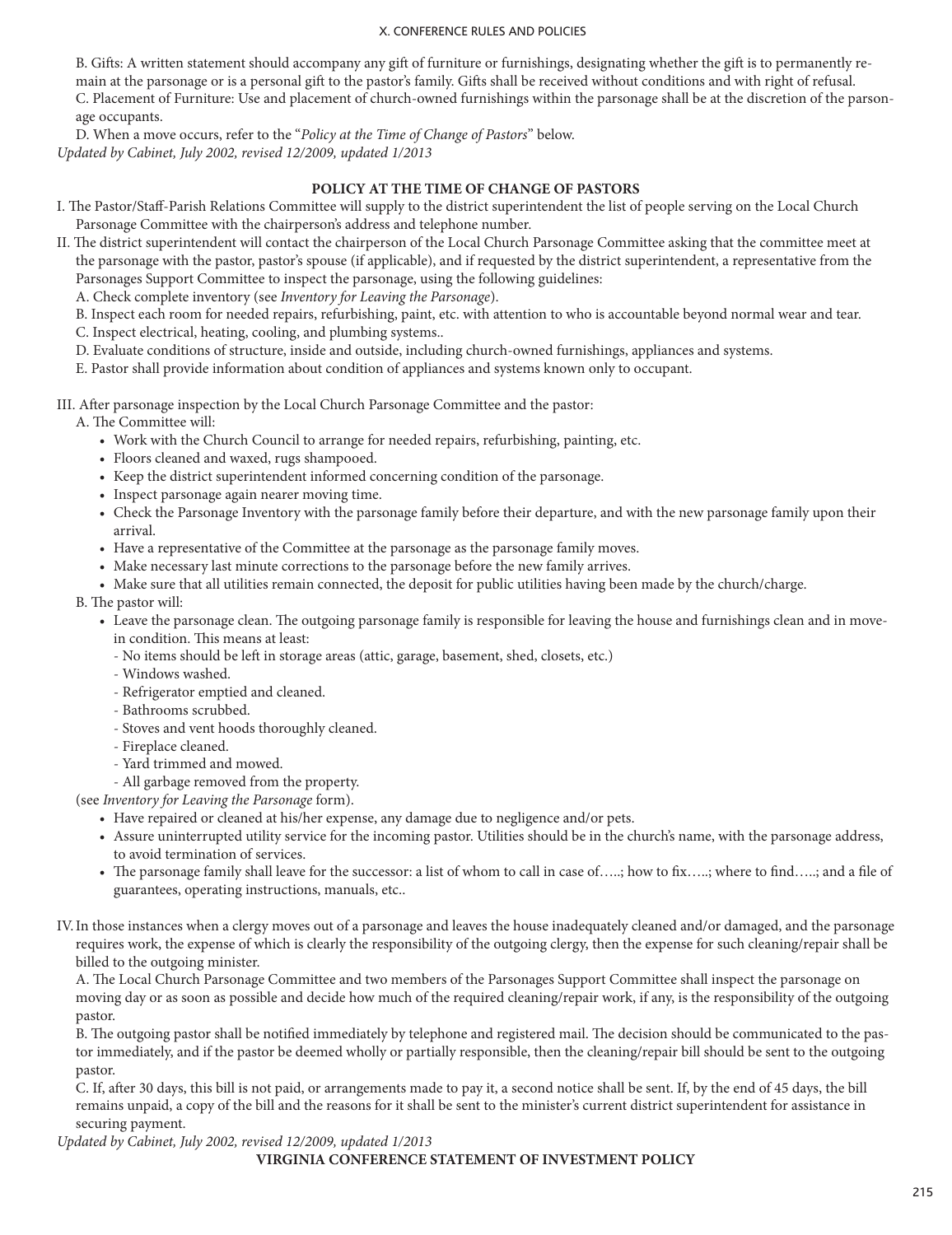## *Introduction*

The purpose of this Statement of Investment Objectives and Guidelines is to assist in the monitoring and supervision of the assets of the Virginia United Methodist Conference ("Conference"). The funds represent the Conference funds, Foundation funds, and the funds of various local churches.

- General Investment Principles
- Objectives
- Asset Allocation Guidelines
- Investment Manager Guidelines
- Investment Performance Objectives
- Performance Monitoring
- Investment Manager Responsibilities

Investment styles covered in this document include traditional investments (e.g., bonds, large cap growth and value equity) but do not include alternative investments (e.g., hedge funds, private equity, timberland).

## *General Investment Principles*

- The funds shall be invested with the care, skill, prudence, and diligence under the circumstances then prevailing that a prudent person would use in the investment of a Foundation of like character and with like aims.
- Investments shall be so diversified so as to minimize the risk of large losses.
- The trustees may employ one or more investment managers of varying styles and philosophies to attain their objectives.
- Cash is to be employed productively at all times by investment in short-term cash equivalents to provide safety, liquidity, and return.

## *Investment Management Policy*

- Preservation of Capital Consistent with their respective investment styles and philosophies, investment managers should make reasonable efforts to preserve capital, understanding that losses may occur in individual securities.
- Risk Aversion Understanding that risk is present in all types of securities and investment styles, the trustees recognize that some risk is necessary to produce long-term investment results that are sufficient to meet the stated investment objectives. However, the investment managers are to make reasonable efforts to control risk, and will be evaluated regularly to ensure that that risk assumed is commensurate with the given investment style and objectives.
- Adherence to Investment Discipline Investment managers are expected to adhere to the investment management styles for which they were hired. Managers will be evaluated regularly for adherence to investment discipline.

### *Objectives*

The primary objective for the funds is to achieve an average annual net rate of return of CPI + 5.5%. The investment horizon of the funds is fairly long-term in nature. However, the trustees are sensitive to severe short-term losses in the funds on an absolute and relative basis.

## *Social Responsibility*

As defined in the *2008 Book of Discipline* the Council on Finance and Administration ("Council") shall develop, maintain, and administer a comprehensive and coordinated plan of fiscal and administrative policies, procedures, and management services for the Annual Conference including

- Policies governing the investment of Conference funds (except for pension funds) whether in debt or equity, short-term or longterm instruments, with the aim of maximizing funds available for mission in a manner consistent with the preservation of capital and with the Social Principles of the Church. A statement of such policies shall be presented in the conference Journal.
- Authorizing the Conference Treasurer to invest in funds in accordance with policies' and procedures established by the Council. A listing of securities held shall be printed annually in the conference *Journal*.

## *Investment Manager Guidelines*

Note: The investment manager guidelines pertain to separately manager accounts. In the case of mutual funds or commingled funds, the guidelines are outlined in the fund's prospectus or offering memorandum.

### *General Guidelines*

Restricted Transaction

- Purchasing of securities on margin or speculative short sales.
- Borrowing of money.
- Pledging, mortgaging, or hypothecating of any securities except for loans of securities that are fully collateralized.
- Purchase of the securities of the investment managers, its parent, or its affiliates.
- Purchase or sale of futures or options for speculation or leverage.
- Purchase or sale of commodities, commodity contracts, or illiquid interest in real estate or mortgages.
- Socially Responsible Investments It shall be the policy of The United Methodist Church that all general boards and agencies, including the General Board of Pension and Health Benefits, and all administrative agencies and institutions, including hospitals, homes, educational institutions, Annual Conferences, foundations, and local churches, shall, in the investment of money, make a conscious effort to invest in institutions, companies, corporations, or funds whose practices are consistent with the goals outlined in the Social Principles; and shall endeavor to avoid instruments that appear likely, directly or indirectly, to support racial discrimination, violation of human rights, sweatshop or forced labor, gambling, or the production of nuclear armaments, alcoholic beverages or tobacco, or companies dealing in pornography. The boards and agencies are to give careful consideration to shareholder advocacy, including advocacy of corporate disinvestment.

Diversification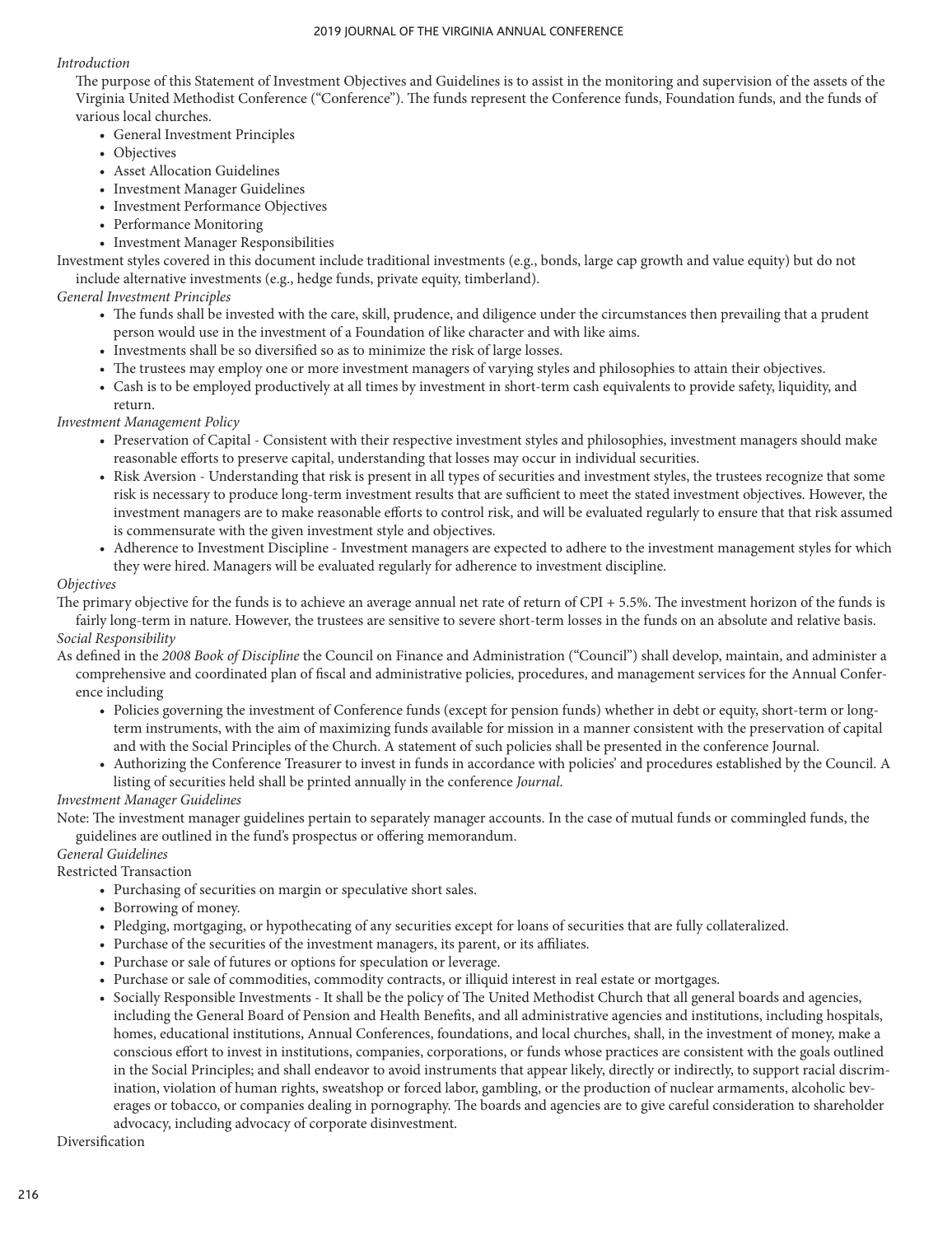Investment managers are responsible for achieving a level of diversification in their portfolio that is prudent and consistently applied. Concentrations in individual securities, industries and economic sectors should not be so high as to subject the overall portfolio to undue risk.

### Liquidity

When purchasing a security to place in a portfolio, it is expected that each manager will consider their aggregate holdings among all of their accounts to ensure that their total position in the security will not be so large as to inhibit rapid liquidation of the security. Cash

It is expected that the managers will run fully invested portfolios. It is not the policy of the Conference and Foundation to try to time the market. It is understood that frictional cash can be a result of the buy and sell process. However, if cash exceeds 10% of the manager's portfolio, the manager should communicate to the Foundation, Conference and its consultant in writing the reasons for the high cash level and the time frame needed to get the portfolio fully invested.

*Domestic Equity Manager Guidelines*

- The majority of the holdings in these portfolios should consist of domestic (U.S.) common stock. Large to medium capitalization issues are preferred. Other acceptable investments on a limited basis include preferred stock, convertible securities and cash equivalents.
- Portfolios should be diversified. Specifically, 75% of each investment manager's portfolio should be diversified to the extent that no individual security makes up more than 5% of the total assets at the current market value. Discretion may be taken in the remaining 25% of a portfolio, but the manager should not allow any one position to exceed 8% of the portfolio's total market value.
- A concentration in one economic sector (e.g., transportation) should not be so great as to exceed 30% of the manager's portfolio measured at market value or two times the benchmark index, whichever is greater.
- The manager should follow a clearly defined sell discipline.

*Fixed Income Manager Guidelines*

- Holdings should consist primarily of domestic (U.S.) fixed-income securities with adequate liquidity. The portfolio should maintain a weighted average portfolio quality rating of at least "A." Securities that are issued or guaranteed by the U.S. Treasury or Government agencies and instrumentalities will be considered AAA.
- The maximum position in a single issuer's securities should not exceed 5% of the portfolio's assets measured at cost or 8% of the portfolio measured at market value. Holdings in securities issued or guaranteed by the U.S. Treasury or U.S. Government agencies and instrumentalities are excepted from this restriction.
- The duration of the portfolio should be targeted to that of the Lehman Brothers Intermediate Aggregate Index. The duration may range within 20% of the duration of this index.
- Purchases should be limited to readily marketable securities.
- Purchases of securities rated below investment grade are limited to 10% of the portfolio, measured at market value, and area limited to a rating of "B" or better.
- Foreign (non-U.S. domiciled) securities denominated in U.S. dollars are limited to 10% of the portfolio, measured at market value.
- Non-U.S. dollar denominated securities area prohibited.

### *Investment Performance Objectives*

Investment managers will be reviewed on a quantitative basis in the form of quarterly reports to be provided by the consultant. Qualitative factors will also be considered such as adherence to each manager's stated investment process, and to the policy guidelines stated in this document. Managers will be reviewed on a net of fees basis.

## Large Cap Value Manager

Over a rolling three-year period, the annualized total return of the manager should exceed the annualized total return of the Russell 1000 Value Index. The manager should rank in the upper 25th percentile of a universe of similar managers for the rolling three-year period

### Large Cap Growth Manager

Over a rolling three-year period, the annualized total return of the manager should exceed the annualized total return of the Russell 1000 Growth Index. The manager should rank in the upper 25th percentile of a universe of similar managers for the rolling three-year period. Bond Manager

Over a rolling three-year period, the annualized total return of the manager should exceed the annualized total return of the Lehman Brothers Intermediate Aggregate Index. The manager should rank in the upper 25th percentile of a universe of similar managers for the rolling three-year period.

### Performance Meeting

The consultant and the Investment Committee shall monitor the overall performance of the funds to insure its meeting of its objectives. Individual manager monitoring will include the following:

- Maintaining both a short-term and long-term perspective, the Consultant will evaluate whether each manger has:
- Performed satisfactorily when compared with the specific objectives for its portfolio;
- Produced results that compare favorably to other investment managers with similar portfolios; and
- Adhered to the relevant policies and objectives.
- Among the events that the consultant will examine closely in its review of the investment managers are:
- Poor performance relative to objectives over a three- to five-year period,
- A change in the portfolio manager;
- The departure of one or more key investment professionals;
- Violation of an investment guideline; and
- A change in the ownership or control of the investment management organization.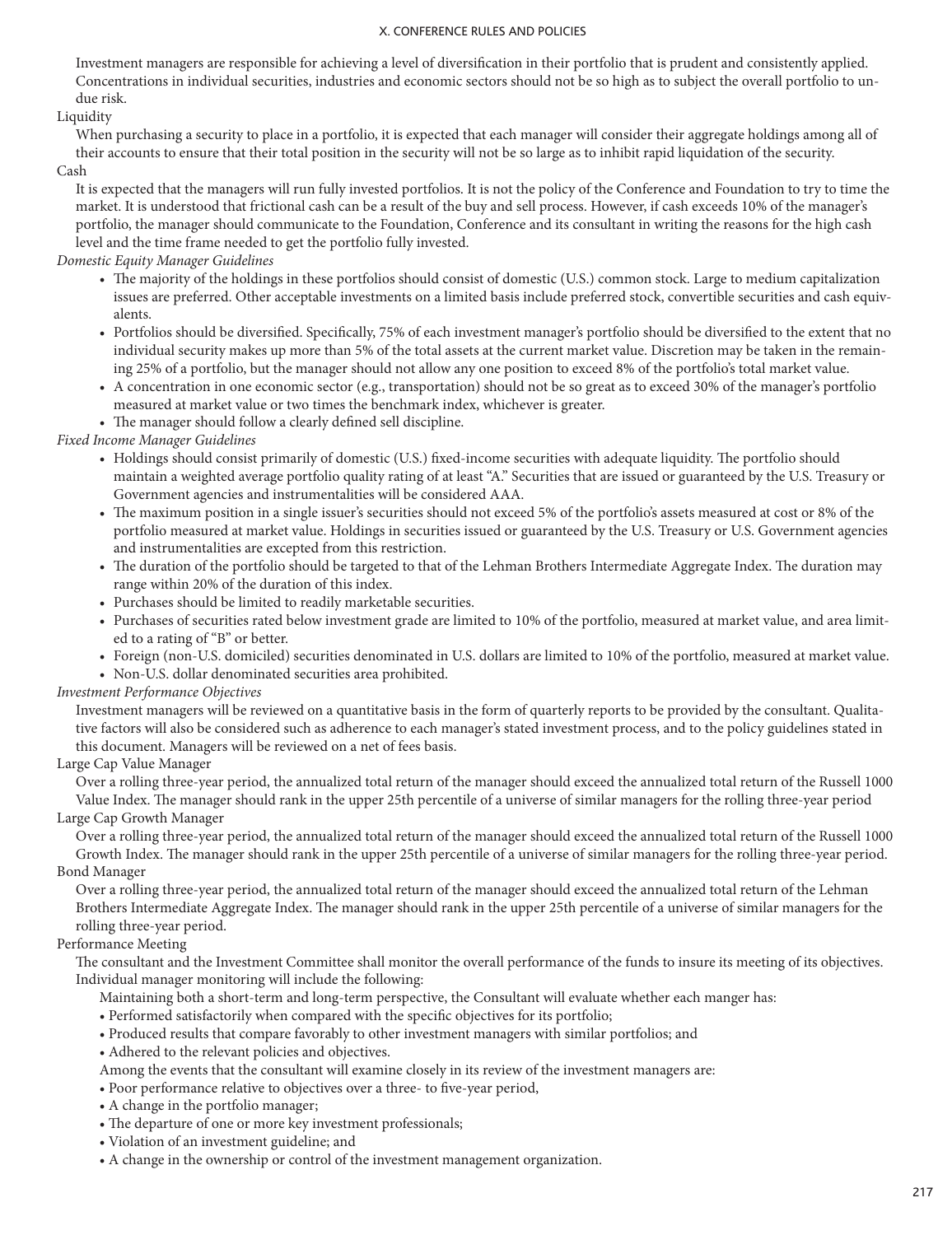Any of the above factors will result in a discussion of whether to retain an investment manger. The consultant will provide input in the discussion, but final decisions for any changes rest with the Investment Committee.

*Investment Manager Responsibilities*

- Submit a written request to the trustees whenever the investment manager feels that the Statement of Investment Objectives should be changed
- Provide quarterly reports describing portfolio holdings, transactions, and performance.
- Vote proxies received after careful assessment of the issues involved.
- Promptly inform the trustees and its consultant of all significant matters pertaining to the investment management of the assets of the Foundation. For example, significant changes in the ownership, affiliation, organizational structure, financial condition, and staffing of the firm.
- Be available to meet with the trustees on a reasonable basis.
- Manage the funds in accordance with the policy guidelines and objectives expressed in this document, or in a separate written agreement that has received approval from the trustees when deviation is deemed prudent and desirable.

### **BENEFIT PLANS PROVIDED TO CLERGY IN THE VIRGINIA CONFERENCE**

Benefit plans provided to clergy in the Virginia Conference are primarily administered by Virginia United Methodist Pensions, Inc. (VUM-PI), an independent agency of the Virginia Conference. Several of the denominational plans are administered by **Wespath Benefits and Investments (Wespath), which is the administrative agency of The United Methodist Church charged with supervising and administering retirement plans, investment funds and health and welfare benefit plans for the benefit of active and retired clergy and lay employees of the Church. VUMPI assists Wespath with the administration of the denominational plans and serves as an advocate and resource for Virginia Conference clergy enrolled in those plans. VUMPI (or its vendors, if applicable) is responsible for determining if a participant qualifies to receive a benefit under programs administered by VUMPI. Wespath is responsible for determining if a participant qualifies to receive a benefit under one or more of the denominational pension, disability or life insurance plans, and what level of benefits will be payable to the participant or his or her beneficiaries.**

Funding, eligibility and plan designs of the various clergy benefit programs are recommended by VUMPI for Virginia Conference approval. The following plans are administered for the benefit of Virginia Conference Clergy and eligible lay employees:

- Active Clergy Health Plan
- Retired Clergy Health Plan
- Comprehensive Protection Plan (CPP)
- Supplemental Life Insurance Plan
- Denominational Pension and Savings Plans
	- o Pre-1982 Plan
	- o Ministerial Pension Plan (MPP)
	- o Clergy Retirement Security Program (CRSP)
	- o United Methodist Personal Investment Plan (UMPIP)
- Gift Benefit

Following are details regarding eligibility, administration and funding of the benefit programs administered by VUMPI:

## **Active Clergy Health Plan**

The Active Clergy Health Plan is a self insured health plan administered by VUMPI for the benefit of Virginia Conference clergy and eligible lay employees. The following are eligible for enrollment in the Active Clergy Health Plan:

- Full time clergy, including Elders, Deacons and Local Pastors, serving under episcopal appointment
- Clergy serving in full time Extension Ministry appointments in organizations controlled by The United Methodist Church, as determined by VUMPI
- Widowed spouses of active clergy that were enrolled in the active clergy health plan at the time of death are eligible to continue enrollment in the active clergy health plan until age 65, at which time their eligibility will be determined for the retired clergy health plan
- Eligible dependents of deceased active clergy that were enrolled in the active clergy health plan at the time of death are eligible to continue enrollment in the active clergy health plan until age 26
- Clergy on Medical Leave and receiving long-term disability income benefits from Wespath are eligible for the health plan designed for clergy on medical leave with CPP benefits, subject to payment of the required participant contribution for that plan
- Clergy on Medical Leave who are not receiving long-term disability income benefits from Wespath are eligible for the Active Clergy Health Plan for up to one year, subject to payment of the required participant contribution for the Active Clergy plan
- Clergy on Voluntary Leave of Absence or Sabbatical Leave may participate in the active clergy health plan for up to one year, provided they pay 100 percent of the Active Clergy Health Plan cost
- Student Local Pastors may participate in the active clergy health plan for up to one year, provided they pay 100 percent of the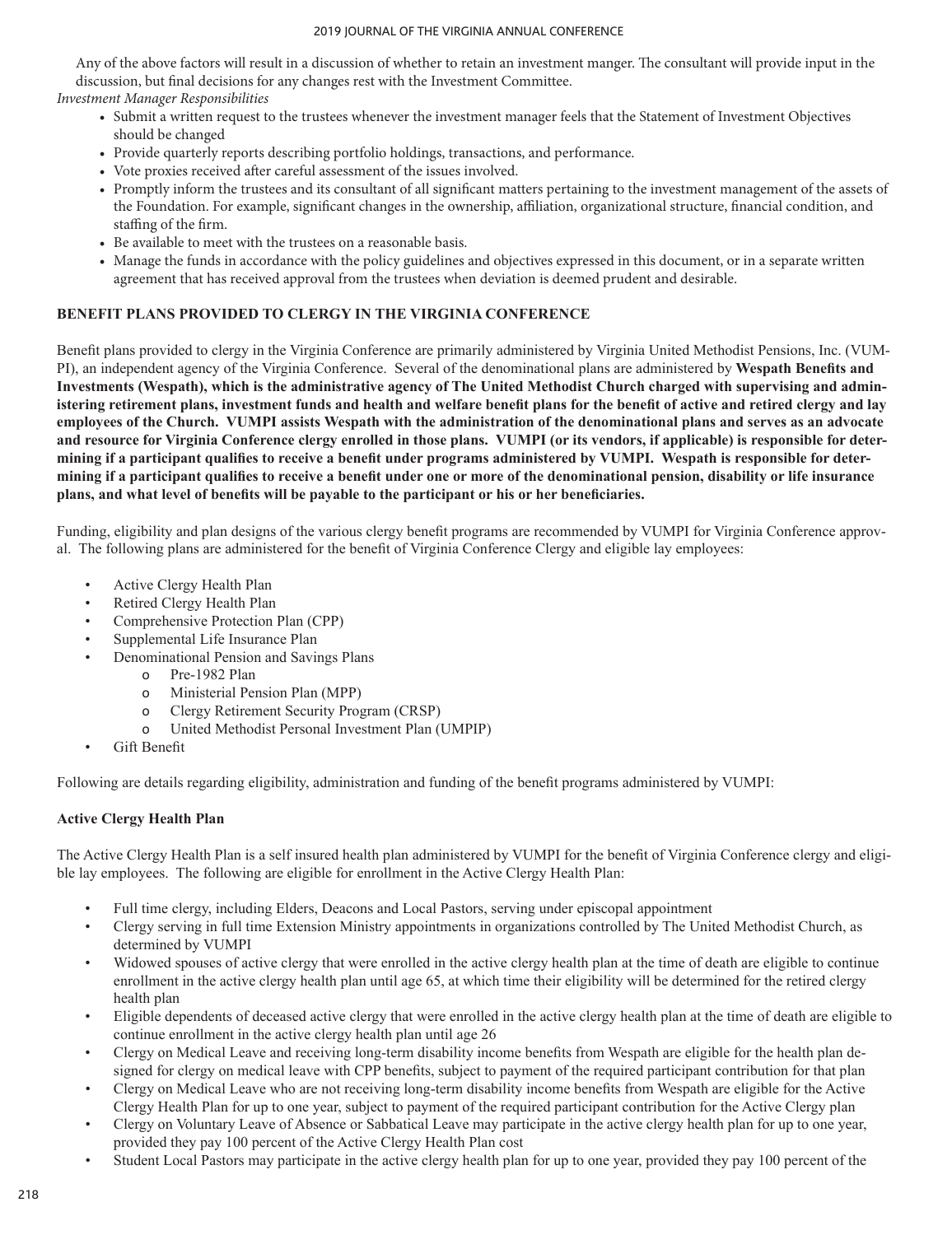Active Clergy Health Plan cost

• Clergy appointed to attend seminary may participate in the active clergy health plan for up to one year, provided they pay 100 percent of the Active Clergy Health Plan cost

A Virginia Conference clergyperson who has retired from The United Methodist Church under ¶357 (or succeeding paragraph) of the 2016 *Book of Discipline* is no longer eligible to enroll in the Active Clergy Health Plan. If the clergyperson terminates his/her retired relationship to the Virginia Conference and returns to full time active appointment under an active Conference relationship status, that clergyperson and his/her spouse and eligible dependents may regain eligibility for enrollment in the Active Clergy Health Plan.

Clergy on Medical Leave and receiving long term disability income benefits from Wespath must file for and enroll in Medicare Parts A and B as soon as they become eligible in order to remain enrolled in the Active Clergy Health Plan.

The Active Clergy Health Plan is administered by VUMPI. The plan is self insured and is primarily funded by Conference resources through apportionments and contributions from plan participants. The continuation of this plan depends largely upon the ongoing ability of the Virginia Conference to finance the plan benefits. Plan design changes and participant contributions are recommended for Annual Conference approval. Due to ongoing increases in general health care costs, it should be expected that VUMPI will periodically recommend increases in the Active Clergy Health Plan apportionment and personal contributions. Similarly, reductions in plan benefits may be recommended in order to reduce the overall cost of the Active Clergy Health Plan. The adoption of the Active Clergy Health Plan is not considered binding upon the Conference for more than one year at a time.

Eligible clergy and lay employees who wish to enroll in the Active Clergy Health Plan may enroll through VUMPI. Prospective enrollees may contact VUMPI at either 804-521-1100 or 1-800-768-6040.

Summary plan descriptions and additional program details regarding the Active Clergy Health Plan are available at www.vumpi.org.

## **Retired Clergy Health Plan**

The health plan made available to eligible retirees of the Virginia Conference includes a plan for those retired clergy who are not yet eligible for Medicare and a separate plan for those who are eligible for and enrolled in Medicare. The plan for pre-Medicare-eligible retirees is a self insured health plan. The plan for Medicare-eligible retirees consists of a fully insured Medicare Advantage plan option and a Conference-funded Retiree Reimbursement Account option. The following are eligible for enrollment in the Retired Clergy Health Plan:

- A retired Virginia Conference clergyperson whose retirement date is effective prior to January 1, 2019, is eligible to participate in the Retired Clergy Health Plan if paragraphs 1 and 2 below are satisfied.
	- 1. A Clergy satisfies the requirements of this paragraph if he or she retires in connection with the Virginia United Methodist Conference under ¶357.1-3 of the *2016 Book of Discipline*.
	- 2. A Clergy or Diaconal Minister satisfies the requirements of this paragraph if he or she meets the criteria in either subparagraph a, b or c below:
		- $\alpha$ . This subparagraph is satisfied if a Clergy or Diaconal Minister is age 62 or above on the date of retirement, or has at least 30 years of service on the date of retirement, and has served the Virginia United Methodist Conference during the 10 consecutive years immediately prior to retirement in full time Episcopal appointments where the salary paying units have contributed towards the Active Clergy Health Plan apportionment, or
		- b. This subparagraph is satisfied if a Clergy or Diaconal Minister is age 62 or above on the date of retirement, or has at least 30 years of service on the date of retirement, and has served the Virginia United Methodist Conference a minimum of 30 years in full time Episcopal appointments where the salary paying units have contributed towards the Active Clergy Health Plan apportionment, or
		- $\chi$ . This subparagraph is satisfied if a Clergy or Diaconal Minister who has served 10 years in full time Episcopal appointments with the Virginia United Methodist Conference where the salary paying units have contributed towards the Active Clergy Health Plan apportionment, retires prior to age 62 with fewer than 30 years of service, or is appointed to Approved Leave, e.g., Sabbatical, Family Leave or Voluntary Leave of Absence, or is appointed to Extension Ministry (to an agency that is not eligible to participate in the Active Clergy Health Plan), or is appointed On Loan to another United Methodist Conference. A Clergy or Diaconal Minister meeting the requirements of this subparagraph maintains eligibility to enroll in the Retiree Health Plan by paying a monthly Retiree Health Plan Access Fee until the date of enrollment in the Retiree Health Plan.

The Retiree Health Plan Access Fee is determined annually by the VUMPI Board of Directors and is published in the *Journal* of the Virginia United Methodist Conference. Payment of the Retiree Health Plan Access Fee freezes the clergyperson's years of credit that had been accumulated prior to entering one of the above-mentioned statuses. Payment of the access fee does not constitute enrollment in the Active Clergy Health Plan or the Retired Clergy Health Plan. Additional years of credit for eligibility or the vesting and contribution schedule are not accrued while the Retiree Health Plan Access Fee is paid.

The Retiree Health Plan Access Fee must be paid monthly (unless other arrangements have been made with VUMPI, in writing and signed by both parties) until the clergyperson is eligible to enroll in the Retired Clergy Health Plan.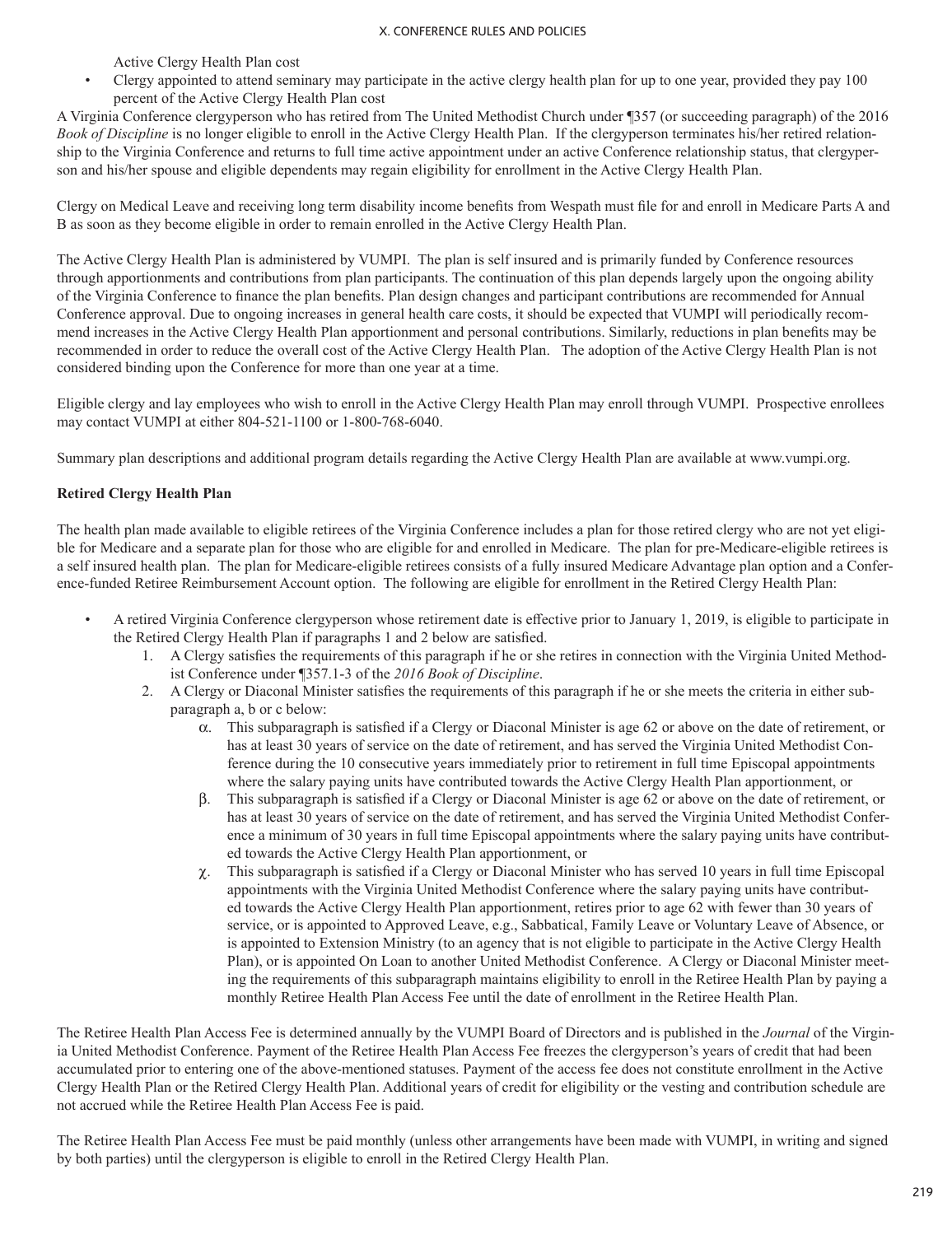There was a one time open enrollment period (January 1-31, 2004) for those described in this paragraph who were not enrolled in the Active Clergy Health Plan, and who wanted to freeze their eligibility for the Retired Clergy Health Plan. If retirement occurs prior to age 62 and the retiree does not have 30 years of service, the retiree may continue enrollment in the Active Clergy Health Plan until attaining the age of 62, by paying 100 percent of the Active Clergy Health Plan cost.

For clergy retiring on or after January 1, 2019, the following years are to be counted towards determining eligibility for the Conference-sponsored retiree health plans:

- All years of full time ministry in Virginia Conference churches, plus
- All years of full time ministry other than in appointment to Virginia Conference churches but with enrollment in the Virginia Conference-sponsored health plan

Beginning January 1, 2019 there will no longer be a requirement to have ten consecutive years of full time ministry immediately preceding retirement. With this change, the Retiree Health Plan Access Fee will no longer be required in 2019.

Clergy retiring under ¶357.2.a of the *2016 Book of Discipline* (voluntary retirement with twenty years of service) may remain enrolled in the Conference-sponsored health plan for active clergy, and are required to pay the full rates for lay employees. At the age of 62, the retiree becomes eligible for enrollment in the Retired Clergy Health Plan, with plan eligibility and participant contributions consistent with their years of credit at retirement.

Additional points of clarification:

- 1. Years of credit will be determined at retirement.
- 2. A Year of credit equals a year served in the Virginia United Methodist Conference in a full time Episcopal Appointment where the salary paying unit was contributing towards the Active Clergy Health Plan apportionment.
- 3. Years of service in other United Methodist conferences are not qualifying years of credit toward eligibility for the Virginia Conference Retired Clergy Health Plan.
- 4. Retired Clergy and Diaconal Ministers who were participating in the Virginia United Methodist Conference Retired Clergy Health Plan, as well as those active clergy who had met the Retired Clergy Health Plan eligibility criteria on or before January 1, 2004, are considered vested with 30+ total years of credit. Therefore they are eligible to enroll in the Retired Clergy Health Plan with personal contributions according to the 30+ total years of credit contribution rate.
- 5. Eligible dependents are those who were eligible for coverage at the time of the participant's date of retirement.
- 6. Retired clergy and/or their dependents that are participating in the Retired Clergy Health Plan must file for and enroll in Medicare Parts A and B as soon as they become eligible in order to receive and continue their health benefits under the Retired Clergy Health Plan.

The Retired Clergy Health Plan is administered by VUMPI. The plan is primarily funded by Conference resources through apportionments and contributions from plan participants. The continuation of this plan depends largely upon the ongoing ability of the Virginia Conference to finance the plan benefits. Plan design changes and participant contributions are recommended for Annual Conference approval. Due to ongoing increases in general health care costs, it should be expected that VUMPI will periodically recommend increases in the Retired Clergy Health Plan apportionment and personal contributions. Similarly, reductions in plan benefits may be recommended in order to reduce the overall cost of the Retired Clergy Health Plan. The adoption of the Retired Clergy Health Plan is not considered binding upon the Conference for more than one year at a time.

Eligible retirees who wish to enroll in the Retired Clergy Health Plan may enroll either through VUMPI or directly with the insurer administering the health plan for Medicare-eligible retirees, depending on the Medicare eligibility status of the retiree. Prospective enrollees may contact VUMPI at either 804-521-1100 or 1-800-768-6040 for additional details regarding enrollment in the plan.

Summary plan descriptions and additional program details regarding the Retired Clergy Health Plan are available at www.vumpi.org.

## **Comprehensive Protection Plan**

The CPP is the denominational long term disability and life insurance program administered by Wespath. Program details are as follows:

The following are eligible for long term disability and death benefits through the CPP program, subject to the limitations and exclusions specified in that program:

- 1. Full time Elders, Deacons and Local Pastors with compensation of at least 25% of the Denominational Average Compensation
- 2. Elders and Deacons appointed to 75% appointments with compensation of at least 25% of the Denominational Average Compensation
- 3. Clergy on Medical Leave who were actively enrolled in CPP immediately prior to entering Medical Leave status may remain enrolled in CPP at the Conference's expense for up to one year if not receiving disability benefits under CPP; clergy receiving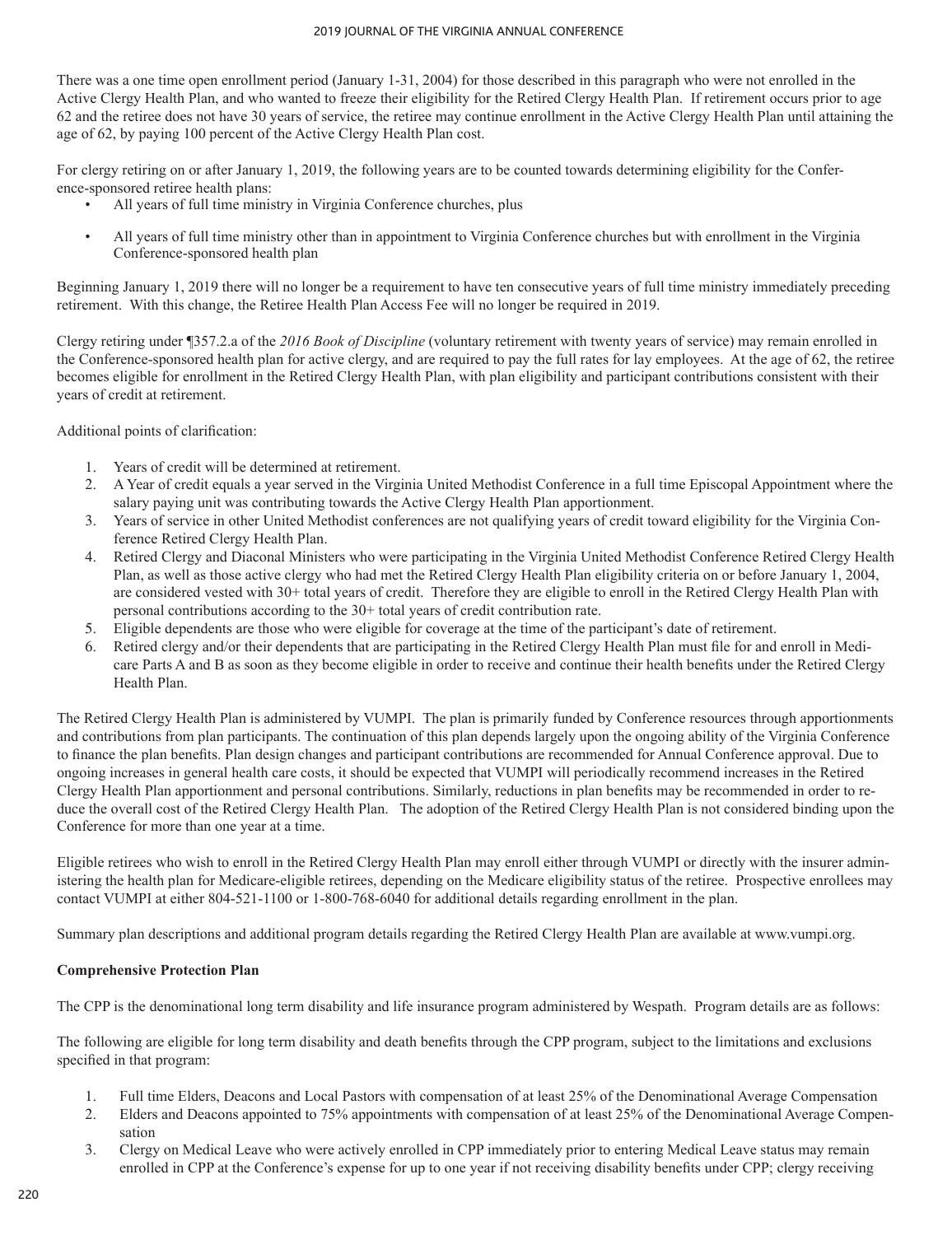disability benefits under CPP remain enrolled until disability benefits are terminated

4. Clergy on Sabbatical Leave or Voluntary Leave, or appointment to attend school, and who were actively enrolled in CPP immediately prior to taking the approved leave or appointment, are eligible to remain enrolled in CPP at the Conference's expense for up to one year

Continuation of CPP disability benefits is subject to ongoing evaluation of the recipient's medical condition and prognosis.

Retirees meeting certain eligibility requirements receive an ongoing CPP death benefit in retirement. To be eligible for death benefits in retirement, a clergyperson must have been covered in CPP for a specified number of years. Retirees with 25 or more years of enrollment in CPP are automatically eligible for the death benefits in retirement, and the eligibility criteria for those with fewer than 25 years in CPP is phased in with one-year increments, as detailed in the table below:

| <b>Retirement Year</b> | <b>CPP Enrollment Requirement for Death</b><br><b>Benefit Eligibility</b> |
|------------------------|---------------------------------------------------------------------------|
| 2013                   | 6 of last 10 years                                                        |
| 2014                   | 7 of last 10 years                                                        |
| 2015                   | 8 of last 11 years                                                        |
| 2016                   | 9 of last 12 years                                                        |
| 2017                   | 10 of last 13 years                                                       |
| 2018                   | 11 of last 14 years                                                       |
| $2019+$                | 12 of last 15 years                                                       |

### **Supplemental Life Insurance Plan**

VUMPI administers a Supplemental Life Insurance Plan to augment the death benefits provided through CPP. The Supplemental Life Insurance Plan includes a supplemental death benefit for qualifying active and retired clergy, as well as a voluntary life insurance plan that is fully funded by the enrollee. Clergy eligible for and enrolled in CPP are eligible for the supplemental death benefit and the voluntary life insurance plan through the Supplemental Life Insurance Plan.

The supplemental death benefit for active clergy enrolled in CPP is \$25,000. This Conference Supplemental Death Benefit is payable in addition to the CPP death benefit. During retirement, a \$5,000 Conference Supplemental Death Benefit will be payable to retirees who are eligible for a CPP death benefit in retirement, in addition to the CPP death benefit.

The voluntary life insurance benefit available to active clergy enrolled in CPP is available in amounts from \$25,000 to \$300,000. The cost of the voluntary life insurance benefit is 100% participant paid, and is subject to underwriting. The voluntary coverage is portable for those enrollees who leave the ministry or retire. In addition, dependent life is available in amounts from \$10,000 to \$50,000 for spousal coverage, and from \$5,000 to \$10,000 for children.

VUMPI will automatically enroll those who are eligible for the CPP and Supplemental Life Insurance Plan. Those desiring to enroll in voluntary life insurance coverage can enroll during VUMPI's annual open enrollment in the 4th quarter of each calendar year. Unless otherwise elected by the participant, the beneficiary will always be the spouse.

Summary plan descriptions and additional program details regarding CPP are available at www.wespath.org. Additional detail regarding the supplemental and voluntary life insurance programs is available at www.vumpi.org.

### **Denominational Pension and Savings Plans**

VUMPI assists with the administration of the denominational pension and savings plans, which are primarily administered by Wespath. The pension and savings plans include the following:

- Pre-1982 Plan: for years of ministry served prior to 1982
- Ministerial Pension Plan (MPP): for years of ministry served from 1982 through 2006
- Clergy Retirement Security Program (CRSP): for years of ministry served beginning in 2007 and thereafter
- United Methodist Personal Investment Plan (UMPIP): an Internal Revenue Code section 403(b) retirement savings plan for clergy and lay employees of The United Methodist Church

Participants are immediately vested in all denominational pension programs. The Pre-1982 Plan and the MPP are closed plans; no addi-